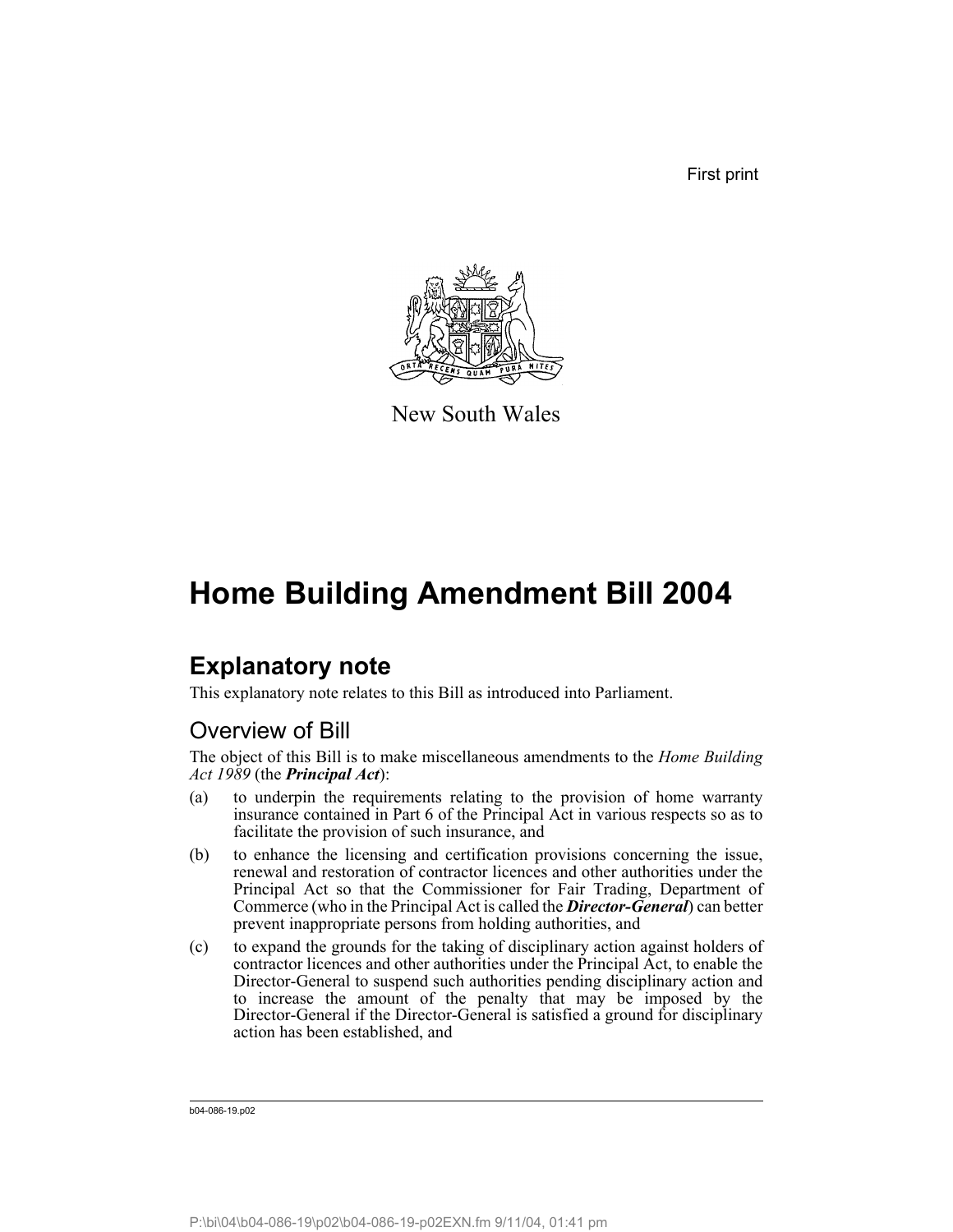Explanatory note

- (d) to increase the maximum penalties for offences under the Principal Act and regulations and to increase the monetary penalty that may be imposed against a corporation by way of disciplinary action, and
- (e) to enable proceedings for a breach of the Principal Act to be dealt with summarily either before a Local Court or the Supreme Court, and
- (f) to create new offences relating to unlicensed contracting and supplying of kit homes and the lending of authorities, and
- (g) to require persons in control of work at a building site to supply the names and addresses of persons undertaking work at the site at the request of an authorised officer, and
- (h) to constitute a Home Warranty Insurance Scheme Board, and
- (i) to reconstitute the Home Building Advisory Council, and
- (j) to modify provisions enabling a contract of sale for the sale of land on which residential building work is, or is to be, done to be voided if a certificate of insurance evidencing a contract of insurance required under Part 6 of the Principal Act is not attached to the contract of sale at the time it is entered into, and
- (k) to enable the Director-General to remove false, erroneous, misleading or unfairly prejudicial particulars about the holders of authorities from, or to otherwise amend the particulars in, the register kept under section 120 of the Principal Act, and
- (l) to provide for the service of documents by post in the same manner as they may be served under the *Fair Trading Act 1987*, and
- (m) to insert savings and transitional provisions.

The Bill makes various other minor, consequential or ancillary amendments to the Principal Act. It also makes consequential amendments to the *Home Building Regulation 2004* and the *Fair Trading Act 1987*.

# Outline of provisions

**Clause 1** sets out the name (also called the short title) of the proposed Act.

**Clause 2** provides for the commencement of the proposed Act on a day or days to be appointed by proclamation.

**Clause 3** is a formal provision that gives effect to the amendments to the *Home Building Act 1989* set out in Schedules 1–7.

**Clause 4** is a formal provision that gives effect to the amendments to the *Home Building Regulation 2004* set out in Schedule 8.

**Clause 5** is a formal provision that gives effect to the amendments to the Acts and regulations set out in Schedule 9.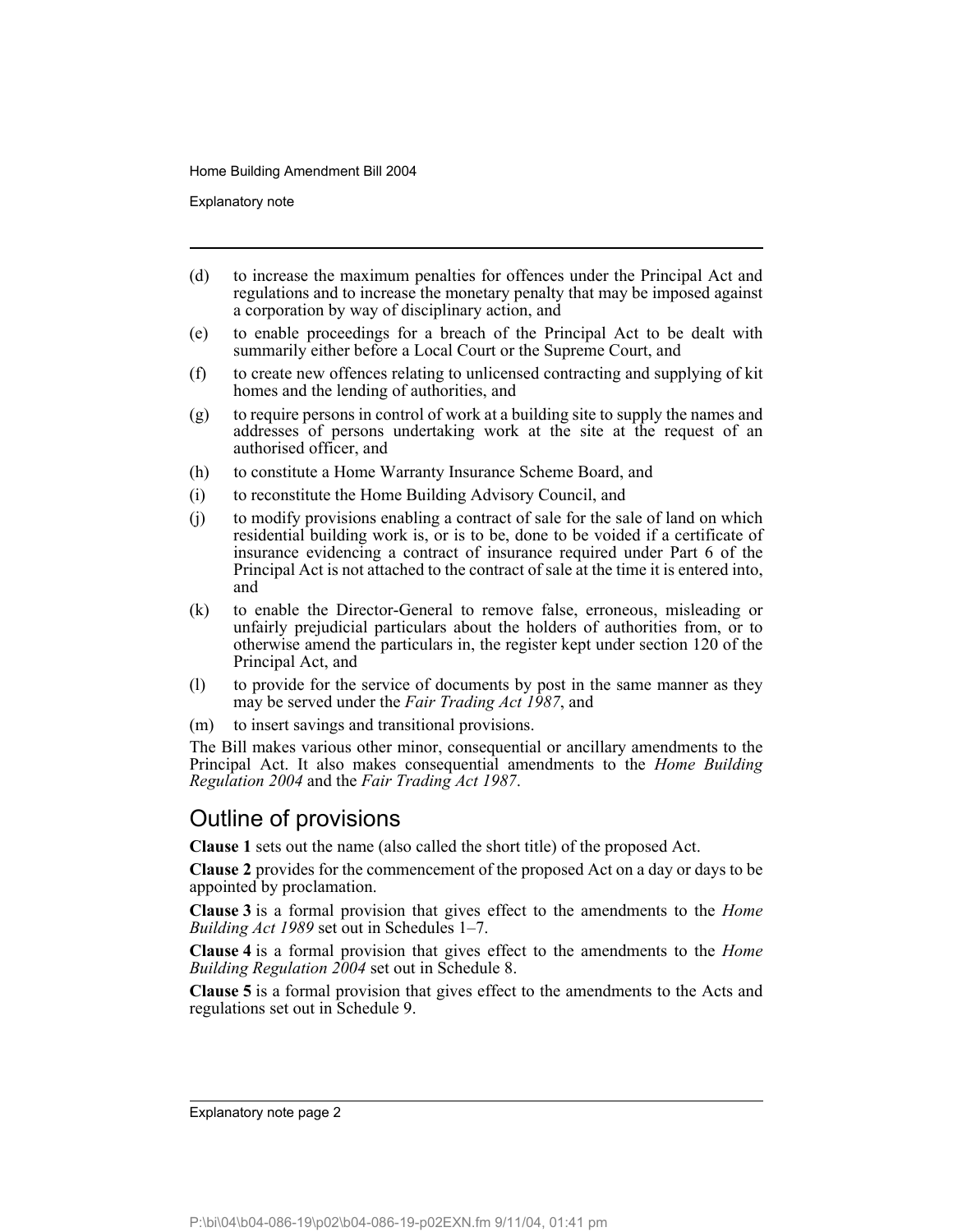Explanatory note

# **Schedule 1 Amendments relating to insurance**

Part 6 of the Principal Act protects consumers of residential building services and subsequent purchasers by requiring builders, owner-builders, developers and persons supplying or erecting kit homes to take out home warranty insurance in respect of certain work.

**Schedule 1** contains a number of amendments to underpin the requirements relating to the provision of home warranty insurance contained in Part 6. These include the following:

Section 103A of the Principal Act enables the Minister to approve kinds of insurance, and insurers, for the purposes of Part 6 of the Act subject to any conditions that may be imposed by the regulations or the Minister. **Schedule 1 [5]** inserts section 103A (7) into the Principal Act to enable the Minister to enter into an *insurance industry deed* with insurers approved, or seeking approval, as insurers under Part 6. It is intended that the deed will set out the parameters for the conduct of the home warranty insurance business of the insurers and for the exercise by the government of its powers under the Act.

**Schedule 1 [1] and [2]** contain consequential amendments.

**Schedule 5 [2]** provides for the constitution of a Home Warranty Insurance Scheme Board comprising the Director-General and 5 persons appointed by the Minister who have knowledge of or experience in insurance products or commerce. **Schedule 1 [3] and [4]** amend section 103A to provide that the Minister is only to approve a kind of insurance, or an insurer, for the purposes of Part 6 or to revoke or vary an approval after consultation with the Board.

**Schedule 1 [6] and [7]** contain amendments to the Principal Act to facilitate the exchange of information relevant to the provision of home warranty insurance between insurers and between insurers and the Director-General. **Schedule 1 [6]** amends section 103AC (Information regarding insurers) to enable the Director-General to require an insurer to give the Director-General information about particular claimants and insured persons whether or not the claimants or insured persons consent to the giving of the information. **Schedule 1 [7]** inserts proposed section 103AD. The section makes it a condition of the approval of an insurer under section 103A of the Principal Act that, if an application is made to the insurer for home warranty insurance or the insurer has provided home warranty insurance to a person, the insurer must disclose certain information that is relevant to the provision of the insurance to another insurer to which the person applies for such insurance or which provides such insurance if requested to do so by the other insurer. The proposed section extends to information obtained before the commencement of the amendment (see proposed clause 77 of Schedule 4 to the Principal Act (**Schedule 7 [2]**)).

Explanatory note page 3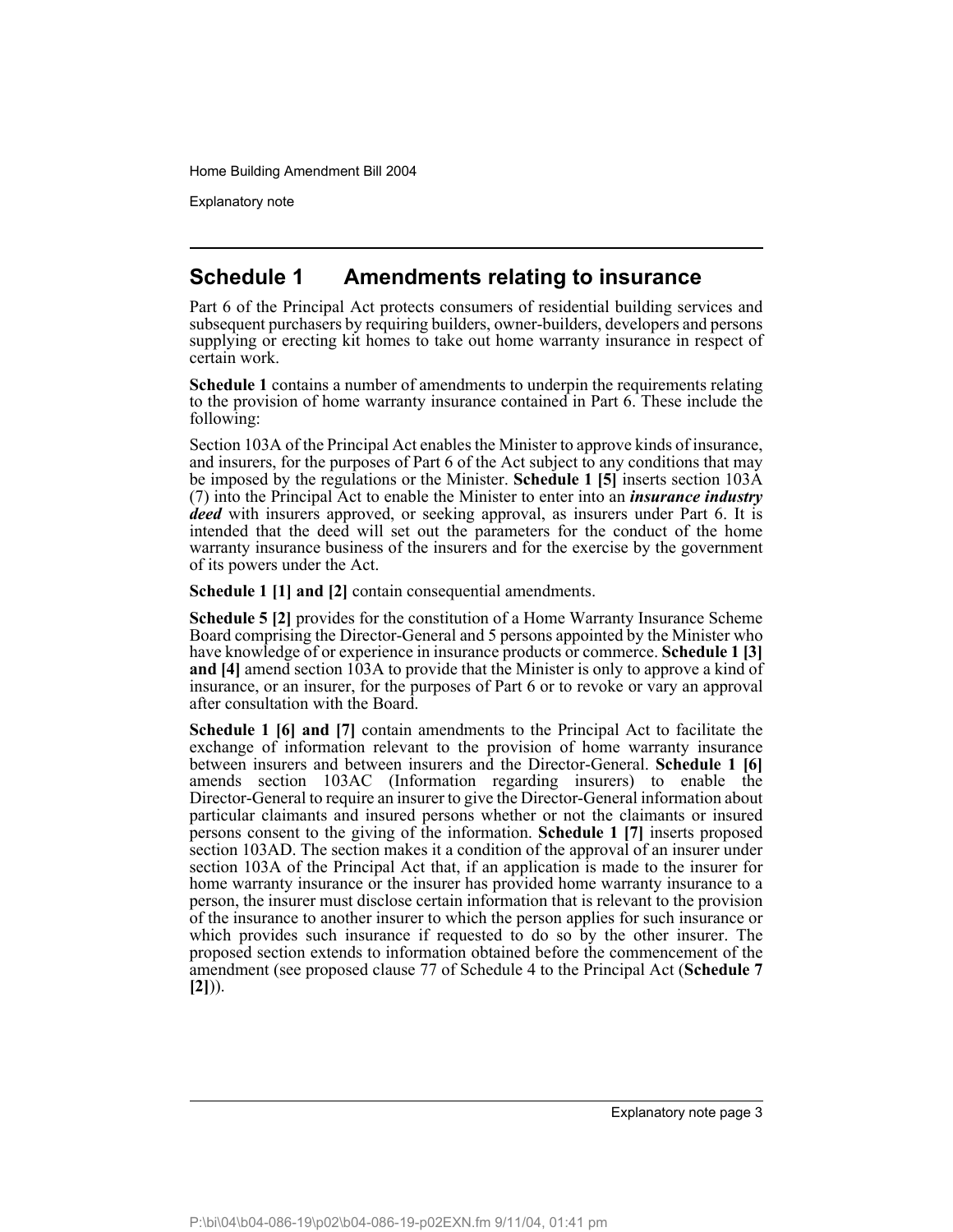Explanatory note

**Schedule 1 [8]** inserts proposed section 103EA into the Principal Act to make it an offence to make a false or misleading statement or to omit any matter or thing without which a statement is misleading in an application to an insurer for home warranty insurance.

**Schedule 1 [10]** inserts proposed section 121A into the Principal Act to provide for the secrecy of certain information obtained from insurers under, or in connection with the administration or execution of, Part 6 of the Principal Act. **Schedule 1 [9]** contains a consequential amendment to section 121 of the Principal Act.

# **Schedule 2 Amendments relating to authorities**

Part 3 of the Principal Act contains provisions relating to the issue, renewal, restoration, cancellation and suspension of authorities under the Act (that is, contractor licences, building consultancy licences, owner-builder permits and supervisor and tradesperson certificates). Part 4A provides for the review of certain decisions relating to these matters by the Administrative Decisions Tribunal.

**Schedule 2** contains amendments to those Parts and some related provisions elsewhere in the Act to enhance the licensing and certification provisions concerning authorities so that the Director-General can prevent inappropriate persons from holding authorities.

**Schedule 2 [4], [10], [12] and [19]** amend sections 20, 25, 32B and 40, respectively, to enable the Director-General to reject an application for a contractor licence, building consultancy licence, supervisor certificate or tradesperson certificate, or an application to renew or restore such an authority, if the applicant is not a fit and proper person to hold the authority. The Director-General is required in considering whether an applicant is fit and proper to take into account whether the applicant is of good repute, having regard to character, honesty and integrity. Provision is also made for such an application to be rejected if the applicant is disqualified by the Principal Act or the regulations from holding the authority. **Schedule 2 [5], [8], [9], [11], [13], [16], [20] and [22]–[24]** make consequential amendments.

**Schedule 2 [6], [14] and [19]** insert sections 20 (6), 32B (5) and 40 (1) into the Principal Act to (among other things) enable the Director-General to reject an application for a contractor licence or building consultancy licence or application to renew or restore an authority on the ground that the Director-General considers that a close associate of the applicant who would not be a fit and proper person to hold a licence or other authority exercises a significant influence over the applicant or the operation and management of the applicant's business. **Schedule 2 [3]** inserts proposed section 3AA into the Principal Act to define *close associate* for the purposes of the provisions and **Schedule 2 [1]** inserts a signpost to the definition.

Proposed sections 20 (6) and 32B (5) also enable the Director-General to reject an application for a contractor licence or building consultancy licence on the ground that an employee or proposed employee of the applicant is disqualified from holding a licence, has had an application for an authority rejected on a ground relating to his or

Explanatory note page 4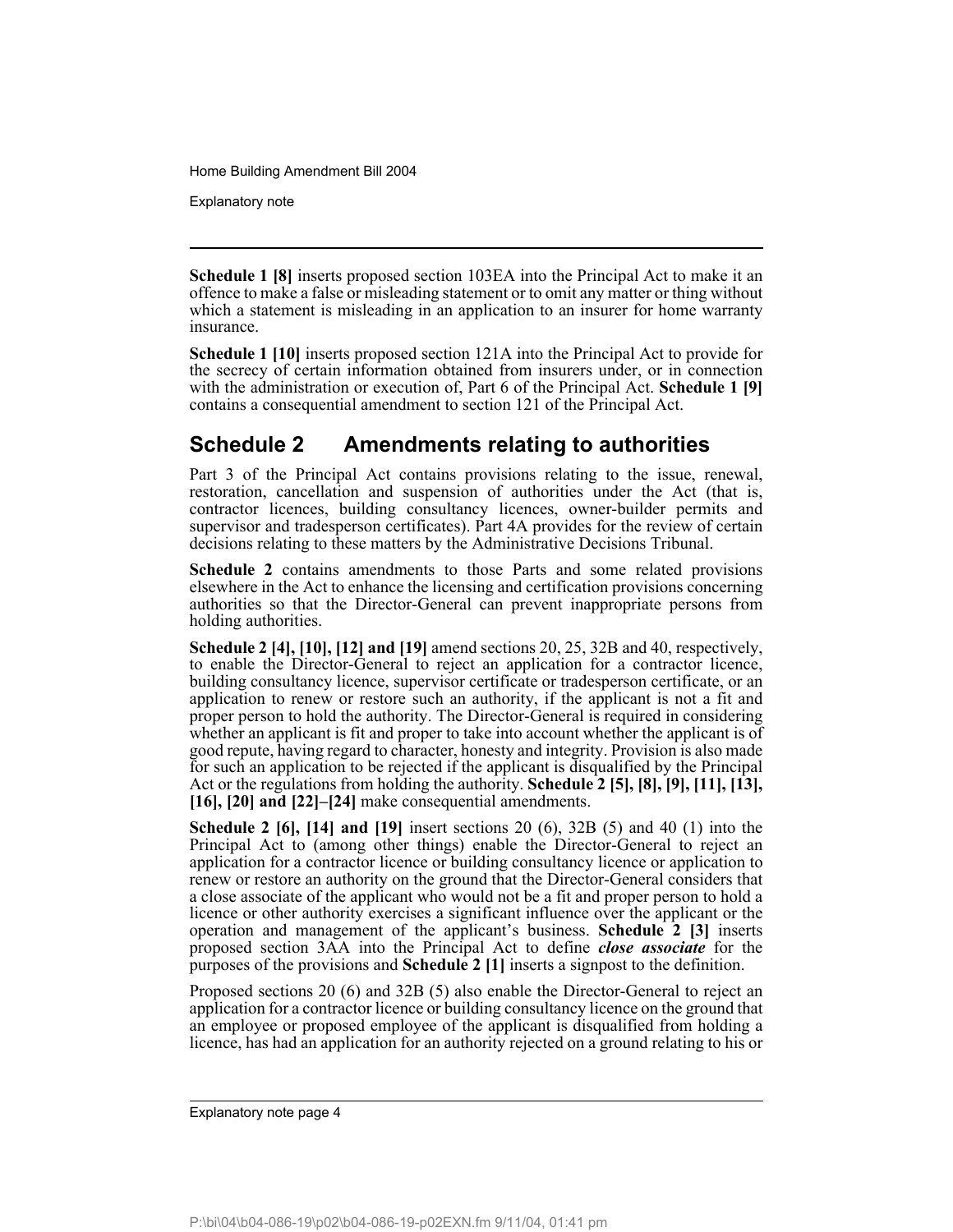Explanatory note

her character, honesty or integrity or has had an authority cancelled or suspended on any disciplinary ground or if there are reasonable grounds to believe that the application has been made with the intention of avoiding disclosure of any relevant past misconduct of the applicant or a close associate of the applicant. **Schedule 2 [1]** makes a consequential amendment to insert a definition of *authority*.

**Schedule 2 [2]** replaces the definition of *officer* in section 3 of the Principal Act to expand the definition to include a person who is an officer of a corporation, within the meaning of the *Corporations Act 2001* of the Commonwealth, and not just a director of a corporation or a person concerned in the management of a corporation as at present. An example of the effect of this is that, under section 54 of the Principal Act, a wider group of individuals who are officers of a corporation that is the holder of a contractor licence or building consultancy licence may be found guilty of improper conduct for the actions of the corporation.

**Schedule 2 [7] and [15]** amend sections 22 and 32D, respectively, of the Principal Act to make it clear that contractor licences and building consultancy licences held by a corporation may be cancelled if the corporation is wound up voluntarily, not only if it is wound up by court order.

**Schedule 2 [17]** inserts proposed section 34 into the Principal Act to make it an offence for an applicant for an authority, or for the variation, renewal or restoration of an authority, to fail to notify the Director-General of changes in the particulars or information accompanying the application.

**Schedule 2 [18]** inserts proposed section 35 into the Principal Act to enable the Director-General to require an applicant for a contractor licence or a close associate of the applicant to authorise a third party to provide certain information or to produce certain records to specified persons or to consent to the party giving the Director-General financial and other confidential information concerning the applicant or close associate.

**Schedule 2 [21]** amends section 40 of the Principal Act to expand the grounds on which the Director-General may reject an application for the renewal or restoration of a contractor licence or building consultancy licence to include the grounds that an employee or proposed employee of the applicant is disqualified from holding such a licence, has had an application for such a licence rejected on a ground relating to his or her character, honesty or integrity or has had such a licence cancelled or suspended on a disciplinary ground.

**Schedule 2 [25] and [26]** amend section 83B of the Principal Act to enable decisions relating to the renewal or restoration of authorities to be reviewed by the Administrative Decisions Tribunal.

**Schedule 2 [27]–[29]** contain amendments to section 127 of the Principal Act to enable any person authorised for that purpose by the Director-General to obtain information about the financial solvency of an applicant for, or holder of, a contractor licence, building consultancy licence, supervisor or tradesperson certificate or a close associate of such an applicant or holder. Proposed section 127 (8) makes it clear that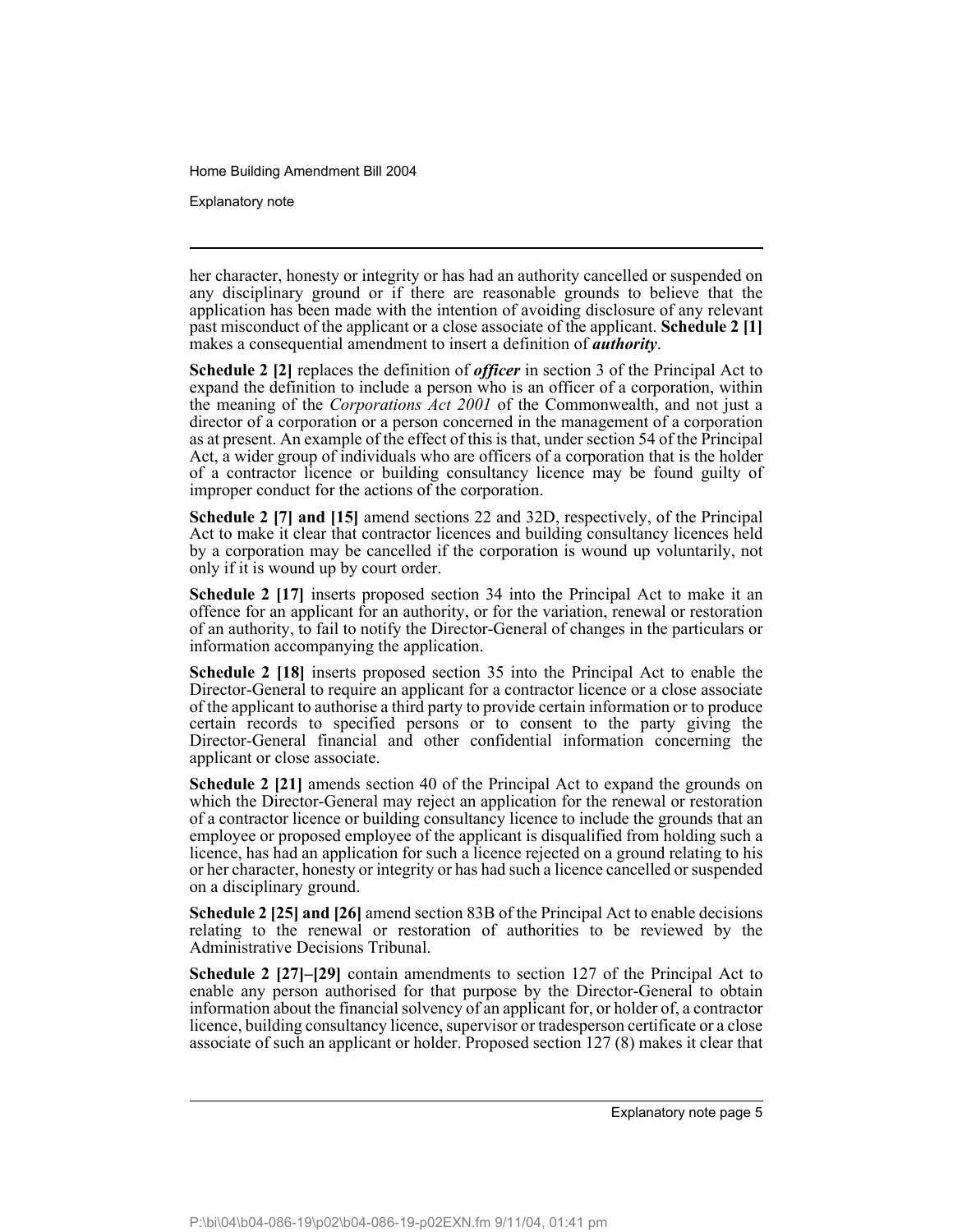Explanatory note

an authorised person is not, in obtaining information under section 127, required to comply with specified provisions of the *Privacy and Personal Information Protection Act 1998*.

# **Schedule 3 Amendments relating to disciplinary action**

Part 4 of the Principal Act sets out grounds on which disciplinary action may be taken against the holder of an authority under the Act and describes the nature of such disciplinary action.

**Schedule 3** contains provisions to expand the grounds for the taking of disciplinary action, enables the Director-General to suspend an authority pending a decision as to whether to take disciplinary action and increases the maximum amount of the penalty that may be imposed by the Director-General if the Director-General is satisfied that a ground for disciplinary action against a corporation that holds an authority has been established.

**Schedule 3 [2]** amends section 51 of the Principal Act to make it improper conduct for the holder of an authority to commit an offence under section 307A (False or misleading applications) or 307B (False or misleading information) of the *Crimes Act 1900* and so a ground for taking disciplinary action against a holder of an authority who, for example, makes a false statement in an application to renew the authority.

**Schedule 3 [3]** amends section 51 of the Principal Act to make the holder of a contractor licence or supervisor or tradesperson certificate becoming disqualified by the Act or regulations from holding the licence or certificate improper conduct and so a ground for taking disciplinary action against the holder.

Under sections 56 and 56A of the Principal Act, the Director-General may take disciplinary action under section 62 of the Act against the holder of a contractor licence or holder of a building consultancy licence if the holder is guilty of improper conduct.

**Schedule 3 [4] and [5]** amend section 51 of the Principal Act to make it improper conduct for the holder of a contractor licence or building consultancy licence to employ a person (or, if the holder of a contractor licence, to engage a person under a contract for services) knowing the person is disqualified from holding a licence, has had an application for an authority (as to be defined by a definition of *authority* to be inserted by **Schedule 2 [1]**) rejected on a ground relating to the person's character, honesty or integrity or has an authority cancelled or suspended on a disciplinary ground. **Schedule 3 [6]** inserts section 51 (4) into the Principal Act to make it a defence to a complaint that the holder of a licence has been guilty of such improper conduct if, before employing or engaging the person concerned, the holder obtained the approval of the Director-General to the employment or engagement.

Explanatory note page 6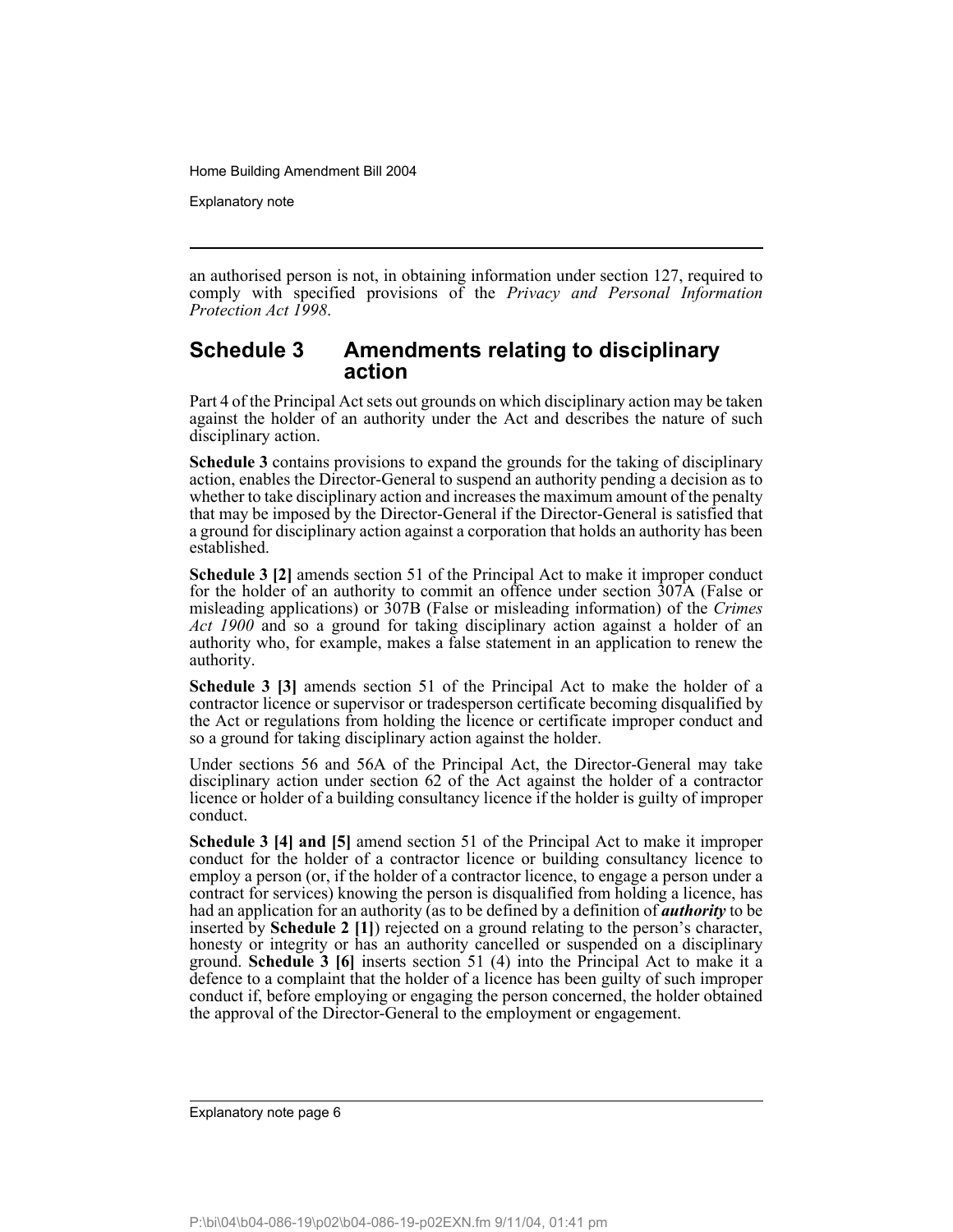Explanatory note

Section 54 of the Principal Act makes an individual who is a member of a partnership or an officer of a corporation that is the holder of a contractor licence guilty of improper conduct if the holder does certain things.

**Schedule 3 [7]** amends section 54 to expand the provisions to cover individuals who are members of a partnership or officers of a corporation that is the holder of a building consultancy licence.

**Schedule 3 [8]** amends section 56 of the Principal Act to expand the grounds for taking disciplinary action against the holder of a contractor licence to include the following grounds:

- (a) that the holder does not meet the standards of financial solvency determined by the Director-General to be appropriate to the class of licence held,
- (b) that, in the opinion of the Director-General, there is a risk to the public that the holder will be unable (whether or not for a reason relating to the financial solvency of the holder) to carry out work that the holder has contracted to do (whether before or after the commencement of the proposed paragraph),
- (c) that the licence was improperly obtained,
- (d) that the Director-General has become aware of information about the licensee that, if known at the time the application for the licence was determined, would have been grounds for rejecting the application,
- (e) that the holder has knowingly done any residential building work or specialist work before the relevant principal certifying authority has carried out any critical stage inspection required to be carried out under section 109E (3) (d) of the *Environmental Planning and Assessment Act 1979* in relation to the work or has failed to give any notification required under that Act in relation to such an inspection.

**Schedule 3 [9]** amends section 56A of the Principal Act to expand the grounds for taking disciplinary action against the holder of a building consultancy licence to include the following grounds:

- (a) that the licence was improperly obtained,
- (b) that the Director-General has become aware of information about the licensee that, if known at the time the application for the licence was determined, would have been grounds for rejecting the application,
- (c) that an employee of the holder is disqualified from holding such a licence, has had an application for such a licence rejected on a ground relating to his or her character, honesty or integrity or has had such a licence cancelled or suspended on a disciplinary ground.

**Schedule 3 [10]** amends section 57 of the Principal Act to expand the grounds for taking disciplinary action against the holder of a supervisor or tradesperson certificate to include the following grounds:

(a) that the certificate was improperly obtained,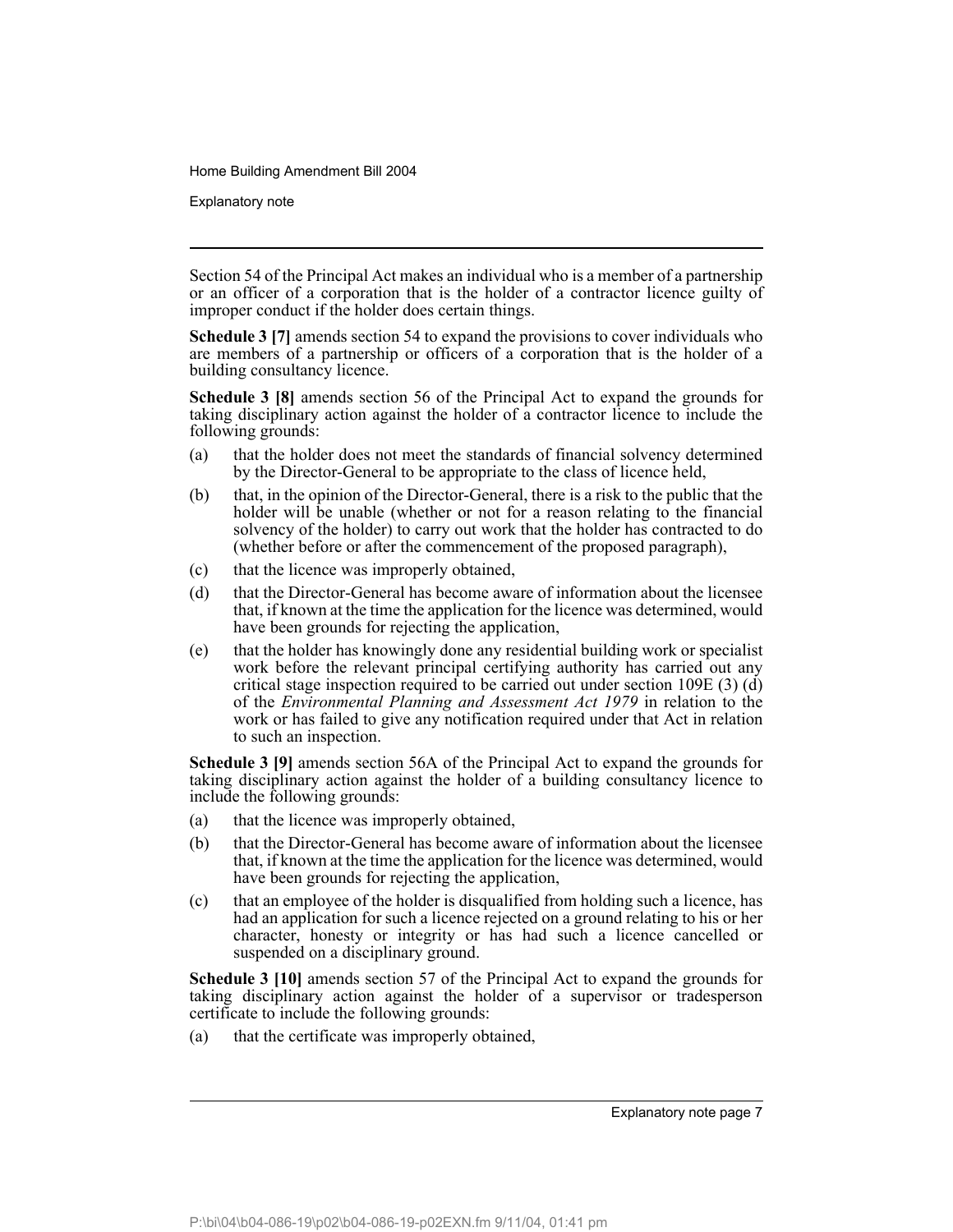Explanatory note

(b) that the Director-General has become aware of information about the holder that, if known at the time the application for the certificate was determined, would have been grounds for rejecting the application.

**Schedule 3 [11]** inserts proposed section 61A into the Principal Act to enable the Director-General to suspend an authority, when a show cause notice is served, pending a determination as to whether to take disciplinary action against the holder of the authority. Section 61A will replace section 83 of the Act which enables the District Court to suspend a contractor licence at the request of the Director-General. **Schedule 3 [1]** makes a consequential amendment to update a reference to section 83 in a note to section 22B of the Principal Act. **Schedule 3 [13]** makes a consequential amendment to repeal Division 5 of Part 4 of the Principal Act (which contains section 83) and **Schedule 3 [14]** amends section 83B of the Principal Act to enable the Administrative Decisions Tribunal to review decisions under proposed section 61A.

**Schedule 3 [12]** amends section 62 of the Principal Act to increase from \$22,000 to \$50,000 the maximum penalty that the Director-General may impose against the holder of an authority that is a corporation when satisfied that disciplinary action should be taken against the holder.

# **Schedule 4 Amendments relating to offences and penalties**

**Schedule 4** contains amendments to the Principal Act to increase the maximum penalties for certain offences by corporations from 200 to 1,000 penalty units  $(110,000)$  and to increase other maximum penalties, to enable the regulations to create an offence punishable, if committed by a corporation, by a maximum penalty of 200 penalty units, to enable proceedings for a breach of the Principal Act to be dealt with summarily either before a Local Court or the Supreme Court and to create new offences relating to unlicensed contracting or supplying and the lending of authorities. Provision is also made to require persons in control of work at a building site to supply the names and addresses of persons undertaking work at the site on request.

**Schedule 4 [1], [3], [4], [6] and [11]** amend various sections of the Principal Act to increase the maximum penalties for offences, and to enable the regulations to create offences punishable by the maximum penalties, as described above.

**Schedule 4 [2]** amends section 4 of the Principal Act to make it an offence for the holder of a contractor licence or a developer to contract with an unlicensed person to undertake building work for the holder or developer of a kind that would normally require the person to be licensed.

**Schedule 4 [5]** amends section 16A of the Principal Act to make it an offence for the holder of a contractor licence to contract with a person to supply a kit home if the person does not hold a licence to supply a kit home of that kind.

Explanatory note page 8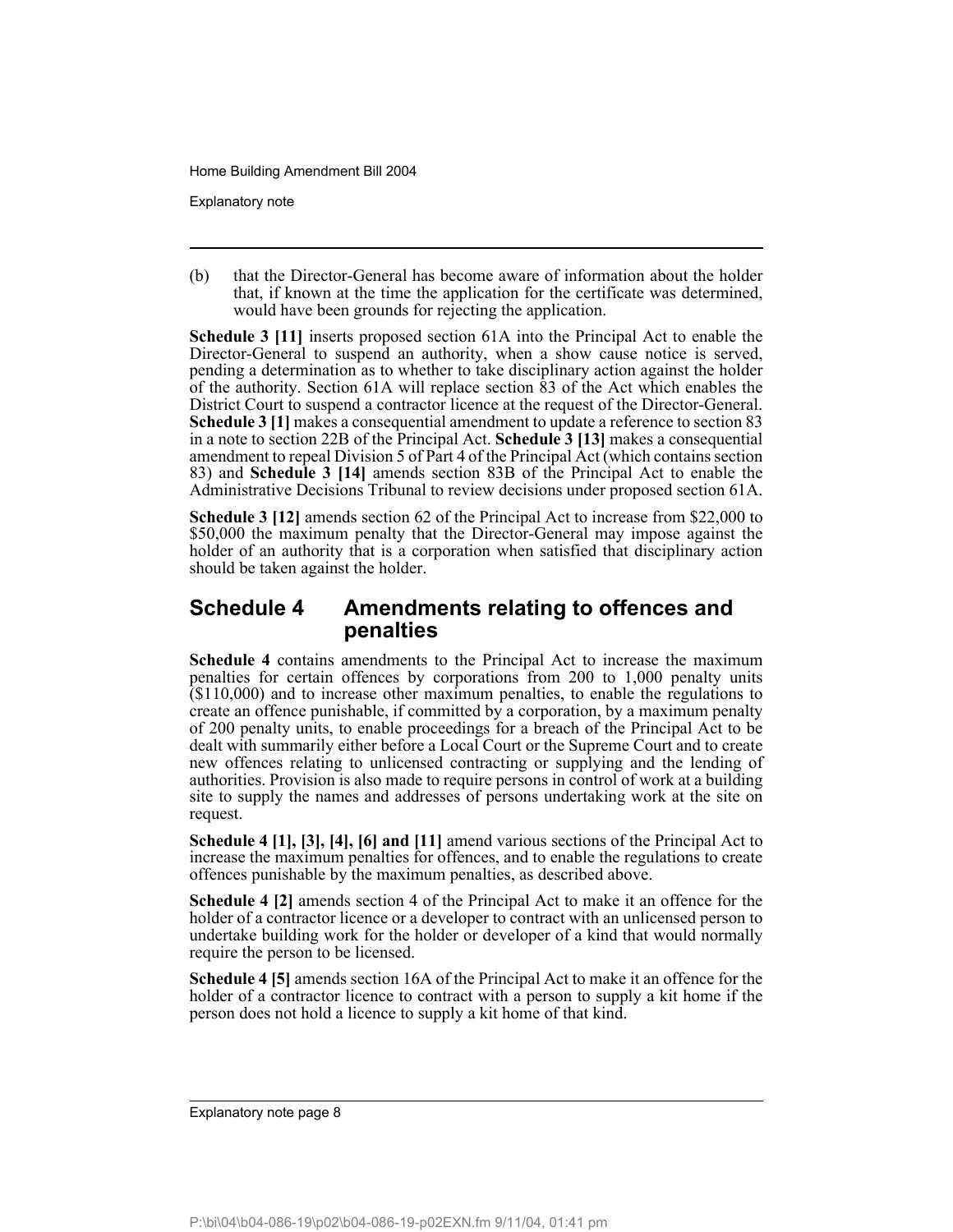Explanatory note

**Schedule 4 [6]** amends section 18H of the Principal Act to make it an offence for the holder of a building consultancy licence to contract with another person to do building consultancy work for the holder if the person does not hold a licence to do work of that kind.

**Schedule 4 [7]** inserts proposed section 32AA into the Principal Act to make it an offence for the holder of an owner-builder permit to contract with another person to do residential building work for the holder if the person does not hold a licence to do work of that kind.

**Schedule 4 [8]** inserts proposed section 46A into the Principal Act to make it an offence to lend an authority to another person or permit another person to use an authority.

**Schedule 4 [9]** inserts proposed section 127A into the Principal Act to enable a person authorised by the Director-General to request a person who has control over the carrying out of residential building work or specialist work at a building site, or an owner-builder, to state the name and address of each person undertaking work at the site or for the owner-builder.

**Schedule 4 [10]** amends section 139 of the Principal Act to enable proceedings for a breach of the Act to be dealt with summarily either before a Local Court or the Supreme Court. If proceedings are brought in a Local Court, the maximum penalty that the Court will be able to impose is 200 penalty units.

# **Schedule 5 Amendments relating to Home Warranty Insurance Scheme Board and Home Building Advisory Council**

**Schedule 5** contains amendments to the Principal Act to constitute the Home Warranty Insurance Scheme Board and the Home Building Advisory Council.

**Schedule 5 [1]** amends section 3 of the Principal Act to insert definitions of *Advisory Council* and *Scheme Board*.

**Schedule 5 [2]** inserts proposed Division 1 (sections 89E–89G) into Part 6 of the Principal Act.

Section 89E constitutes the Home Warranty Insurance Scheme Board (the *Scheme Board*).

Section 89F provides for the Scheme Board to comprise the Director-General and 5 persons appointed by the Minister who have knowledge of or experience in relation to insurance products or commerce.

Section 89G sets out the functions of the Scheme Board. These include advising the Minister with respect to the approval of kinds of insurance, and insurers, under Part 6 of the Principal Act, monitoring the scheme established by the Part with respect to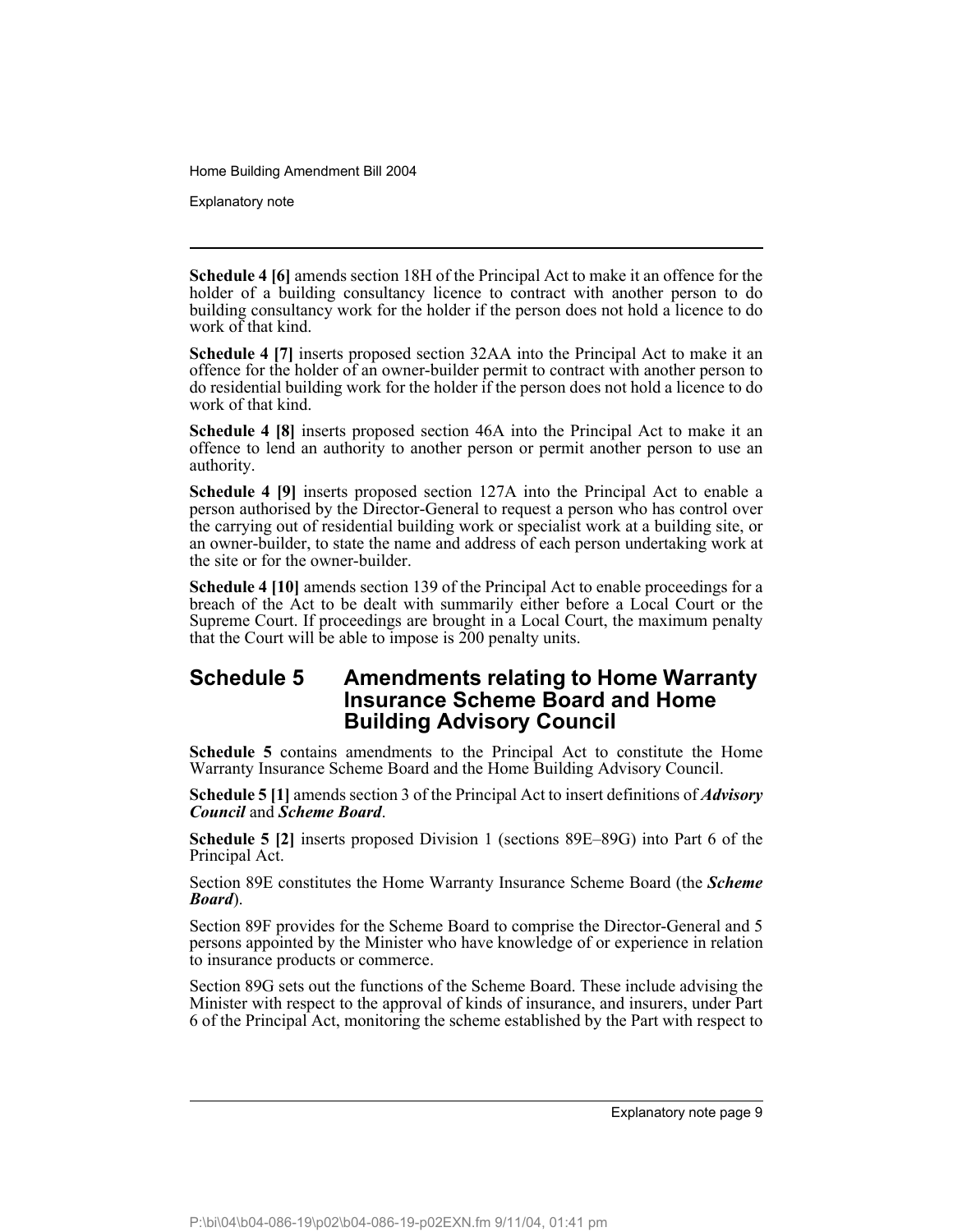Explanatory note

home warranty insurance and providing advice and recommendations with respect to the scheme.

**Schedule 5 [3]** inserts proposed Part 7B (sections 115B–115D) into the Principal Act.

Section 115B constitutes the Home Building Advisory Council (the *Advisory Council*).

Section 115C sets out the functions of the Advisory Council. These are to advise the Minister on such consumer-related and trader-related issues relating to the home building industry as it thinks fit or as are referred to it by the Minister or the Scheme Board and to provide advice to the Minister with respect to any other matter referred to it by the Minister.

Section 115D provides for the Advisory Council to consist of at least 14 members. These are to include the Chairperson and Deputy Chairperson of the Scheme Board, the Director-General or his or her nominee, members appointed by the Minister to represent the insurance industry, the building industry, building industry employees and the interests of consumers and holders of contractor licences, a legal practitioner appointed by the Minister and such other persons with appropriate qualifications or experience as may be appointed by the Minister.

**Schedule 5 [4]** inserts proposed Schedule 1 into the Principal Act. It contains provisions relating to the membership and procedure of the Scheme Board and Advisory Council.

# **Schedule 6 Miscellaneous amendments**

**Schedule 6** contains amendments to modify provisions enabling a contract for the sale of land on which residential building work is, or is to be done, to be voided if a certificate of insurance evidencing a contract of insurance required under Part 6 of the Principal Act is not attached to the contract of sale at the time it is entered into, to enable the Director-General to remove certain information from the register recording particulars about authorities, to provide for the service of documents by post in the same manner as they may be served under the *Fair Trading Act 1987* and to update the definition of *Director-General*.

**Schedule 6 [1]** replaces the definition of *Director-General* in section 3 of the Principal Act to reflect current administrative arrangements.

Sections 95, 96 and 96A of the Principal Act make it an offence for an owner-builder, developer or other person carrying out or having residential building work done on the owner-builder's, developer's or person's behalf to enter into a contract for the sale of land on which residential building work has been done, or is to be done, unless a certificate of insurance evidencing that the person who did or does the work was insured as required under Part  $\overline{6}$  is attached to the contract of sale. If an owner-builder, developer or other person contravenes this requirement, the contract is voidable at the option of the purchaser before the completion of the contract.

Explanatory note page 10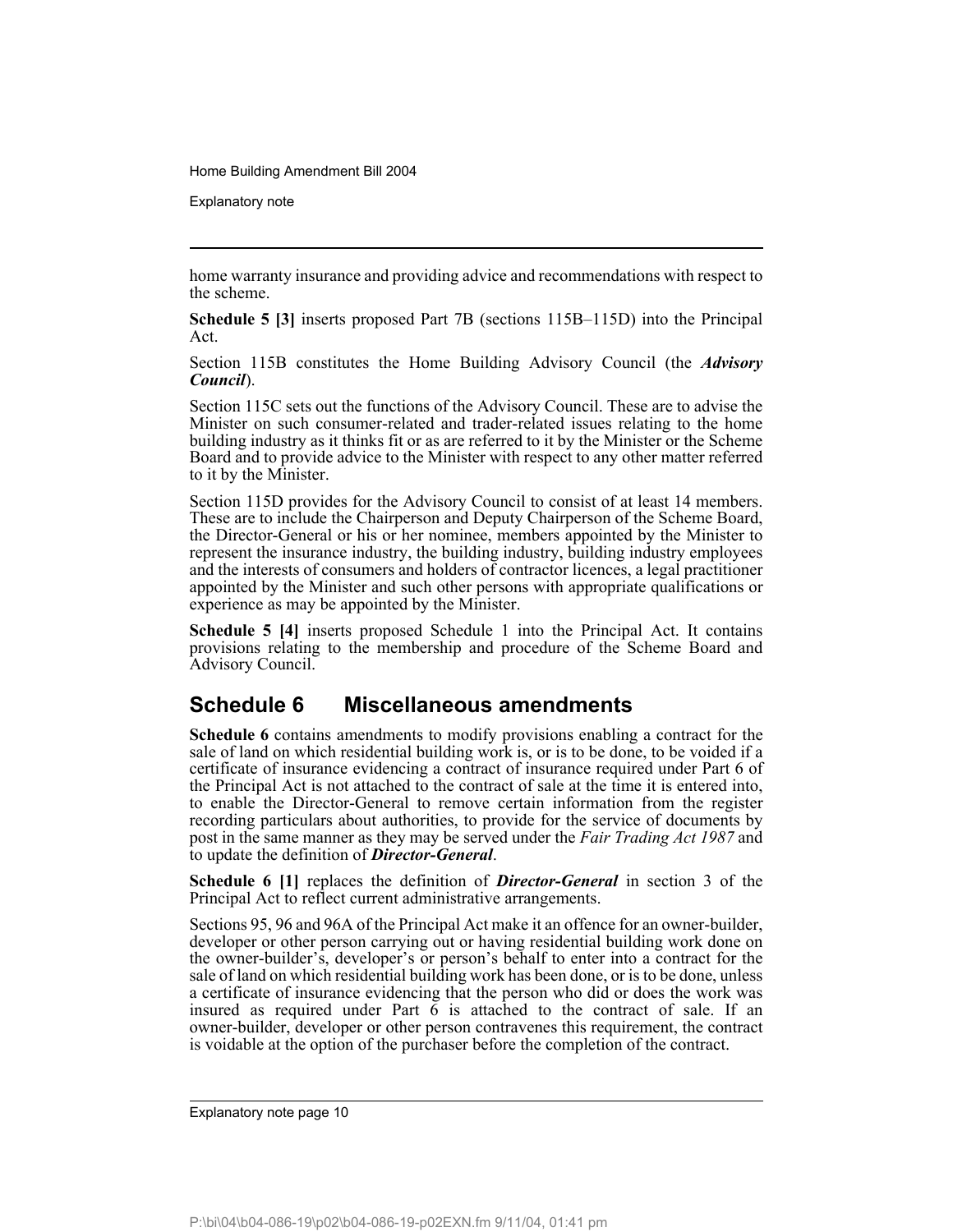Explanatory note

**Schedule 6 [3], [5] and [7]** amend sections 95, 96 and 96A, respectively, of the Principal Act so that the contract of sale will not be voidable if the owner-builder, developer or other person obtained a contract of insurance before entering into the contract and, before completion of the contract, serves on the purchaser (or a legal practitioner acting on the purchasers's behalf) a certificate of insurance evidencing the contract of insurance required under Part 6 for the residential building work concerned. **Schedule 6 [2], [4] and [6]** contain consequential amendments.

**Schedule 6 [8]** amends section 120 of the Principal Act to enable the Director-General to remove false, erroneous, misleading or unfairly prejudicial particulars about the holders of authorities from, or to otherwise amend the particulars in, the register kept under the section.

**Schedule 6 [9] and [10]** amend section 123 of the Principal Act to enable documents to be served by posting them in a letter to the last known address of an individual or the address last known as the principal place of business of a corporation, respectively.

# **Schedule 7 Amendments inserting savings and transitional provisions**

**Schedule 7** contains an amendment to Schedule 4 to the Principal Act to enable the making of savings and transitional regulations (**Schedule 7 [1]**) and an amendment to insert savings and transitional provisions relating to amendments contained elsewhere in the Bill (**Schedule 7 [2]**).

# **Schedule 8 Amendment of Home Building Regulation 2004**

**Schedule 8** makes amendments to the *Home Building Regulation 2004* that are consequential on amendments contained in Schedule 2 to the proposed Act relating to the issue, renewal and restoration of authorities. It also increases the penalties for certain offences against the regulation.

## **Schedule 9 Amendment of other Acts and regulations**

**Schedule 9** contains amendments to the *Fair Trading Act 1987* and various other Acts and regulations.

**Schedule 9.4** amends the *Fair Trading Act 1987* to omit provisions in that Act that are superseded by provisions inserted by **Schedule 5 [3]** to the Bill reconstituting the Home Building Advisory Council and to make it clear that persons who are members of the Council as constituted under that Act cease to hold office on the commencement of the amendments.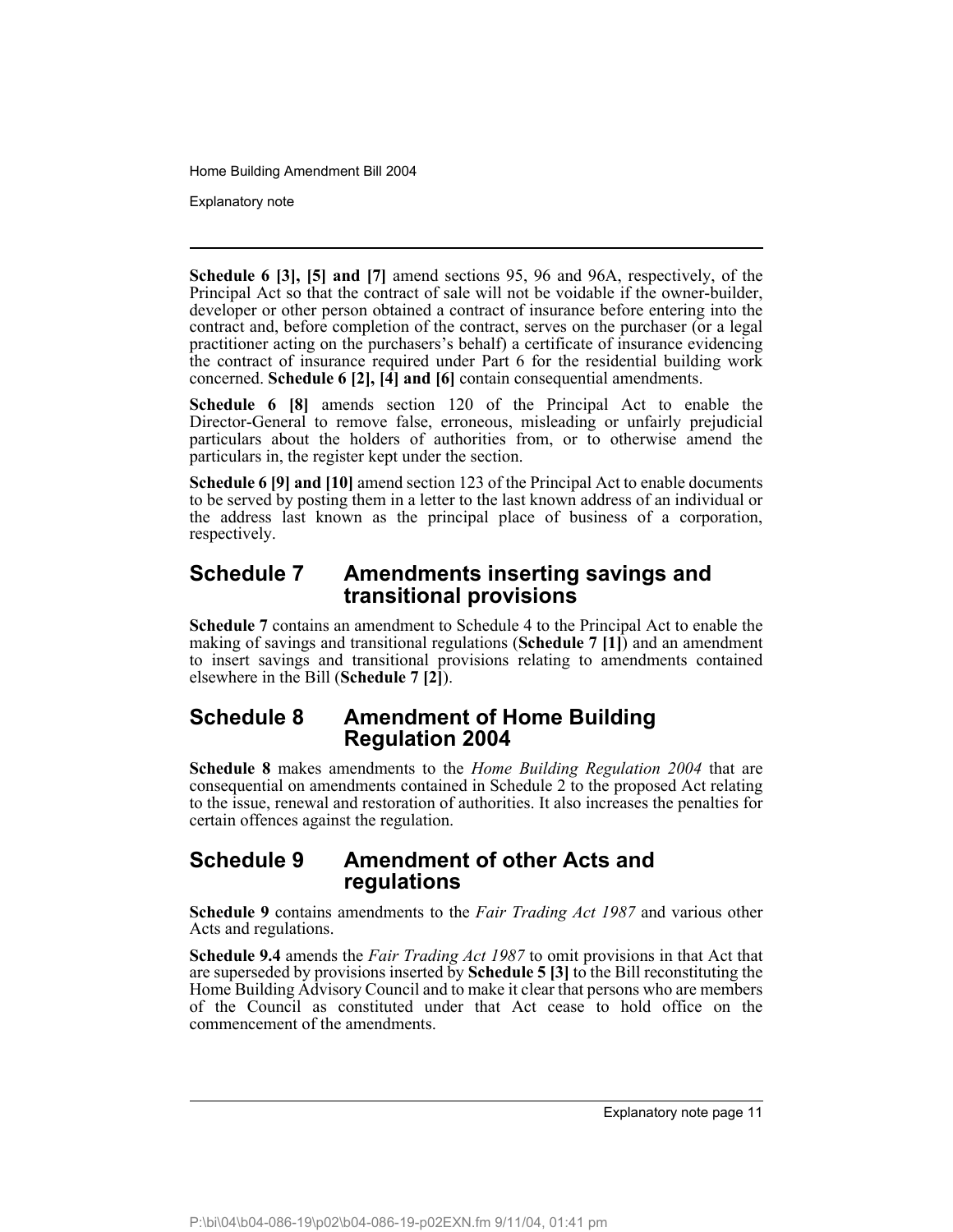Explanatory note

**Schedule 9.1–9.3 and 9.5–9.9** amend various Acts and regulations to update references to certificates of registration under the Principal Act (such certificates are now known as tradesperson certificates).

Explanatory note page 12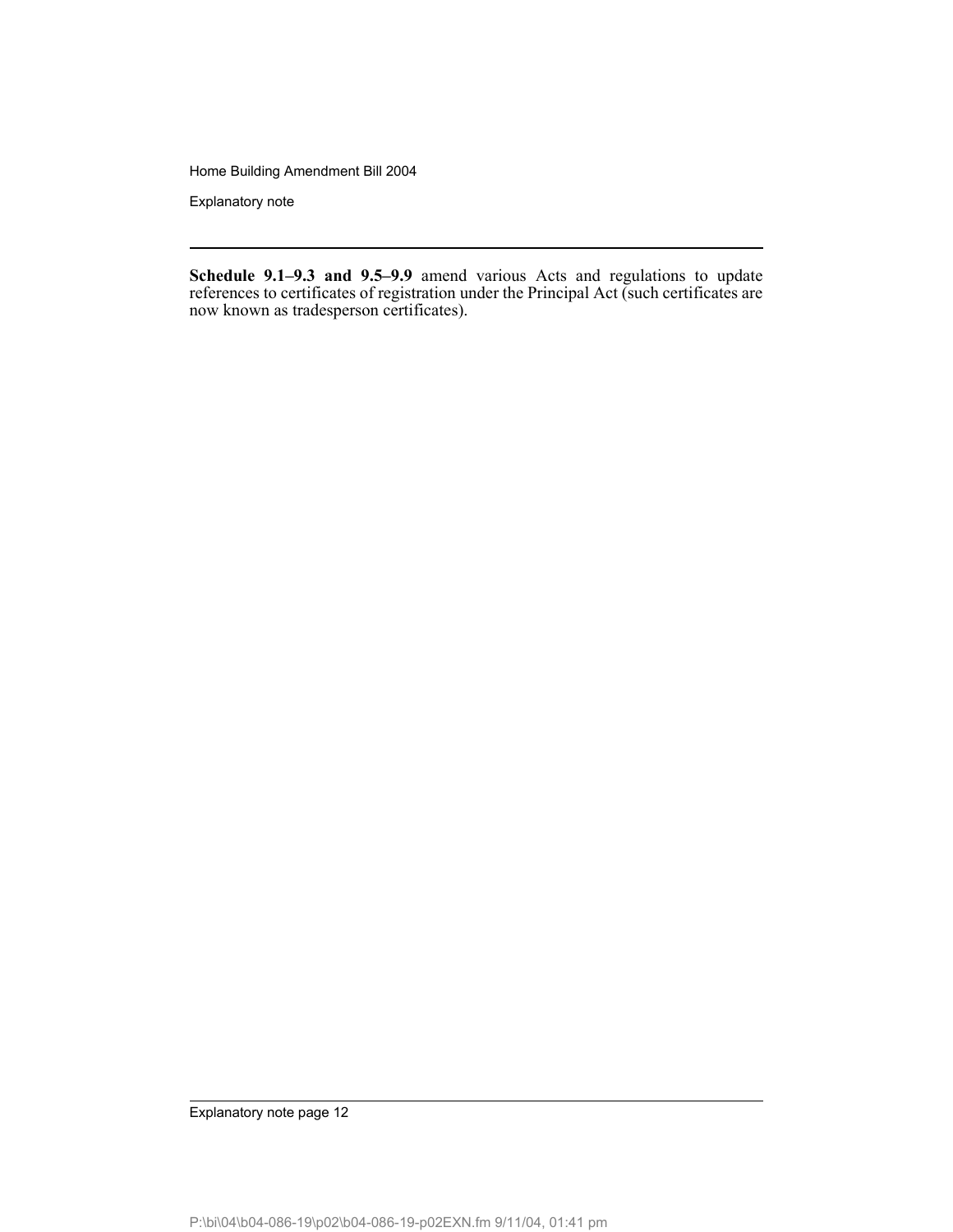First print



New South Wales

# **Home Building Amendment Bill 2004**

# **Contents**

|            |                                                          | Page |
|------------|----------------------------------------------------------|------|
| 1          | Name of Act                                              | 2    |
| 2          | Commencement                                             | 2    |
| 3          | Amendment of Home Building Act 1989 No 147               | 2    |
| 4          | Amendment of Home Building Regulation 2004               | 2    |
| 5          | Amendment of other Acts and regulations                  | 2    |
| Schedule 1 | Amendments relating to insurance                         | 3    |
| Schedule 2 | Amendments relating to authorities                       | 8    |
| Schedule 3 | Amendments relating to disciplinary action               | 17   |
| Schedule 4 | Amendments relating to offences and penalties            | 21   |
| Schedule 5 | Amendments relating to Home Warranty Insurance           |      |
|            | Scheme Board and Home Building Advisory Council          | 26   |
| Schedule 6 | Miscellaneous amendments                                 | 34   |
| Schedule 7 | Amendments inserting savings and transitional provisions | 37   |
| Schedule 8 | Amendment of Home Building Regulation 2004               | 39   |
| Schedule 9 | Amendment of other Acts and regulations                  | 43   |
|            |                                                          |      |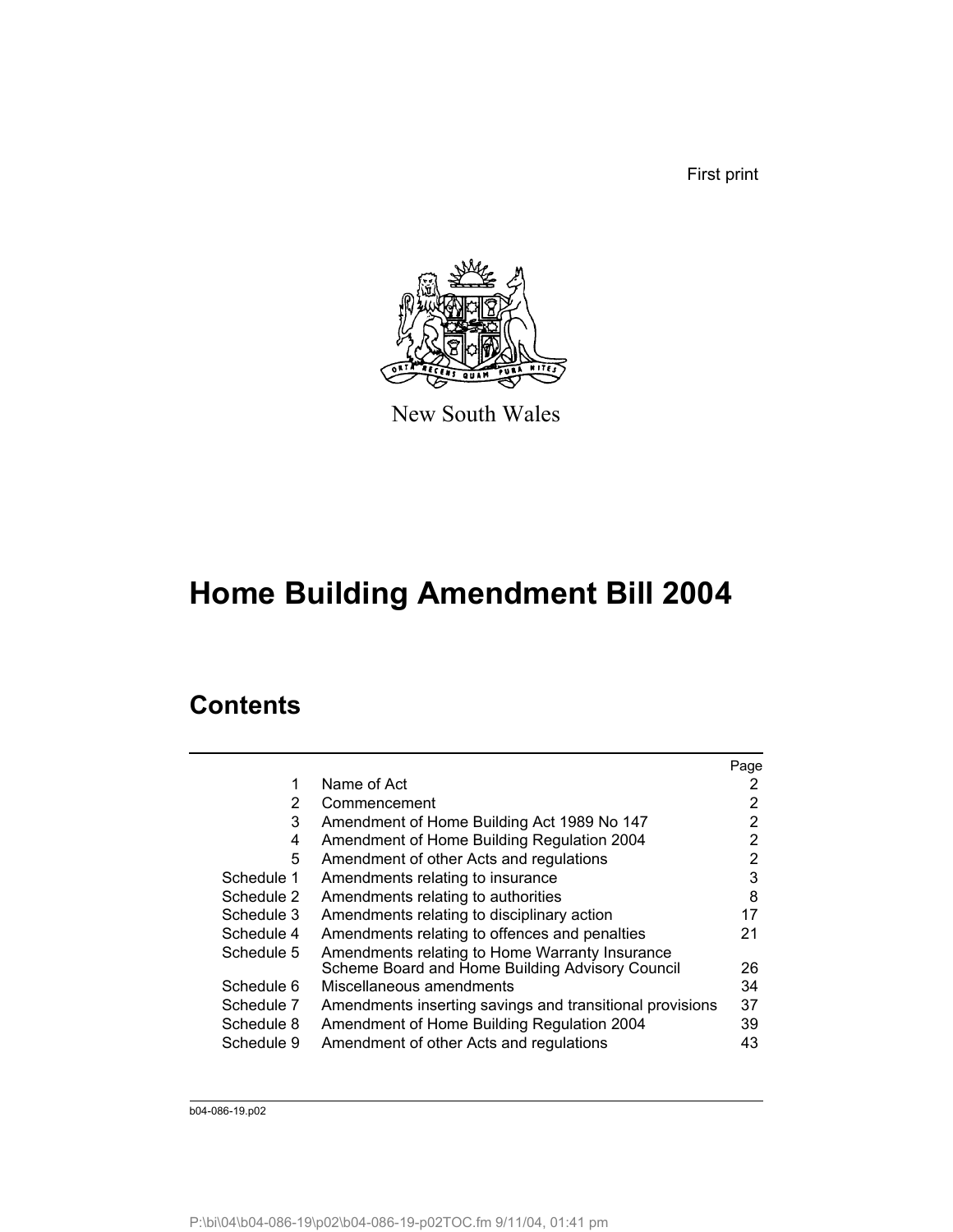**Contents** 

Page

Contents page 2

P:\bi\04\b04-086-19\p02\b04-086-19-p02TOC.fm 9/11/04, 01:41 pm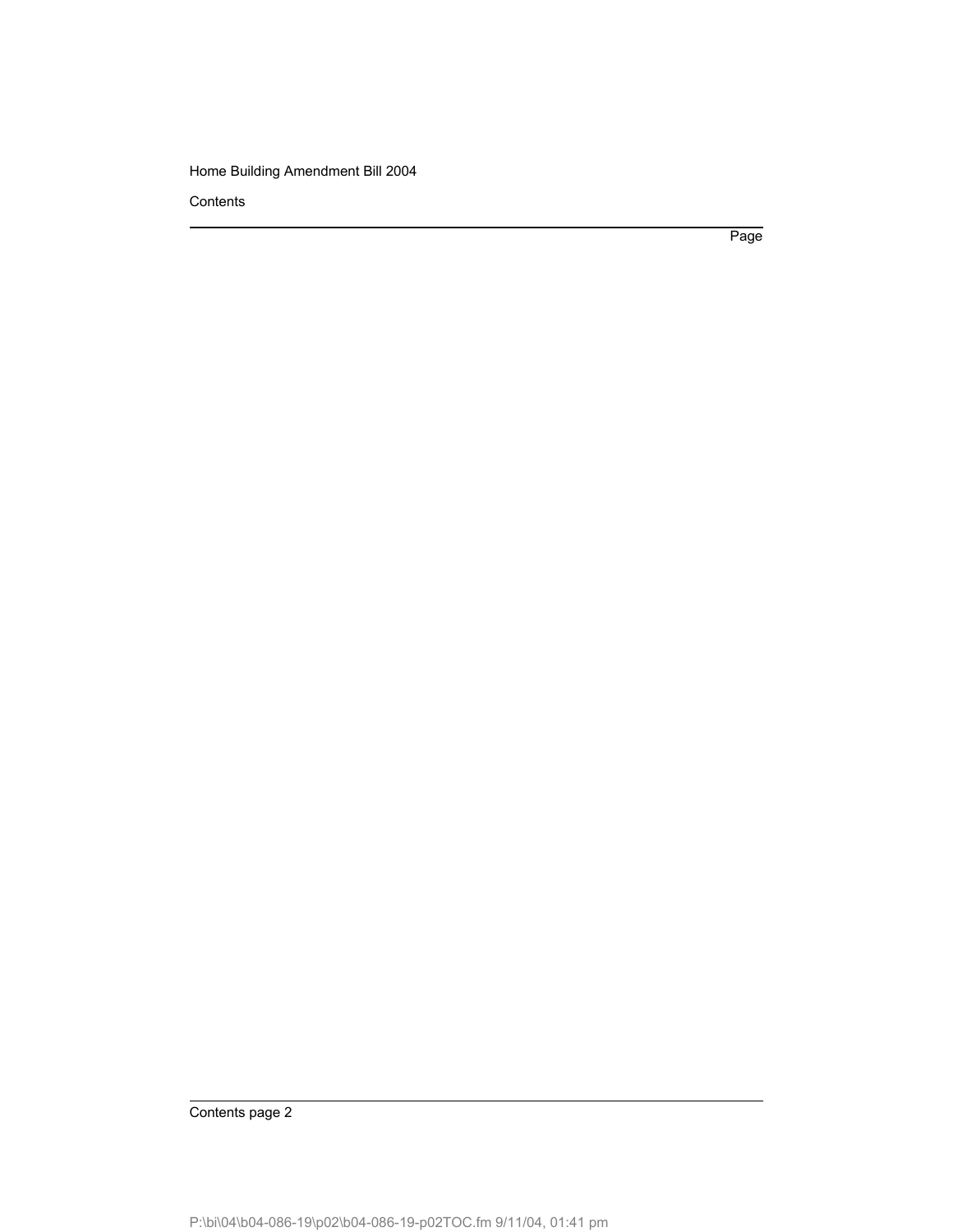

New South Wales

# **Home Building Amendment Bill 2004**

No , 2004

## **A Bill for**

An Act to amend the *Home Building Act 1989* to make further provision with respect to home warranty insurance and contractor licences and other authorities; and for other purposes.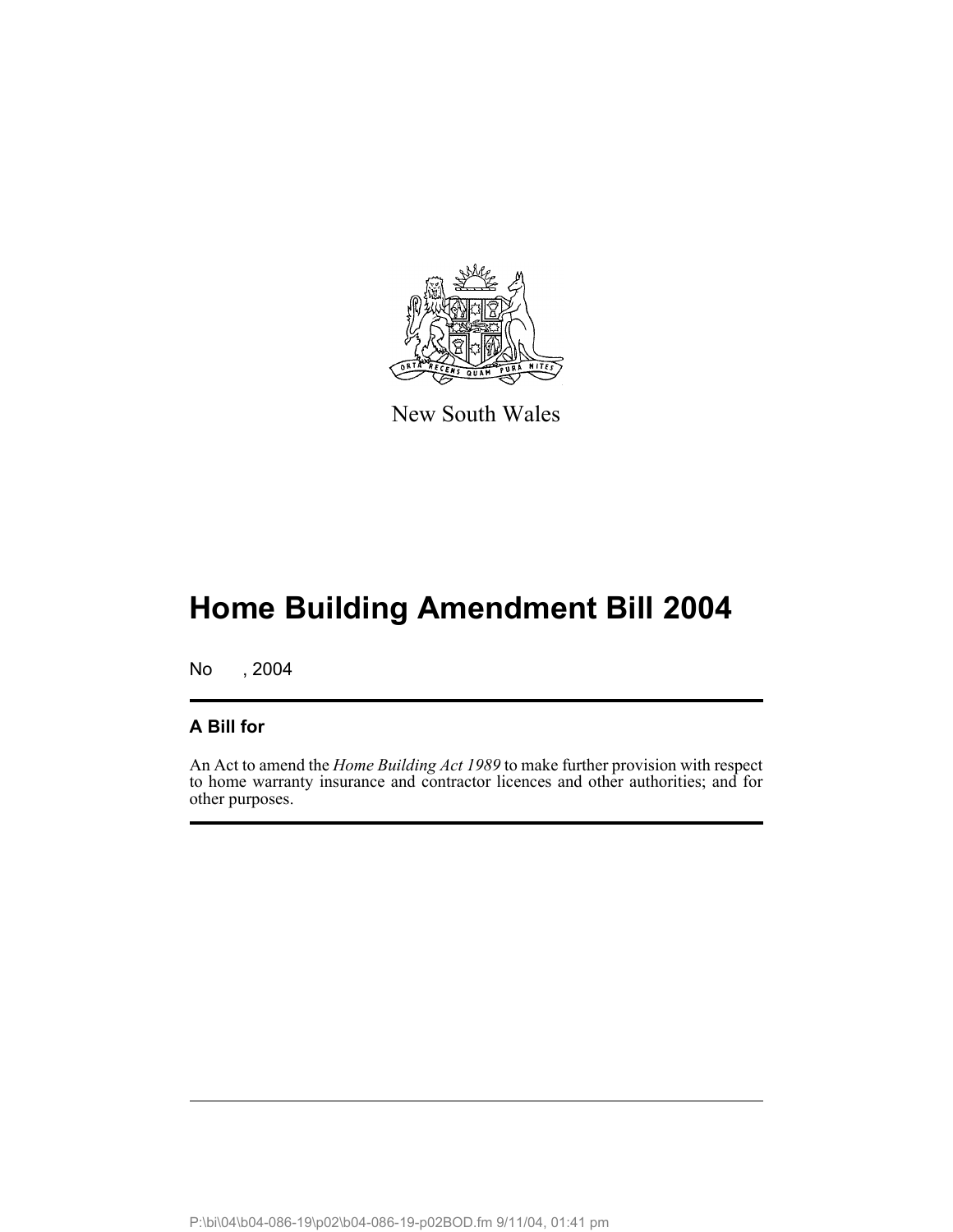<span id="page-15-3"></span><span id="page-15-2"></span><span id="page-15-1"></span><span id="page-15-0"></span>

|              | The Legislature of New South Wales enacts:                                                   | 1                       |  |  |  |  |  |  |
|--------------|----------------------------------------------------------------------------------------------|-------------------------|--|--|--|--|--|--|
| 1            | Name of Act                                                                                  |                         |  |  |  |  |  |  |
|              | This Act is the <i>Home Building Amendment Act 2004</i> .                                    | 3                       |  |  |  |  |  |  |
| $\mathbf{2}$ | Commencement                                                                                 | $\overline{4}$          |  |  |  |  |  |  |
|              | This Act commences on a day or days to be appointed by proclamation.                         | 5                       |  |  |  |  |  |  |
| 3            | Amendment of Home Building Act 1989 No 147                                                   | 6                       |  |  |  |  |  |  |
|              | The <i>Home Building Act 1989</i> is amended as set out in Schedules 1–7.                    | 7                       |  |  |  |  |  |  |
| 4            | <b>Amendment of Home Building Regulation 2004</b>                                            | 8                       |  |  |  |  |  |  |
|              | The Home Building Regulation 2004 is amended as set out in<br>Schedule 8.                    | 9<br>10 <sup>°</sup>    |  |  |  |  |  |  |
| 5            | <b>Amendment of other Acts and regulations</b>                                               | 11                      |  |  |  |  |  |  |
|              | The Acts and regulations specified in Schedule 9 are amended as set out<br>in that Schedule. | $12 \overline{ }$<br>13 |  |  |  |  |  |  |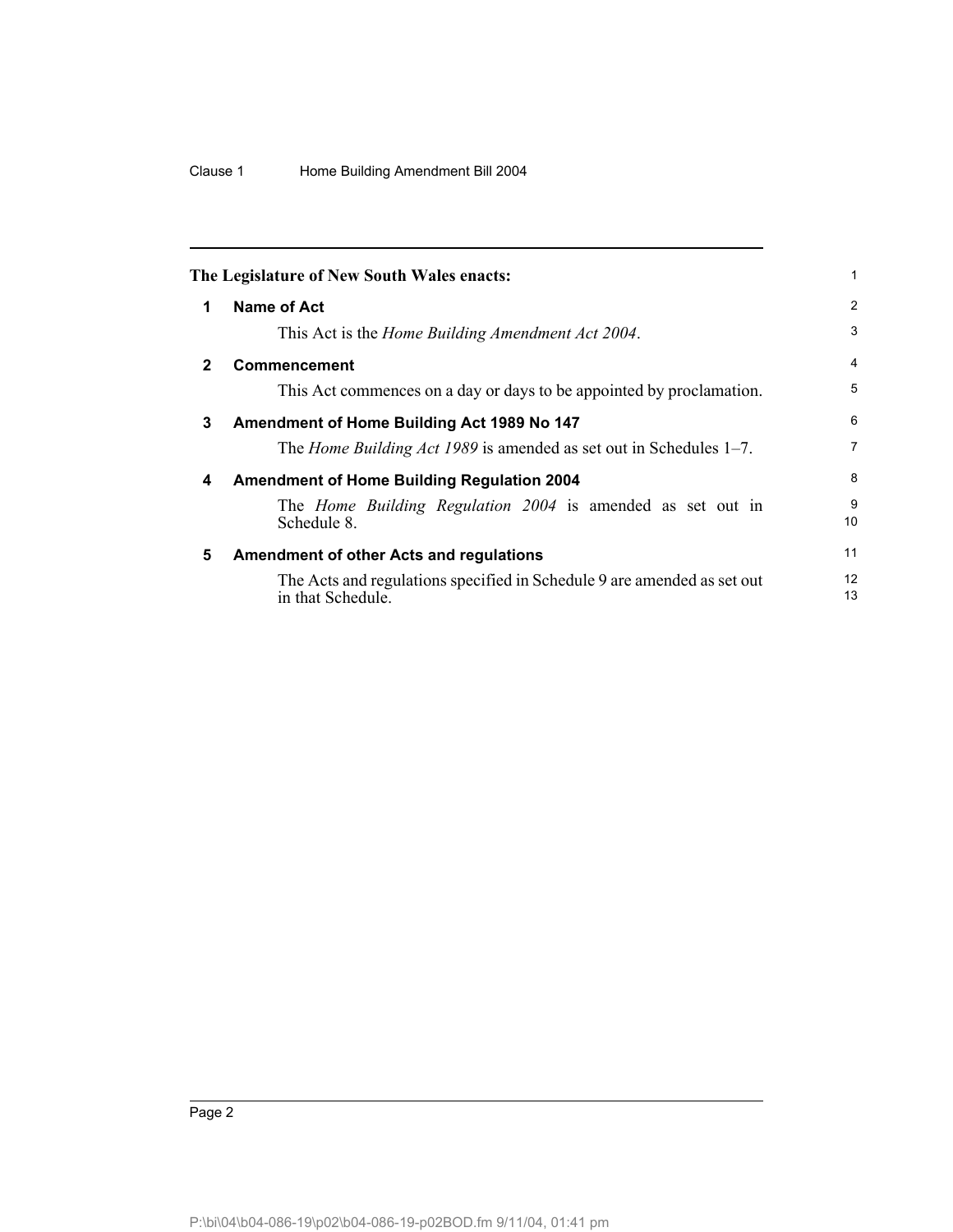Amendments relating to insurance **Schedule 1** Schedule 1

<span id="page-16-0"></span>

|     | <b>Schedule 1</b>       | <b>Amendments relating to insurance</b>                                                                                                                                                                                                                                                                                                                                   | $\mathbf{1}$                     |
|-----|-------------------------|---------------------------------------------------------------------------------------------------------------------------------------------------------------------------------------------------------------------------------------------------------------------------------------------------------------------------------------------------------------------------|----------------------------------|
|     |                         | (Section 3)                                                                                                                                                                                                                                                                                                                                                               | $\overline{2}$                   |
| [1] | Part 6, heading         |                                                                                                                                                                                                                                                                                                                                                                           | 3                                |
|     |                         | Omit the heading. Insert instead:                                                                                                                                                                                                                                                                                                                                         | $\overline{4}$                   |
|     | Part 6                  | Home warranty insurance                                                                                                                                                                                                                                                                                                                                                   | 5                                |
| [2] |                         | <b>Section 90 Definitions</b>                                                                                                                                                                                                                                                                                                                                             | 6                                |
|     |                         | Insert in alphabetical order in section $90(1)$ :                                                                                                                                                                                                                                                                                                                         | 7                                |
|     |                         | <b>home warranty insurance</b> means insurance under a contract of<br>insurance required to be entered into by or under this Part.                                                                                                                                                                                                                                        | 8<br>9                           |
|     |                         | <i>insurance industry deed</i> means an agreement referred to in<br>section $103A(7)$ .                                                                                                                                                                                                                                                                                   | 10<br>11                         |
| [3] |                         | Section 103A Approval of insurance and insurers                                                                                                                                                                                                                                                                                                                           | 12                               |
|     | section $103A(1)$ .     | Insert ", after consultation with the Scheme Board," after "Minister may" in                                                                                                                                                                                                                                                                                              | 13<br>14                         |
| [4] | <b>Section 103A (2)</b> |                                                                                                                                                                                                                                                                                                                                                                           | 15                               |
|     |                         | Insert "after consultation with the Scheme Board," after "may,".                                                                                                                                                                                                                                                                                                          | 16                               |
| [5] | <b>Section 103A (7)</b> |                                                                                                                                                                                                                                                                                                                                                                           | 17                               |
|     |                         | Insert after section $103A(6)$ :                                                                                                                                                                                                                                                                                                                                          | 18                               |
|     | (7)                     | The Minister may, on behalf of the State, enter into an agreement<br>under seal from time to time with insurers approved, or seeking<br>approval, for the purposes of this Part with respect to the<br>provision by the insurers of home warranty insurance (an<br><i>insurance industry deed</i> ) and may agree to the revocation or<br>variation of such an agreement. | 19<br>20<br>21<br>22<br>23<br>24 |
| [6] |                         | <b>Section 103AC Information regarding insurers</b>                                                                                                                                                                                                                                                                                                                       | 25                               |
|     |                         | Omit "(if those claimants or persons consent)" from section 103AC (2) (c).                                                                                                                                                                                                                                                                                                | 26                               |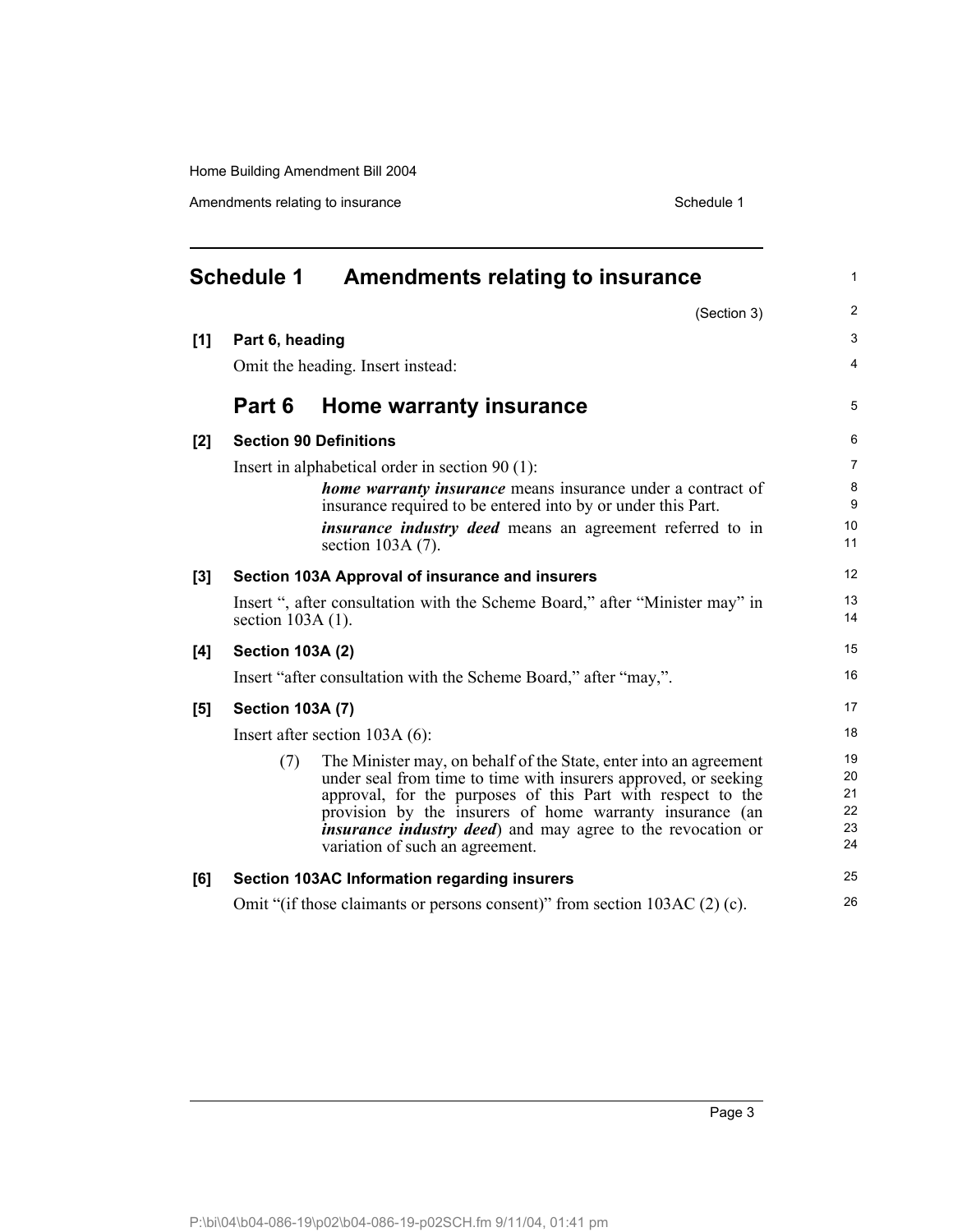Schedule 1 Amendments relating to insurance

#### **[7] Section 103AD**

Insert after section 103AC:

#### **103AD Exchange of information between insurers**

(1) An insurer to which a person has applied for home warranty insurance or that has provided home warranty insurance to a person may, by notice in writing, request any other insurer that the insurer has reasonable grounds to believe is an insurer to which a person has made an application for home warranty insurance or that has provided home warranty insurance to the person to disclose to the insurer any relevant insurance information relating to the person.

1  $\mathfrak{p}$ 

**Note.** *Home warranty insurance* is defined in section 90 as insurance under a contract of insurance required to be entered into by or under Part 6.

- (2) It is a condition of an approval of an insurer under section 103A that the insurer disclose any relevant insurance information requested under subsection (1) as soon as is reasonably practicable after the request is made.
- (3) An insurer requested to provide relevant insurance information under subsection (1) is required or authorised to disclose the information despite section 121 or any other law of this or any other jurisdiction with respect to the privacy of such information that would otherwise prohibit that disclosure.
- (4) An insurer is not liable for any damage caused by the provision of information under this section to another insurer.
- (5) In this section:

*relevant insurance information*, in relation to a person who has applied to an insurer for, or to whom an insurer has provided, home warranty insurance means:

- (a) information concerning the business, commercial, professional or financial affairs of the person that is relevant to the provision of home warranty insurance, or
- (b) information obtained in the course of an investigation of an application for such insurance, or
- (c) information concerning the home warranty insurance (if any) provided to the person.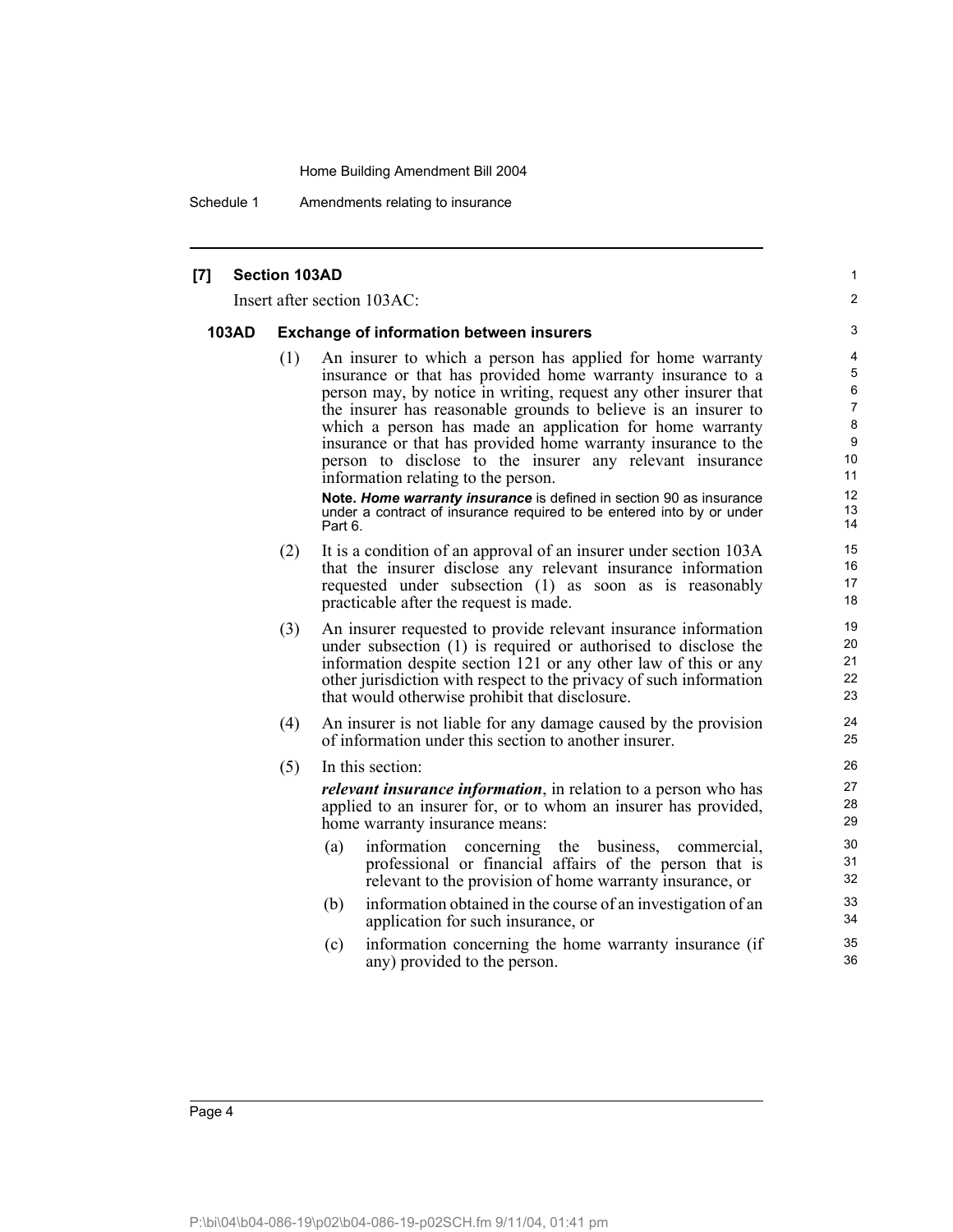| Schedule 1 |  |
|------------|--|
|            |  |

| [8]    | <b>Section 103EA</b>                         |                     |                                                                                                                                                                                                                                                                                                                                                                        |                                                                                                           |          |  |
|--------|----------------------------------------------|---------------------|------------------------------------------------------------------------------------------------------------------------------------------------------------------------------------------------------------------------------------------------------------------------------------------------------------------------------------------------------------------------|-----------------------------------------------------------------------------------------------------------|----------|--|
|        |                                              |                     | Insert after section 103E:                                                                                                                                                                                                                                                                                                                                             | $\overline{c}$                                                                                            |          |  |
|        | <b>103EA</b>                                 |                     | False or misleading applications for home warranty insurance                                                                                                                                                                                                                                                                                                           | 3                                                                                                         |          |  |
|        |                                              | (1)                 | A person must not, in connection with an application to an insurer<br>for home warranty insurance, make a statement (whether orally,<br>in a document or in any other way) knowing that, or being<br>reckless as to whether, the statement:                                                                                                                            | 4<br>5<br>6<br>7                                                                                          |          |  |
|        |                                              |                     | is false or misleading, or<br>(a)                                                                                                                                                                                                                                                                                                                                      | 8                                                                                                         |          |  |
|        |                                              |                     | (b)<br>omits any matter or thing without which the statement is<br>misleading.                                                                                                                                                                                                                                                                                         | 9<br>10                                                                                                   |          |  |
|        |                                              |                     | Maximum penalty: 200 penalty units.                                                                                                                                                                                                                                                                                                                                    | 11                                                                                                        |          |  |
|        |                                              | (2)                 | Subsection (1) does not apply as a result of subsection (1) (a) if<br>the statement is not false or misleading in a material particular.                                                                                                                                                                                                                               | 12<br>13                                                                                                  |          |  |
|        |                                              | (3)                 | Subsection $(1)$ does not apply as a result of subsection $(1)$ $(b)$ if<br>the statement did not omit any matter or thing without which the<br>statement is misleading in a material particular.                                                                                                                                                                      | 14<br>15<br>16                                                                                            |          |  |
|        |                                              |                     | (4)                                                                                                                                                                                                                                                                                                                                                                    | The burden of establishing a matter referred to in subsection (2)<br>or $(3)$ lies on the accused person. | 17<br>18 |  |
| [9]    | <b>Section 121 Disclosure of information</b> |                     |                                                                                                                                                                                                                                                                                                                                                                        | 19                                                                                                        |          |  |
|        |                                              |                     | Omit "obtained." from section 121 (2) (c). Insert instead:<br>obtained,                                                                                                                                                                                                                                                                                                | 20<br>21                                                                                                  |          |  |
|        |                                              |                     | but does not include protected information within the meaning of<br>section 121A.                                                                                                                                                                                                                                                                                      | 22<br>23                                                                                                  |          |  |
| $[10]$ |                                              | <b>Section 121A</b> |                                                                                                                                                                                                                                                                                                                                                                        | 24                                                                                                        |          |  |
|        |                                              |                     | Insert after section 121:                                                                                                                                                                                                                                                                                                                                              | 25                                                                                                        |          |  |
|        | 121A                                         |                     | Secrecy of information obtained from or relating to insurers or<br>proposed insurers                                                                                                                                                                                                                                                                                   | 26<br>27                                                                                                  |          |  |
|        |                                              | (1)                 | A person who acquires protected information in the exercise of<br>functions under this Act must not, directly or indirectly, make a<br>record of the information or divulge the information to another<br>person if the person is aware that it is protected information,<br>except in the exercise of functions under this Act.<br>Maximum penalty: 50 penalty units. | 28<br>29<br>30<br>31<br>32<br>33                                                                          |          |  |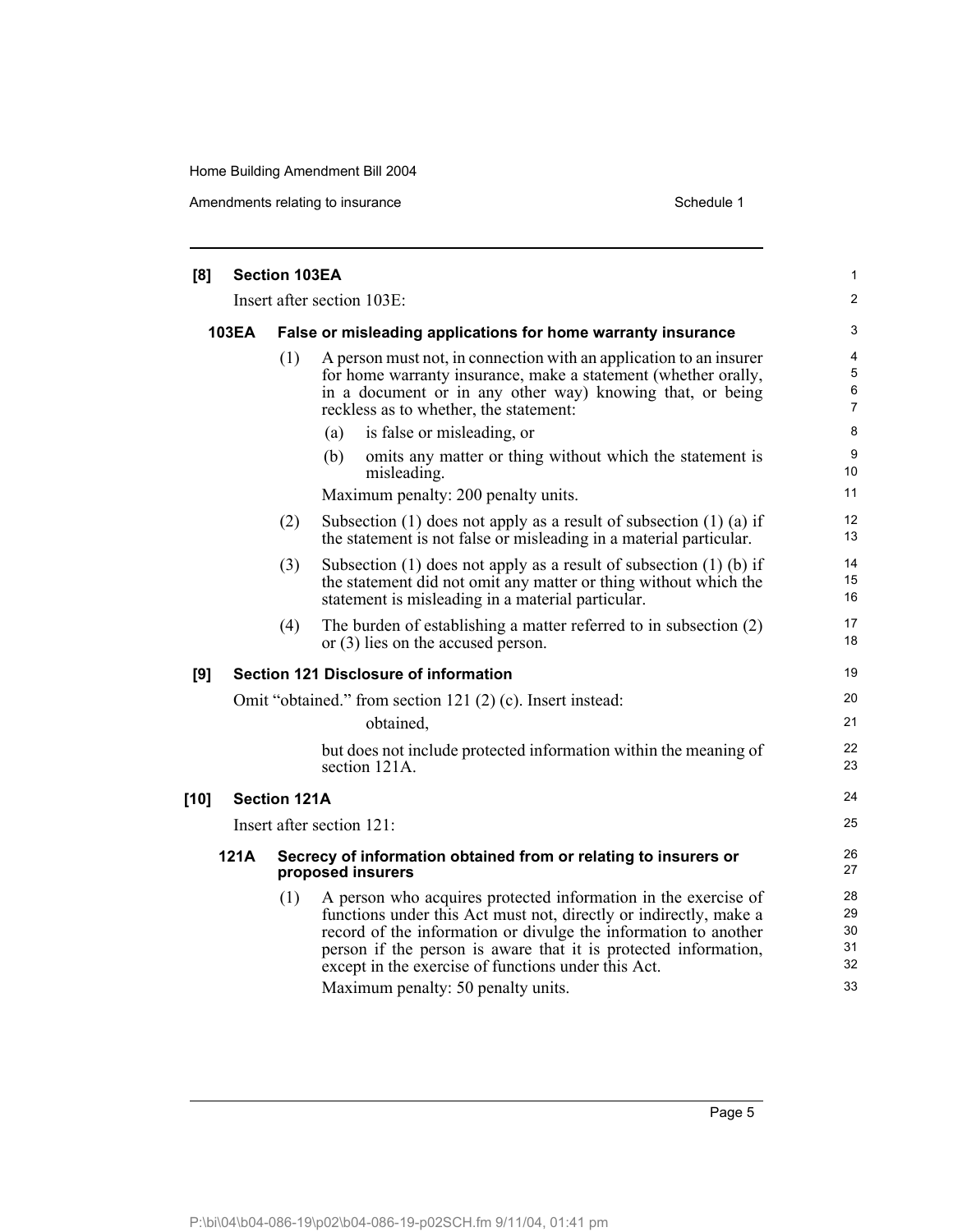Schedule 1 Amendments relating to insurance

| (2) |     | Despite subsection (1), protected information may be divulged:                                                                                                                                                                                                                                                                                                                                                                                                           | $\mathbf{1}$                           |
|-----|-----|--------------------------------------------------------------------------------------------------------------------------------------------------------------------------------------------------------------------------------------------------------------------------------------------------------------------------------------------------------------------------------------------------------------------------------------------------------------------------|----------------------------------------|
|     | (a) | to a particular person or persons, if the Minister certifies<br>that it is necessary in the public interest that the<br>information be divulged to the person or persons, or                                                                                                                                                                                                                                                                                             | $\overline{2}$<br>3<br>4               |
|     | (b) | to a person, or authority, prescribed by the regulations, or                                                                                                                                                                                                                                                                                                                                                                                                             | 5                                      |
|     | (c) | to a person who is expressly or impliedly authorised to<br>obtain it by the insurer from which the information was<br>acquired.                                                                                                                                                                                                                                                                                                                                          | 6<br>$\overline{7}$<br>8               |
| (3) |     | A person cannot be required:                                                                                                                                                                                                                                                                                                                                                                                                                                             | 9                                      |
|     | (a) | to produce in any court any document or other thing that<br>contains protected information and that has come into the<br>person's possession, custody or control by reason of, or in<br>the course of, the exercise of the person's functions under<br>this Act, or                                                                                                                                                                                                      | 10<br>11<br>12<br>13<br>14             |
|     | (b) | to divulge to any court any protected information that has<br>come to the person's notice in the exercise of the person's<br>functions under this Act.                                                                                                                                                                                                                                                                                                                   | 15<br>16<br>17                         |
| (4) |     | Despite subsection $(3)$ , a person may be required to produce such<br>a document or other thing in a court or to divulge protected<br>information to a court if:                                                                                                                                                                                                                                                                                                        | 18<br>19<br>20                         |
|     | (a) | the Minister certifies that it is necessary in the public<br>interest to do so, or                                                                                                                                                                                                                                                                                                                                                                                       | 21<br>22                               |
|     | (b) | the insurer to whom the information relates (or to whom<br>the information contained in the document or thing relates)<br>has expressly authorised it to be divulged to or produced in<br>the court.                                                                                                                                                                                                                                                                     | 23<br>24<br>25<br>26                   |
| (5) |     | An authority or person to whom protected information is<br>divulged under subsection (2), and a person or employee under<br>the control of that authority or person, are, in respect of that<br>information, subject to the same rights, privileges and duties<br>under this section as they would be if that authority, person or<br>employee were a person exercising functions under this Act and<br>had acquired the information in the exercise of those functions. | 27<br>28<br>29<br>30<br>31<br>32<br>33 |
| (6) |     | This section does not apply to the divulging of information to, or<br>the production of any document or other thing to:                                                                                                                                                                                                                                                                                                                                                  | 34<br>35                               |
|     | (a) | any law enforcement agency, or                                                                                                                                                                                                                                                                                                                                                                                                                                           | 36                                     |
|     | (b) | any person or body prescribed for the purposes of this<br>subsection.                                                                                                                                                                                                                                                                                                                                                                                                    | 37<br>38                               |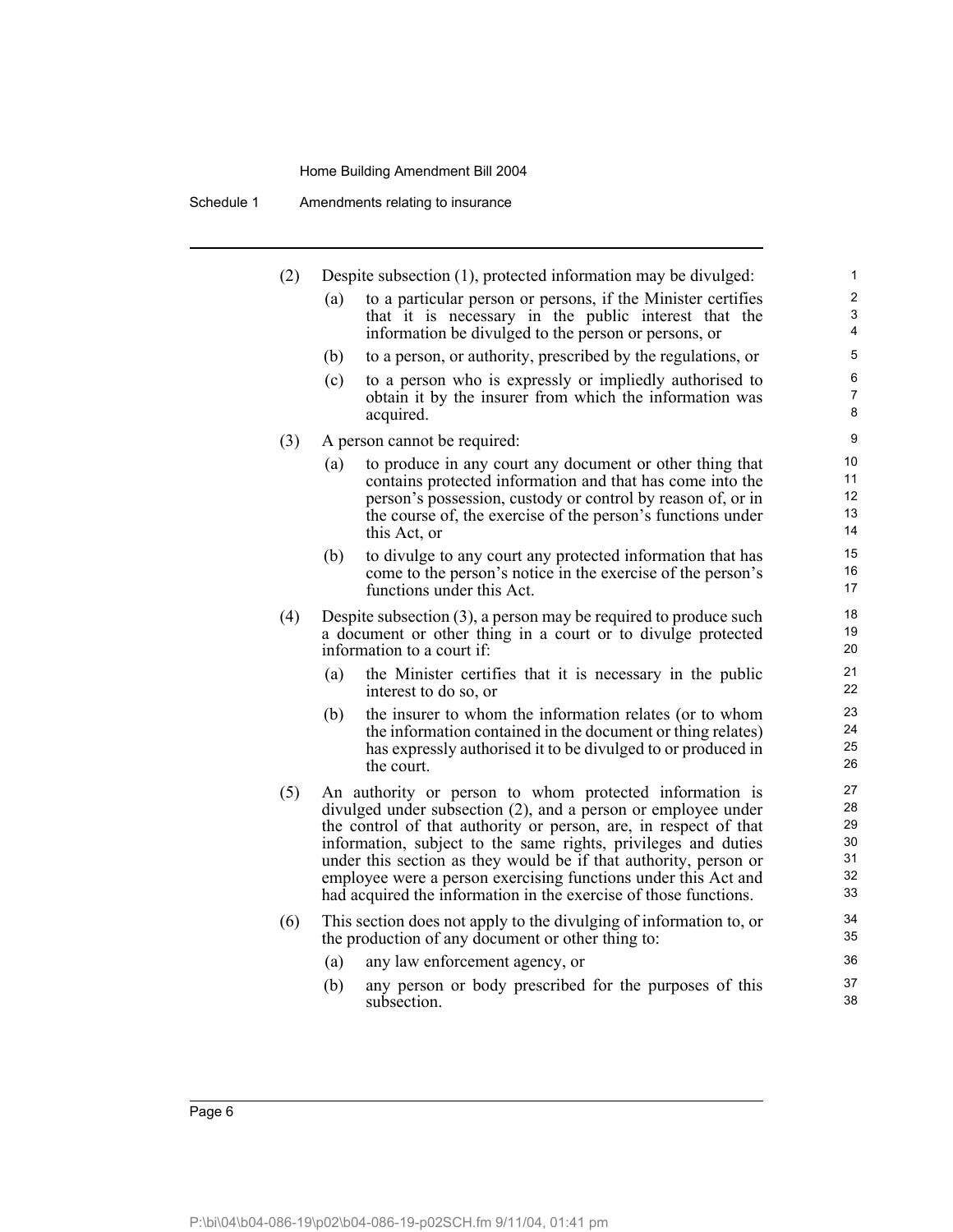Amendments relating to insurance Schedule 1

11

(7) In this section: *court* includes any tribunal, authority or person having power to require the production of documents or the answering of questions. *functions under this Act* includes functions under the regulations or other instruments under this Act. *produce* includes permit access to. *protected information* means information about the business or commercial operations of an insurer obtained from an insurer under (or in connection with the administration or execution of) 1 2 3 4 5 6 7 8 9 10

Part 6, not being information that is publicly available.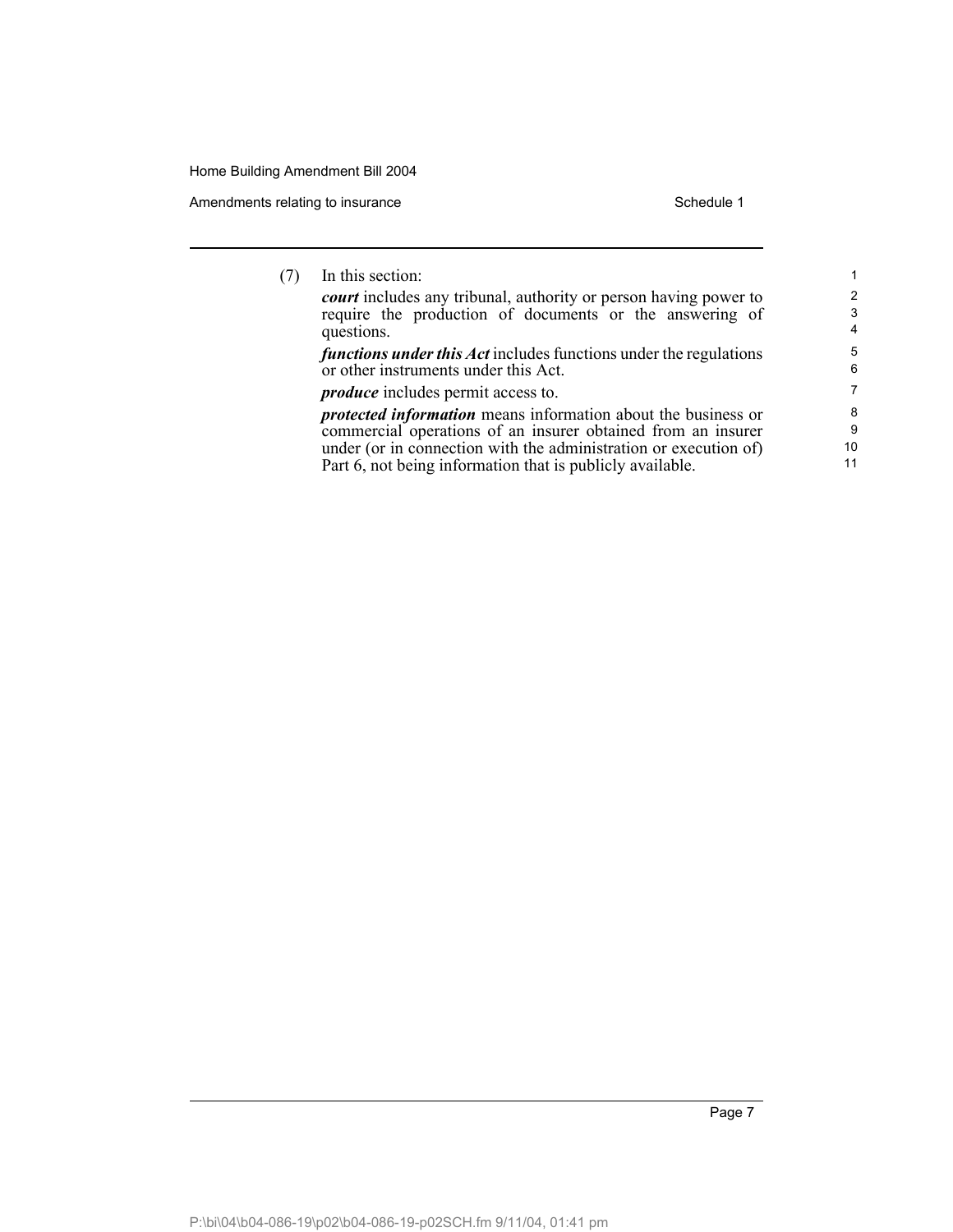Schedule 2 Amendments relating to authorities

# <span id="page-21-0"></span>**Schedule 2 Amendments relating to authorities**

1

2

|       |                                                                             |                              |     | (Section 3)                                                                                                                                                                                                                                            | 2                    |  |  |
|-------|-----------------------------------------------------------------------------|------------------------------|-----|--------------------------------------------------------------------------------------------------------------------------------------------------------------------------------------------------------------------------------------------------------|----------------------|--|--|
| [1]   |                                                                             | <b>Section 3 Definitions</b> |     |                                                                                                                                                                                                                                                        | 3                    |  |  |
|       | Insert in alphabetical order in section $3(1)$ :                            |                              |     |                                                                                                                                                                                                                                                        |                      |  |  |
|       |                                                                             |                              |     | <i>authority</i> means the following:                                                                                                                                                                                                                  | 5                    |  |  |
|       |                                                                             |                              | (a) | a contractor licence (whether or not an endorsed contractor<br>licence),                                                                                                                                                                               | 6<br>$\overline{7}$  |  |  |
|       |                                                                             |                              | (b) | a supervisor or tradesperson certificate,                                                                                                                                                                                                              | 8                    |  |  |
|       |                                                                             |                              | (c) | an owner-builder permit,                                                                                                                                                                                                                               | 9                    |  |  |
|       |                                                                             |                              | (d) | a building consultancy licence.                                                                                                                                                                                                                        | 10                   |  |  |
|       |                                                                             |                              |     | close associate, of an applicant for, or holder of, a contractor<br>licence or building consultancy licence or of an applicant for the<br>renewal or restoration of such a licence is defined in section 3AA.                                          | 11<br>12<br>13       |  |  |
| $[2]$ |                                                                             |                              |     | Section 3 (1), definition of "officer"                                                                                                                                                                                                                 | 14                   |  |  |
|       | Omit the definition. Insert instead:                                        |                              |     |                                                                                                                                                                                                                                                        |                      |  |  |
|       |                                                                             |                              |     | <i>officer</i> , in relation to a corporation, has the same meaning as it<br>has in the <i>Corporations Act 2001</i> of the Commonwealth.                                                                                                              | 16<br>17             |  |  |
| $[3]$ |                                                                             | <b>Section 3AA</b>           |     |                                                                                                                                                                                                                                                        | 18                   |  |  |
|       | Insert after section 3:                                                     |                              |     |                                                                                                                                                                                                                                                        |                      |  |  |
|       | 3AA<br>Meaning of "close associate" of applicant for, or holder of, licence |                              |     |                                                                                                                                                                                                                                                        | 20                   |  |  |
|       | (1)                                                                         |                              |     | For the purposes of this Act, a person is a <i>close associate</i> of an<br>applicant for, or holder of, a contractor licence or building<br>consultancy licence or of an applicant for the renewal or<br>restoration of such a licence if the person: | 21<br>22<br>23<br>24 |  |  |
|       |                                                                             |                              | (a) | is a partner of the applicant or holder, or                                                                                                                                                                                                            | 25                   |  |  |
|       |                                                                             |                              | (b) | is an employee or agent of the applicant or holder, or                                                                                                                                                                                                 | 26                   |  |  |
|       |                                                                             |                              | (c) | is a corporation, or a member of a corporation, partnership,<br>syndicate or joint venture, in which the applicant or holder<br>or a person referred to in paragraph $(a)$ , $(b)$ or $(d)$ has a<br>beneficial interest, or                           | 27<br>28<br>29<br>30 |  |  |
|       |                                                                             |                              | (d) | bears a prescribed relationship to the applicant or holder,<br>$\alpha$                                                                                                                                                                                | 31<br>32             |  |  |
|       |                                                                             |                              | (e) | is a corporation that is a subsidiary (within the meaning of<br>the Corporations Act 2001 of the Commonwealth) of the<br>applicant or holder, or                                                                                                       | 33<br>34<br>35       |  |  |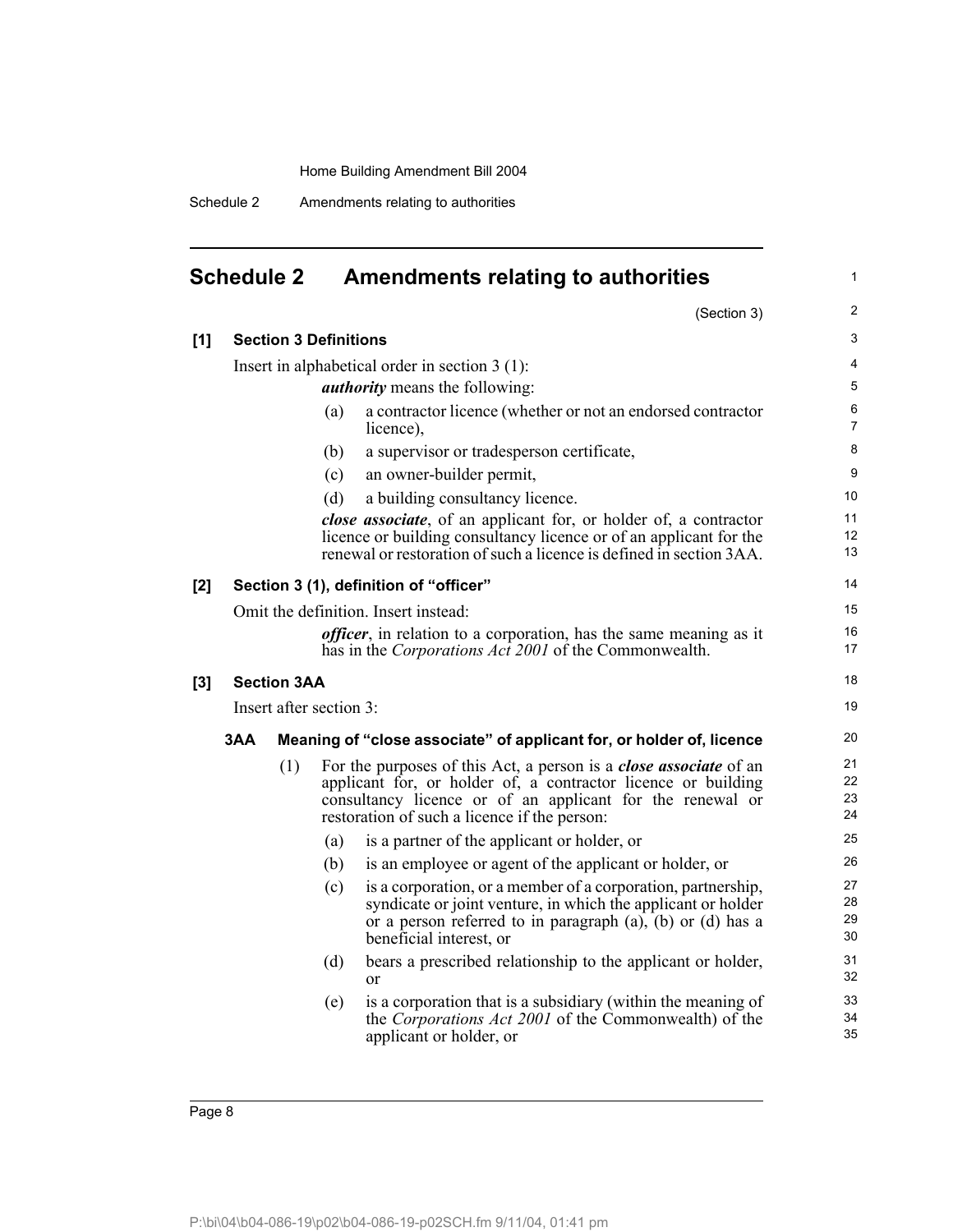Amendments relating to authorities **Schedule 2** Schedule 2

|     |                                 | (f)     | holds or is entitled to exercise, in respect of the applicant<br>or holder or the business of the applicant or holder, any<br>other relevant financial interest, relevant position or<br>relevant power. | $\mathbf{1}$<br>$\overline{c}$<br>3<br>4 |
|-----|---------------------------------|---------|----------------------------------------------------------------------------------------------------------------------------------------------------------------------------------------------------------|------------------------------------------|
|     | (2)                             |         | For the purposes of subsection $(1)$ (d), a person bears a prescribed<br>relationship to an applicant or holder of a licence if the<br>relationship is that of:                                          | 5<br>6<br>$\overline{7}$                 |
|     |                                 | (a)     | a spouse, or                                                                                                                                                                                             | 8                                        |
|     |                                 | (b)     | a de facto partner who is living or has lived with him or her<br>as his or her wife or husband on a bona fide domestic basis<br>although not married to him or her, or                                   | 9<br>10<br>11                            |
|     |                                 | (c)     | a child, grandchild, sibling, parent or grandparent, whether<br>derived through paragraph (a) or (b) or otherwise, or                                                                                    | 12<br>13                                 |
|     |                                 | (d)     | a kind prescribed by the regulations for the purposes of this<br>section.                                                                                                                                | 14<br>15                                 |
|     | (3)                             |         | For the purposes of subsection $(1)$ (f):                                                                                                                                                                | 16                                       |
|     |                                 |         | <i>relevant financial interest means:</i>                                                                                                                                                                | 17                                       |
|     |                                 | (a)     | any share in the capital of the business, or                                                                                                                                                             | 18                                       |
|     |                                 | (b)     | any entitlement to receive any income derived from the<br>business, whether the entitlement arises at law or in equity<br>or otherwise.                                                                  | 19<br>20<br>21                           |
|     |                                 |         | <i>relevant position</i> means the position of director, manager, and<br>other executive positions and secretary, however those positions<br>are designated.                                             | 22<br>23<br>24                           |
|     |                                 | others: | <i>relevant power</i> means any power, whether exercisable by voting<br>or otherwise and whether exercisable alone or in association with                                                                | 25<br>26<br>27                           |
|     |                                 | (a)     | to participate in any directorial, managerial or executive<br>decision, or                                                                                                                               | 28<br>29                                 |
|     |                                 | (b)     | to elect or appoint any person to any relevant position.                                                                                                                                                 | 30                                       |
| [4] |                                 |         | Section 20 Issue of contractor licences                                                                                                                                                                  | 31                                       |
|     | Insert before section $20(2)$ : |         |                                                                                                                                                                                                          | 32                                       |
|     | (1)                             |         | The Director-General must reject an application for a contractor<br>licence if:                                                                                                                          | 33<br>34                                 |
|     |                                 | (a)     | the Director-General is not satisfied that the applicant is a<br>fit and proper person to hold a contractor licence, or                                                                                  | 35<br>36                                 |
|     |                                 | (b)     | the applicant is a mentally incapacitated person, or                                                                                                                                                     | 37                                       |
|     |                                 |         |                                                                                                                                                                                                          |                                          |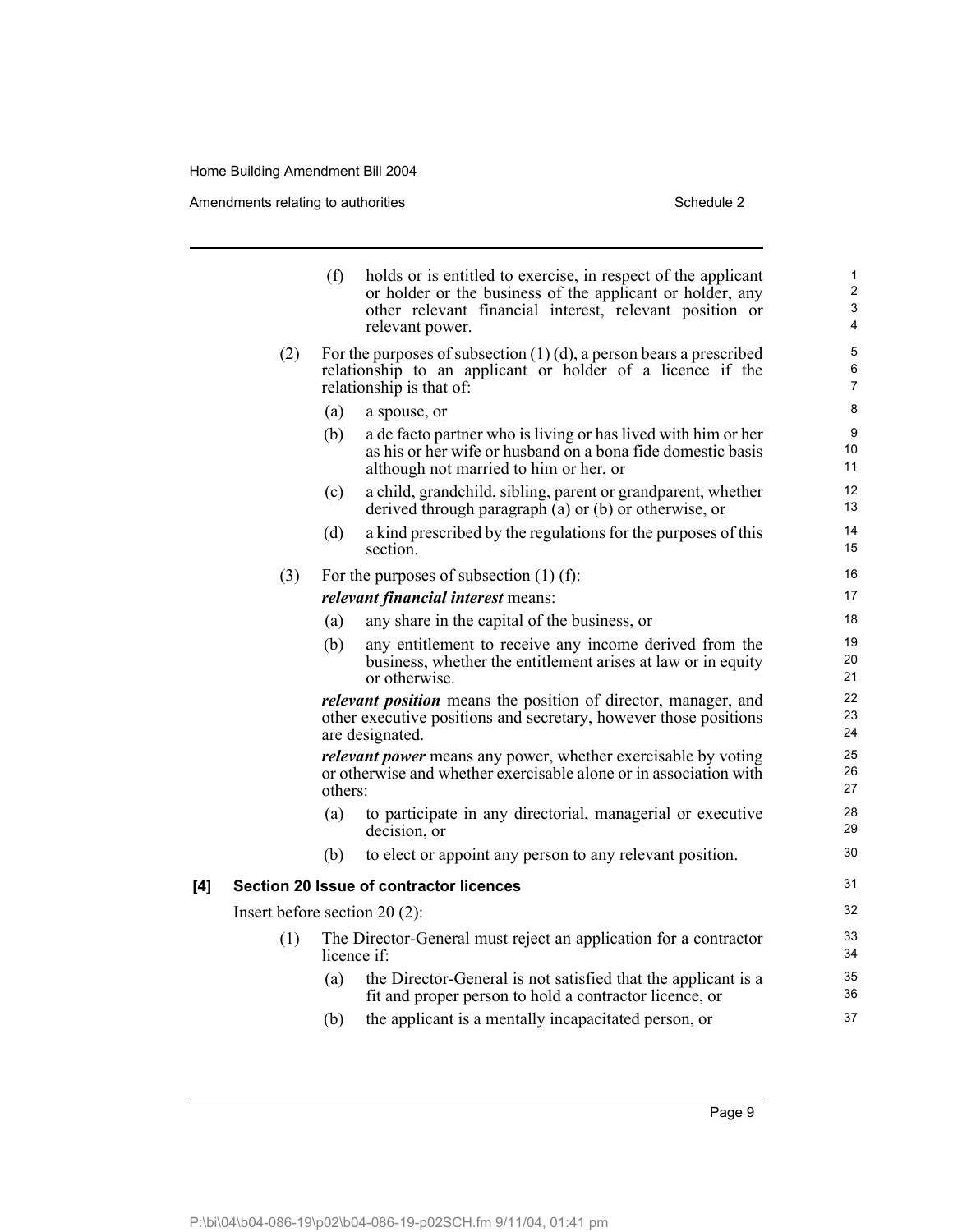Schedule 2 Amendments relating to authorities

(c) the applicant is disqualified by this Act or the regulations from holding a contractor licence.

12 13

35 36 37

**Note.** Under section 6 of the applied Act (within the meaning of section 19) an application for the grant of a contractor licence may be made by any individual aged 18 years or more, by any partnership or other association whose members are all individuals aged 18 years or more or by any corporation.

(1A) Without limiting subsection (1) (a), in determining whether an applicant is a fit and proper person to hold a licence the Director-General is to consider whether the applicant is of good repute, having regard to character, honesty and integrity.

#### **[5] Section 20 (2)**

Insert "additional" after "determine".

#### **[6] Section 20 (6)**

Insert after section 20 (5):

- (6) Without limiting this section, the Director-General may reject an application for a contractor licence if the Director-General is of the opinion that it is in the public interest to do so on any of the following grounds:
	- (a) an employee or proposed employee of the applicant is disqualified from holding a contractor licence, has had an application for an authority rejected on a ground relating to his or her character, honesty or integrity or has had an authority cancelled or suspended on any disciplinary ground,
	- (b) there are reasonable grounds to believe that the application has been made with the intention of avoiding disclosure of any relevant past misconduct of the applicant or a close associate of the applicant,
	- (c) the Director-General considers that a close associate of the applicant who would not be a fit and proper person to hold a contractor licence exercises a significant influence over the applicant or the operation and management of the applicant's business.

#### **[7] Section 22 Cancellation of contractor licences**

Insert "or has been voluntarily wound up" after "Commonwealth" wherever occurring in section 22 (1) (d) and (2) (c).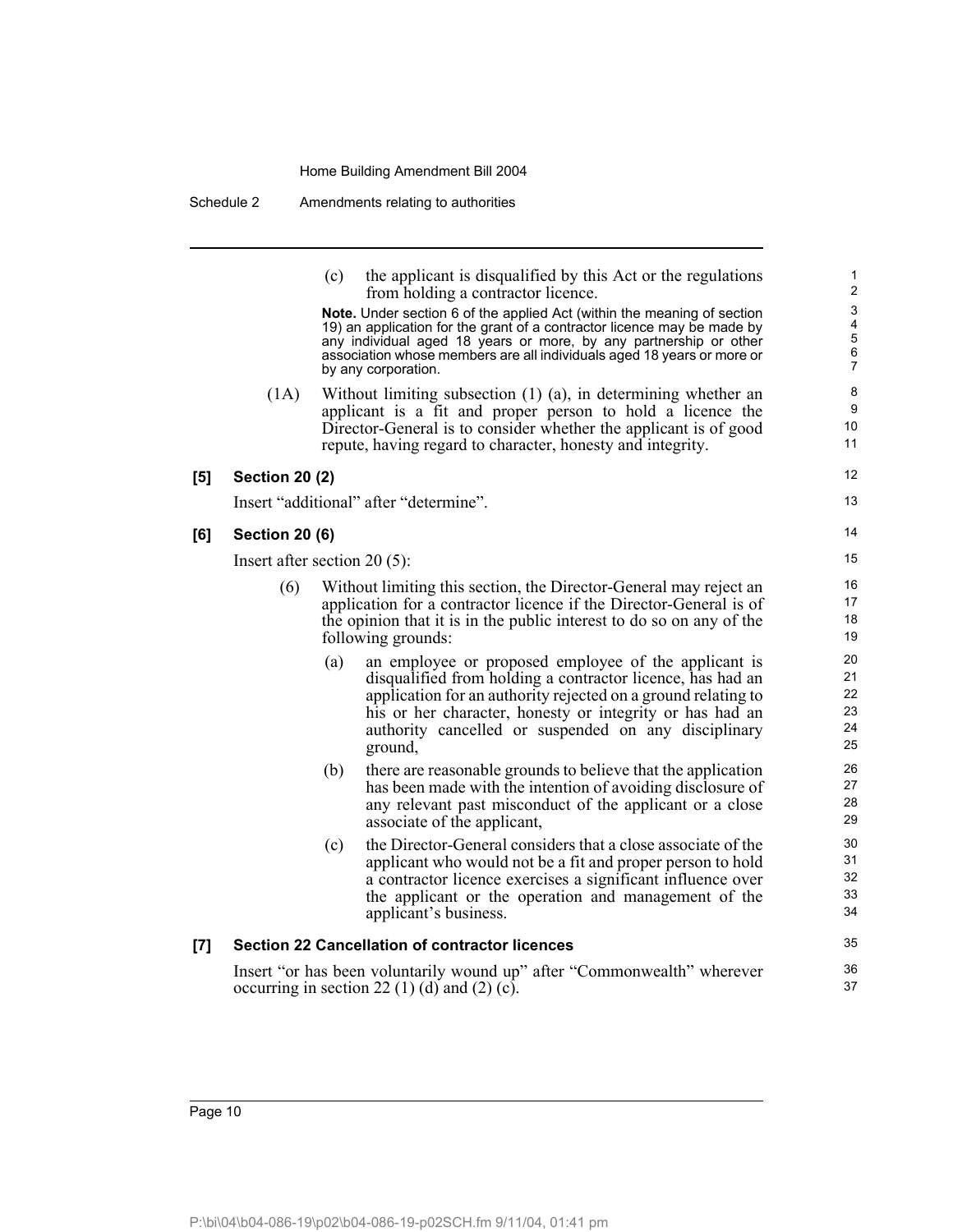| [8]    | Section 22 (1) (h) and (i)      |     |                                                                                                                                                                                                                                                                         | $\mathbf{1}$             |  |
|--------|---------------------------------|-----|-------------------------------------------------------------------------------------------------------------------------------------------------------------------------------------------------------------------------------------------------------------------------|--------------------------|--|
|        |                                 |     | Insert at the end of section 22 $(1)$ $(g)$ :                                                                                                                                                                                                                           | $\overline{c}$           |  |
|        |                                 |     | $\sim$ or                                                                                                                                                                                                                                                               | 3                        |  |
|        |                                 | (h) | the holder of the contractor licence becomes a mentally<br>incapacitated person, or                                                                                                                                                                                     | 4<br>5                   |  |
|        |                                 | (i) | the holder of the contractor licence becomes disqualified<br>by this Act or the regulations from holding a contractor<br>licence.                                                                                                                                       | 6<br>$\overline{7}$<br>8 |  |
| [9]    | Section 22 (2) (g) and (h)      |     |                                                                                                                                                                                                                                                                         | 9                        |  |
|        |                                 |     | Insert at the end of section 22 $(2)$ (f):                                                                                                                                                                                                                              | 10                       |  |
|        |                                 |     | , or                                                                                                                                                                                                                                                                    | 11                       |  |
|        |                                 | (g) | the holder of the contractor licence becomes a mentally<br>incapacitated person, or                                                                                                                                                                                     | 12<br>13                 |  |
|        |                                 | (h) | the holder of the contractor licence becomes disqualified<br>by this Act or the regulations from holding a contractor<br>licence.                                                                                                                                       | 14<br>15<br>16           |  |
| $[10]$ |                                 |     | <b>Section 25 Issue of certificates</b>                                                                                                                                                                                                                                 | 17                       |  |
|        | Insert before section $25(2)$ : |     |                                                                                                                                                                                                                                                                         | 18                       |  |
|        | (1)                             |     | The Director-General must reject an application for a supervisor<br>or tradesperson certificate if:                                                                                                                                                                     | 19<br>20                 |  |
|        |                                 | (a) | the Director-General is not satisfied that the applicant is a<br>fit and proper person to hold such a certificate, or                                                                                                                                                   | 21<br>22                 |  |
|        |                                 | (b) | the applicant is a mentally incapacitated person, or                                                                                                                                                                                                                    | 23                       |  |
|        |                                 | (c) | the applicant is disqualified by this Act or the regulations<br>from holding such a certificate.                                                                                                                                                                        | 24<br>25                 |  |
|        | (1A)                            |     | Without limiting subsection $(1)$ $(a)$ , in determining whether an<br>applicant is a fit and proper person to hold a certificate the<br>Director-General is to consider whether the applicant is of good<br>repute, having regard to character, honesty and integrity. | 26<br>27<br>28<br>29     |  |
| $[11]$ | <b>Section 25 (2)</b>           |     |                                                                                                                                                                                                                                                                         | 30                       |  |
|        |                                 |     | Insert "additional" after "determine".                                                                                                                                                                                                                                  | 31                       |  |
|        |                                 |     |                                                                                                                                                                                                                                                                         |                          |  |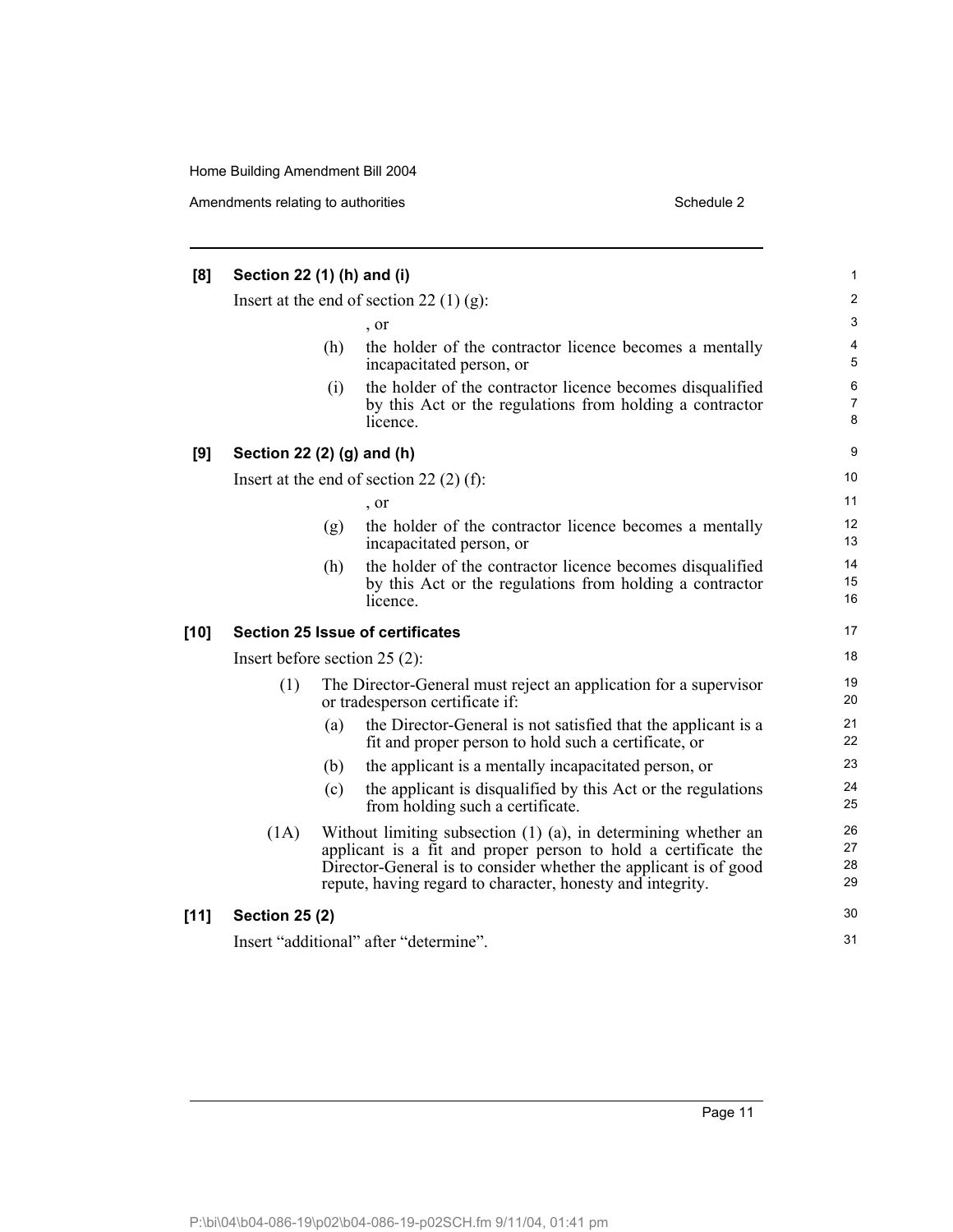Schedule 2 Amendments relating to authorities

#### **[12] Section 32B Issue of building consultancy licences**

Insert before section 32B (2):

- (1) The Director-General must reject an application for a building consultancy licence if:
	- (a) the Director-General is not satisfied that the applicant is a fit and proper person to hold a building consultancy licence, or

- (b) the applicant is a mentally incapacitated person, or
- (c) the applicant is disqualified by this Act or the regulations from holding a building consultancy licence.

**Note.** Under section 6 of the applied Act (within the meaning of section 19) an application for the grant of a building consultancy licence may be made by any individual aged 18 years or more, by any partnership or other association whose members are all individuals aged 18 years or more or by any corporation.

(1A) Without limiting subsection (1) (a), in determining whether an applicant is a fit and proper person to hold a licence the Director-General is to consider whether the applicant is of good repute, having regard to character, honesty and integrity.

#### **[13] Section 32B (2)**

Insert "additional" after "determine".

#### **[14] Section 32B (5)**

Insert after section 32B (4):

- (5) Without limiting this section, the Director-General may reject an application for a building consultancy licence if the Director-General is of the opinion that it is in the public interest to do so on any of the following grounds:
	- (a) an employee or proposed employee of the applicant is disqualified from holding a building consultancy licence, has had an application for an authority rejected on a ground relating to his or her character, honesty or integrity or has had an authority cancelled or suspended on any disciplinary ground,
	- (b) there are reasonable grounds to believe that the application has been made with the intention of avoiding disclosure of any relevant past misconduct of the applicant or a close associate of the applicant,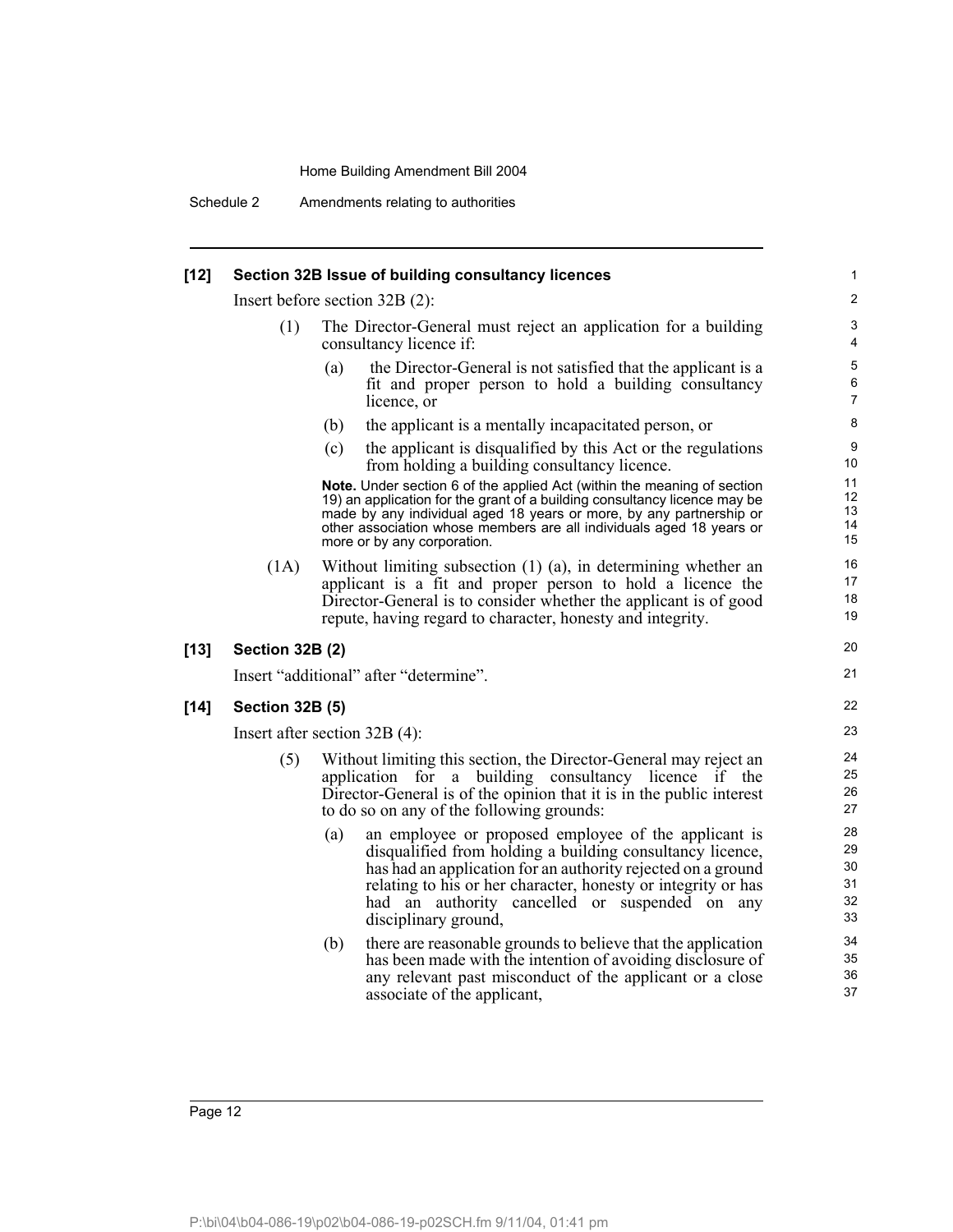Amendments relating to authorities **Schedule 2** Schedule 2

|        |    |                          | (c) | the Director-General considers that a close associate of the<br>applicant who would not be a fit and proper person to hold<br>a building consultancy licence exercises a significant<br>influence over the applicant or the operation and<br>management of the applicant's business.                                                                                                                                                                                                      | $\mathbf{1}$<br>$\overline{c}$<br>3<br>4<br>5 |
|--------|----|--------------------------|-----|-------------------------------------------------------------------------------------------------------------------------------------------------------------------------------------------------------------------------------------------------------------------------------------------------------------------------------------------------------------------------------------------------------------------------------------------------------------------------------------------|-----------------------------------------------|
| $[15]$ |    |                          |     | <b>Section 32D Cancellation of building consultancy licences</b>                                                                                                                                                                                                                                                                                                                                                                                                                          | 6                                             |
|        |    | $32D(1)(c)$ .            |     | Insert "or has been voluntarily wound up" after "Commonwealth" in section                                                                                                                                                                                                                                                                                                                                                                                                                 | 7<br>8                                        |
| $[16]$ |    |                          |     | Section 32D (1) (f) and (g)                                                                                                                                                                                                                                                                                                                                                                                                                                                               | 9                                             |
|        |    |                          |     | Insert at the end of section $32D(1)(e)$ :                                                                                                                                                                                                                                                                                                                                                                                                                                                | 10                                            |
|        |    |                          |     | , or                                                                                                                                                                                                                                                                                                                                                                                                                                                                                      | 11                                            |
|        |    |                          | (f) | the holder of the building consultancy licence becomes a<br>mentally incapacitated person, or                                                                                                                                                                                                                                                                                                                                                                                             | 12<br>13                                      |
|        |    |                          | (g) | the holder of the building consultancy licence becomes<br>disqualified by this Act or the regulations from holding a<br>building consultancy licence.                                                                                                                                                                                                                                                                                                                                     | 14<br>15<br>16                                |
| $[17]$ |    | <b>Section 34</b>        |     |                                                                                                                                                                                                                                                                                                                                                                                                                                                                                           | 17                                            |
|        |    | Insert after section 33: |     |                                                                                                                                                                                                                                                                                                                                                                                                                                                                                           | 18                                            |
|        | 34 |                          |     | <b>Updating of applications</b>                                                                                                                                                                                                                                                                                                                                                                                                                                                           | 19                                            |
|        |    | (1)                      |     | An applicant for an authority, or for the variation, renewal or<br>restoration of an authority, must give the Director-General<br>written particulars of any change in the particulars or information<br>accompanying the application that occurs before the applicant is<br>given notice of the determination of the application within 7 days<br>(or such longer period as the Director-General allows in a<br>particular case) after the change.<br>Maximum penalty: 50 penalty units. | 20<br>21<br>22<br>23<br>24<br>25<br>26<br>27  |
|        |    | (2)                      |     | Particulars of any change given by the applicant are then to be<br>considered to have formed part of the original application for the<br>purposes of the application of subsection $(1)$ to any further<br>change in the particulars or information provided.                                                                                                                                                                                                                             | 28<br>29<br>30<br>31                          |
|        |    | (3)                      |     | This section does not apply to any change in particulars or<br>information if the Director-General has notified the applicant in<br>writing that the Director-General does not require particulars of<br>any change in the particulars or information concerned or does<br>not require particulars of the type of change concerned.                                                                                                                                                       | 32<br>33<br>34<br>35<br>36                    |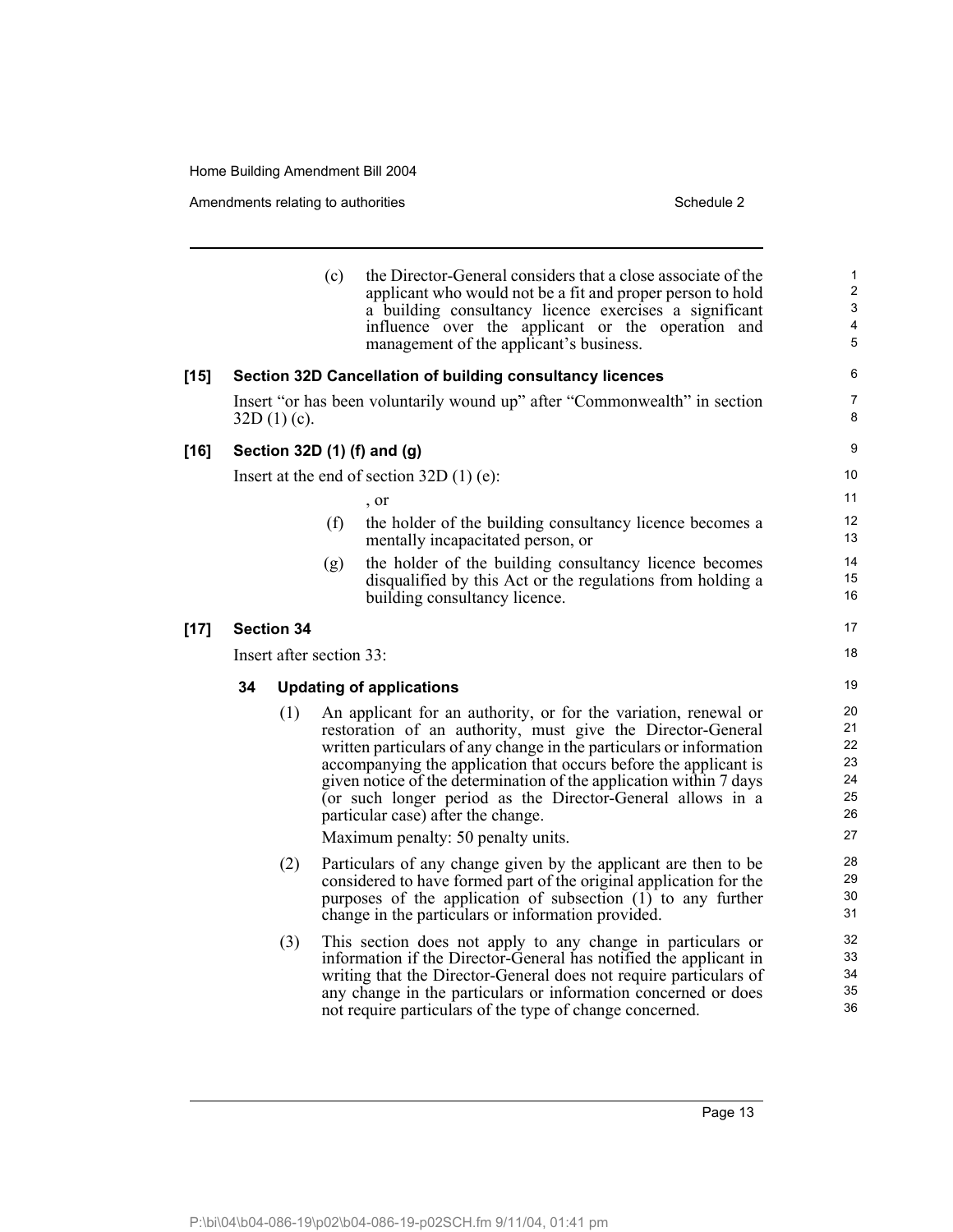Schedule 2 Amendments relating to authorities

# **[18] Section 35**

Insert before section 36:

#### **35 Director-General may obtain information from third parties**

- (1) The Director-General may, by notice in writing, require an applicant for a contractor licence (whether or not an endorsed contractor licence), an applicant for the renewal or restoration of such a licence or a close associate of the applicant:
	- (a) to authorise a person described in the notice:
		- (i) to provide such information as is specified in the notice as is relevant to the investigation of the application, or

1  $\mathfrak{p}$ 

- (ii) to produce, in accordance with directions in the notice, such records relevant to the investigation of the application as are specified in the notice and to permit examination of the records, the taking of extracts from them and the making of copies of them, or
- (b) to furnish to the Director-General such authorities and consents as the Director-General directs for the purpose of enabling the Director-General to obtain information (including financial and other confidential information) from other persons concerning the person or close associate.
- (2) If a requirement made under this section is not complied with, the Director-General may refuse to consider the application concerned while the non-compliance continues.
- (3) A person who complies with a requirement of a notice under this section does not on that account incur a liability to another person.

#### **[19] Section 40 Renewal or restoration of authorities**

Insert before section 40 (2):

- (1) The Director-General must reject an application for the renewal or restoration of an authority if:
	- (a) the Director-General is not satisfied that the applicant is a fit and proper person to hold the authority, or
	- (b) the applicant is a mentally incapacitated person, or
	- (c) the applicant is disqualified by this Act or the regulations from holding the authority or would be so disqualified when the renewal would take effect, or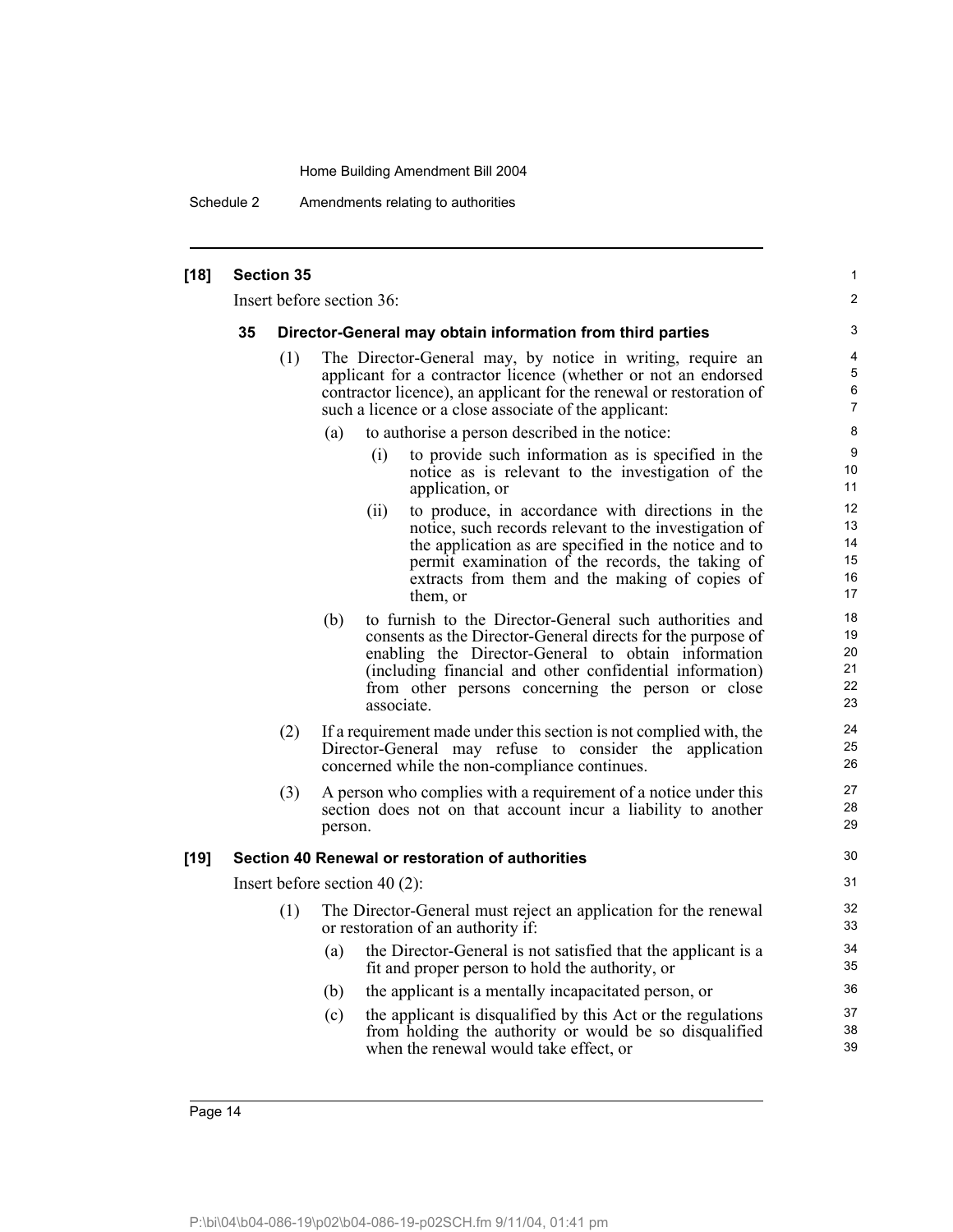Amendments relating to authorities **Schedule 2** Schedule 2

|        |                     | (d) | the Director-General considers that a close associate of the<br>applicant who would not be a fit and proper person to hold<br>an authority exercises a significant influence over the<br>applicant or the operation and management of the<br>applicant's business.                                                                                                                                                                                     | 1<br>$\overline{2}$<br>3<br>4<br>5     |
|--------|---------------------|-----|--------------------------------------------------------------------------------------------------------------------------------------------------------------------------------------------------------------------------------------------------------------------------------------------------------------------------------------------------------------------------------------------------------------------------------------------------------|----------------------------------------|
|        | (1A)                |     | Without limiting subsection $(1)$ $(a)$ , in determining whether an<br>applicant is a fit and proper person to hold an authority the<br>Director-General is to consider whether the applicant is of good<br>repute, having regard to character, honesty and integrity.                                                                                                                                                                                 | 6<br>$\overline{7}$<br>$\bf 8$<br>9    |
| $[20]$ | Section 40 (2) (c)  |     |                                                                                                                                                                                                                                                                                                                                                                                                                                                        | 10                                     |
|        | Omit the paragraph. |     |                                                                                                                                                                                                                                                                                                                                                                                                                                                        | 11                                     |
| $[21]$ | Section 40 (2B)     |     |                                                                                                                                                                                                                                                                                                                                                                                                                                                        | 12                                     |
|        |                     |     | Omit section 40 (2B) and (2C). Insert instead:                                                                                                                                                                                                                                                                                                                                                                                                         | 13                                     |
|        | (2B)                |     | The Director-General may reject an application for renewal or<br>restoration of a contractor licence or building consultancy licence<br>if an employee or proposed employee of the applicant is<br>disqualified from holding such a licence, has had an application<br>for such a licence rejected on a ground relating to his or her<br>character, honesty or integrity or has had such a licence cancelled<br>or suspended on a disciplinary ground. | 14<br>15<br>16<br>17<br>18<br>19<br>20 |
| $[22]$ | contractor licence  |     | Section 56 Grounds for taking disciplinary action against holder of a                                                                                                                                                                                                                                                                                                                                                                                  | 21<br>22                               |
|        |                     |     | Omit "fit" from section 56 (b). Insert instead "a fit and proper person".                                                                                                                                                                                                                                                                                                                                                                              | 23                                     |
| $[23]$ |                     |     | Section 56A Grounds for taking disciplinary action against holder of a<br>building consultancy licence                                                                                                                                                                                                                                                                                                                                                 | 24<br>25                               |
|        |                     |     | Omit "fit" from section 56A (b). Insert instead "a fit and proper person".                                                                                                                                                                                                                                                                                                                                                                             | 26                                     |
| $[24]$ |                     |     | Section 57 Grounds for taking disciplinary action against holder of a<br>supervisor or tradesperson certificate                                                                                                                                                                                                                                                                                                                                        | 27<br>28                               |
|        |                     |     | Omit "fit" from section 57 (b). Insert instead "a fit and proper person".                                                                                                                                                                                                                                                                                                                                                                              | 29                                     |
| $[25]$ |                     |     | <b>Section 83B Reviews by Tribunal</b>                                                                                                                                                                                                                                                                                                                                                                                                                 | 30                                     |
|        |                     |     | Omit "issue or alteration" from section 83B (1).                                                                                                                                                                                                                                                                                                                                                                                                       | 31                                     |
|        |                     |     | Insert instead "issue, alteration, renewal or restoration".                                                                                                                                                                                                                                                                                                                                                                                            | 32                                     |
| $[26]$ | Section 83B (3) (a) |     |                                                                                                                                                                                                                                                                                                                                                                                                                                                        | 33                                     |
|        |                     |     | Omit "a contractor licence". Insert instead "an authority".                                                                                                                                                                                                                                                                                                                                                                                            | 34                                     |

Page 15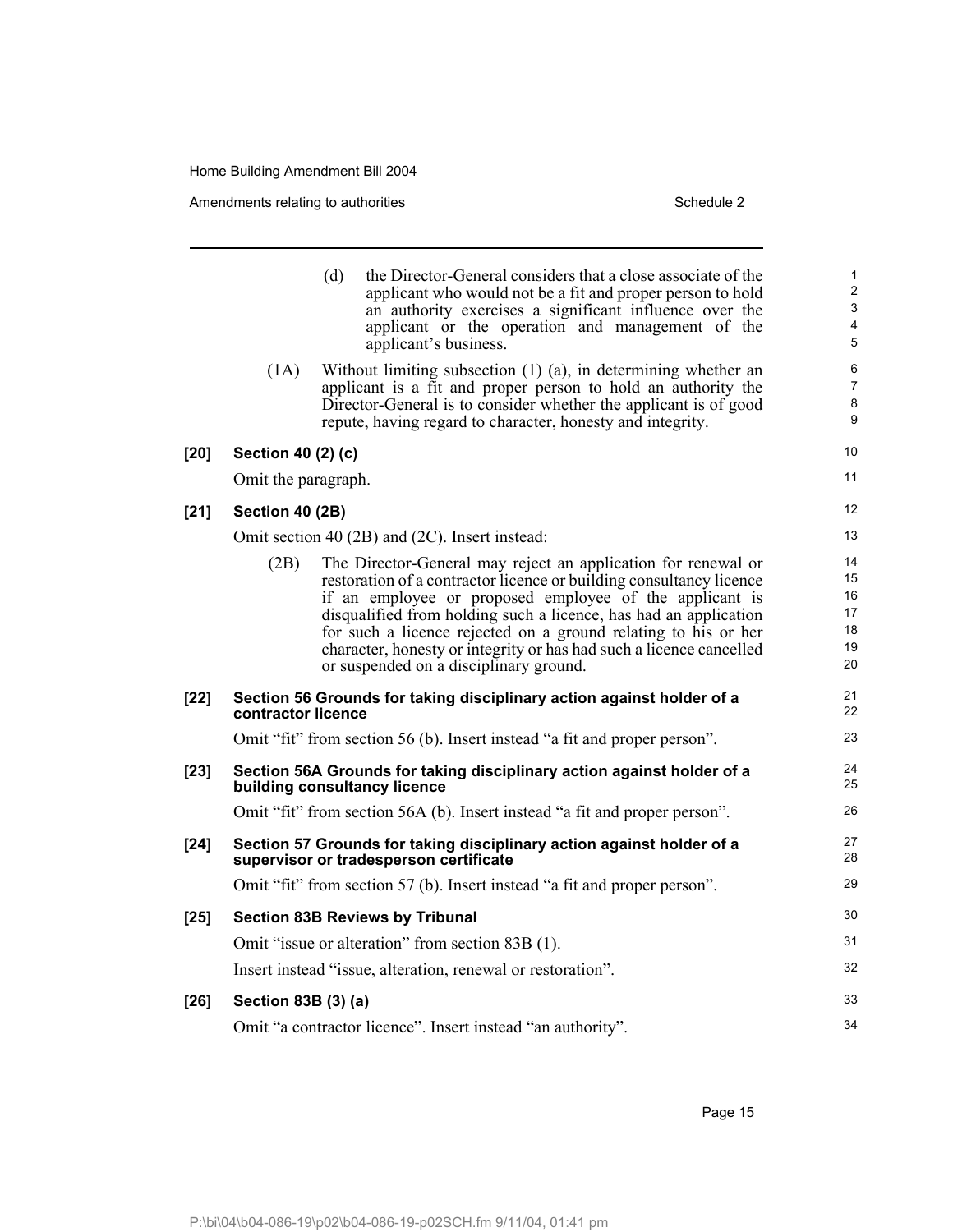Schedule 2 Amendments relating to authorities

| [27]   |                        | Section 127 Power to obtain information                                                                                                                                                                                                                                                        | 1                              |
|--------|------------------------|------------------------------------------------------------------------------------------------------------------------------------------------------------------------------------------------------------------------------------------------------------------------------------------------|--------------------------------|
|        |                        | Insert ", or for the renewal or restoration of," after "application for" in<br>paragraph (d) of the definition of <i>relevant information</i> in section $127(1)$ .                                                                                                                            | $\overline{2}$<br>3            |
| $[28]$ |                        | Section 127 (1), definition of "relevant information"                                                                                                                                                                                                                                          | 4                              |
|        |                        | Insert at the end of paragraph $(d)$ :                                                                                                                                                                                                                                                         | 5                              |
|        |                        | , or                                                                                                                                                                                                                                                                                           | 6                              |
|        |                        | the financial solvency of an applicant for, or holder of, a<br>(e)<br>contractor licence, building consultancy licence or of a<br>supervisor or tradesperson certificate or a close associate<br>of such an applicant or holder.                                                               | $\overline{7}$<br>8<br>9<br>10 |
| [29]   | <b>Section 127 (8)</b> |                                                                                                                                                                                                                                                                                                | 11                             |
|        |                        | Insert after section $127(7)$ :                                                                                                                                                                                                                                                                | 12                             |
|        | (8)                    | For the purposes of section 25 of the <i>Privacy and Personal</i><br>Information Protection Act 1998, an authorised person is not<br>required to comply with section 9, 10, 13, 14, 15, 17, 18 or 19 of<br>that Act in respect of the provision of relevant information under<br>this section. | 13<br>14<br>15<br>16<br>17     |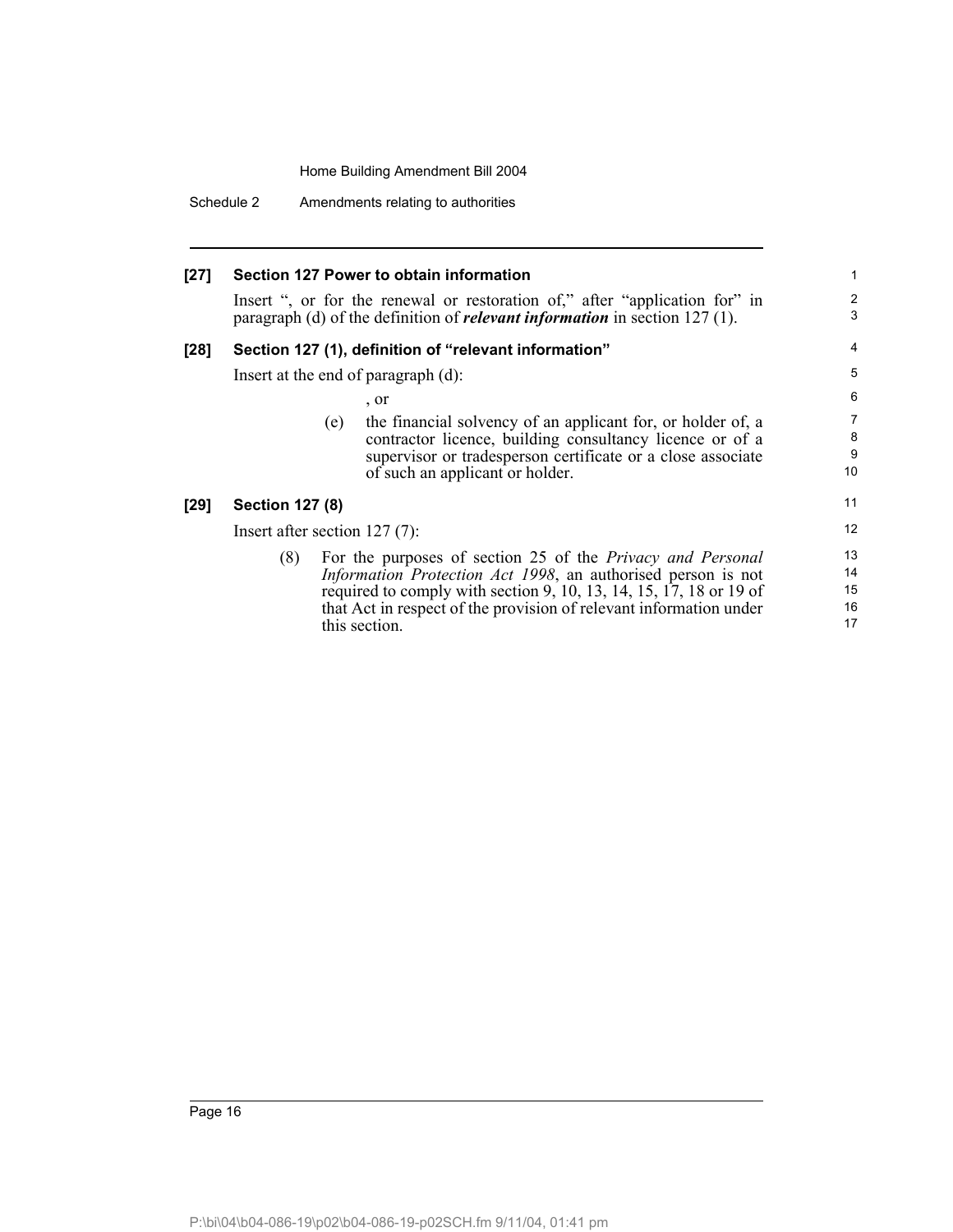Amendments relating to disciplinary action Schedule 3 Schedule 3

<span id="page-30-0"></span>

|       | <b>Schedule 3</b>                  | <b>Amendments relating to disciplinary</b><br>action                                                                                                                                                                                                                                                                                                          | $\mathbf{1}$<br>2                |
|-------|------------------------------------|---------------------------------------------------------------------------------------------------------------------------------------------------------------------------------------------------------------------------------------------------------------------------------------------------------------------------------------------------------------|----------------------------------|
|       |                                    | (Section 3)                                                                                                                                                                                                                                                                                                                                                   | 3                                |
| [1]   | controller or administrator        | Section 22B Suspension of contractor licences-appointment of                                                                                                                                                                                                                                                                                                  | 4<br>5                           |
|       |                                    | Omit "Section 83" and "District Court" from the note to the section.                                                                                                                                                                                                                                                                                          | $\,6\,$                          |
|       |                                    | Insert instead "Section 61A" and "Director-General", respectively.                                                                                                                                                                                                                                                                                            | 7                                |
| [2]   |                                    | Section 51 Improper conduct: generally                                                                                                                                                                                                                                                                                                                        | 8                                |
|       | in section 51 $(1)(a)$ .           | Insert "or section 307A or 307B of the Crimes Act 1900" after "regulations"                                                                                                                                                                                                                                                                                   | 9<br>10                          |
| $[3]$ | Section 51 (1) (e)                 |                                                                                                                                                                                                                                                                                                                                                               | 11                               |
|       |                                    | Insert at the end of section 51 $(1)$ $(d)$ :                                                                                                                                                                                                                                                                                                                 | 12                               |
|       |                                    | $\cdot$ or                                                                                                                                                                                                                                                                                                                                                    | 13                               |
|       | (e)                                | becomes a person who is disqualified by this Act or the<br>regulations from holding the licence or certificate.                                                                                                                                                                                                                                               | 14<br>15                         |
| [4]   | Section 51 (2) (d)                 |                                                                                                                                                                                                                                                                                                                                                               | 16                               |
|       | Insert after section 51 $(2)$ (c): |                                                                                                                                                                                                                                                                                                                                                               | 17                               |
|       | (d)                                | employs a person or engages a person under a contract for<br>services knowing the person is disqualified from holding a<br>contractor licence, has had an application for an authority<br>rejected on a ground relating to the person's character,<br>honesty or integrity or has had an authority cancelled or<br>suspended on a disciplinary ground, or     | 18<br>19<br>20<br>21<br>22<br>23 |
| [5]   | Section 51 (2A) (f)                |                                                                                                                                                                                                                                                                                                                                                               | 24                               |
|       |                                    | Insert at the end of section 51 $(2A)$ (e):                                                                                                                                                                                                                                                                                                                   | 25                               |
|       |                                    | , or                                                                                                                                                                                                                                                                                                                                                          | 26                               |
|       | (f)                                | employs a person to do building consultancy work for the<br>holder knowing the person is disqualified from holding a<br>building consultancy licence, has had an application for an<br>authority rejected on a ground relating to the person's<br>character, honesty or integrity or has had an authority<br>cancelled or suspended on a disciplinary ground. | 27<br>28<br>29<br>30<br>31<br>32 |

Page 17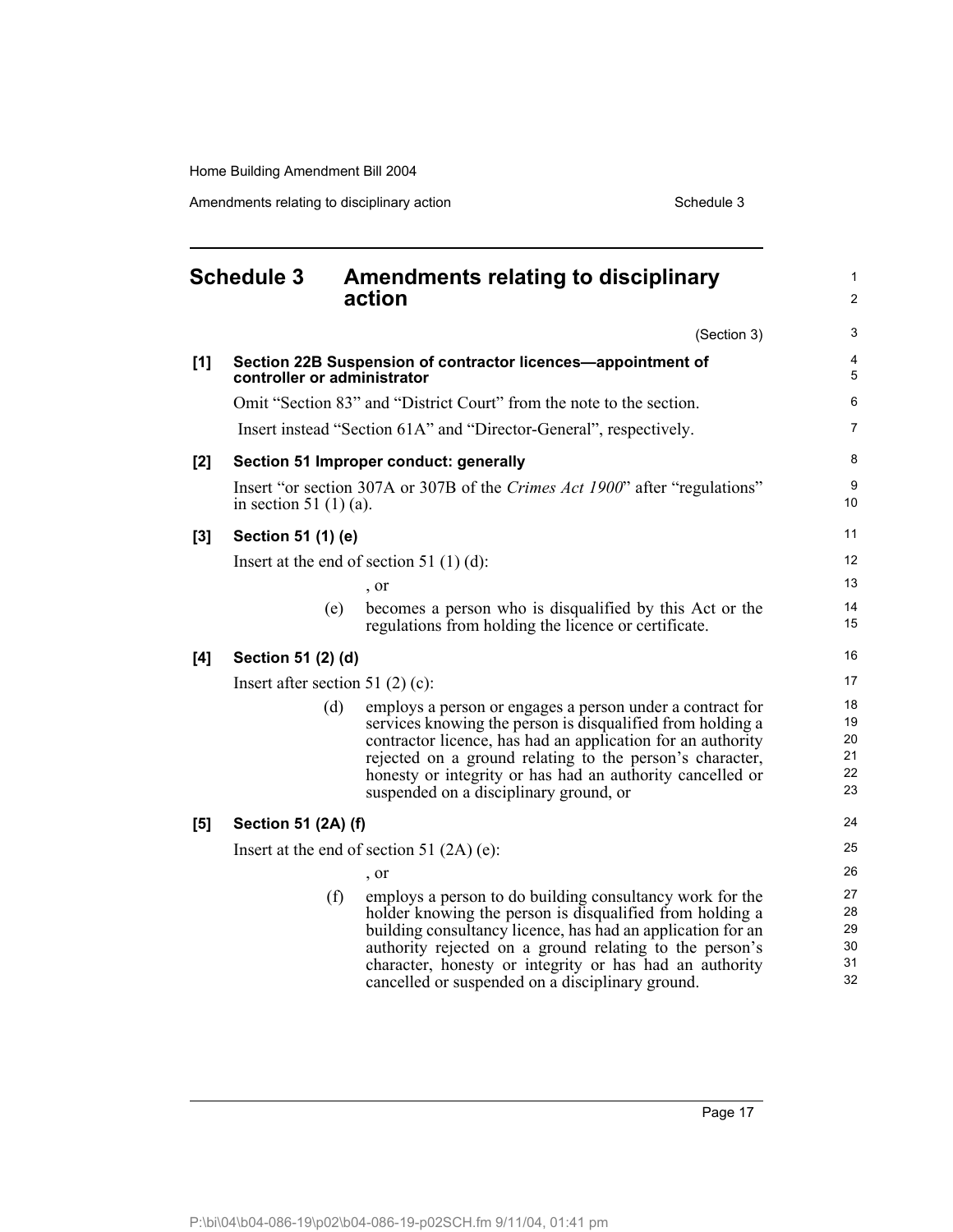Schedule 3 Amendments relating to disciplinary action

### **[6] Section 51 (4)** Insert after section 51 (3): (4) It is a sufficient defence to a complaint that the holder of a contractor licence or building consultancy licence has been guilty of improper conduct as referred to in subsection (2) (d) or (2A) (f) if, before employing or engaging the person concerned, the holder obtained the approval of the Director-General to the employment or engagement of the person. **[7] Section 54 Improper conduct: members of partnerships or officers of corporations** Insert "or a building consultancy licence" after "contractor licence" in section 54 (1). **[8] Section 56 Grounds for taking disciplinary action against holder of a contractor licence** Insert after section 56 (g): that the holder does not meet the standards of financial solvency determined by the Director-General to be appropriate to the class of licence held, (i) that, in the opinion of the Director-General, there is a risk to the public that the holder will be unable (whether or not for a reason relating to the financial solvency of the holder) to carry out work that the holder has contracted to do (whether before or after the commencement of this paragraph), (j) that the licence was improperly obtained, (k) that the Director-General has become aware of information about the licensee that, if known at the time the application for the licence was determined, would have been grounds for rejecting the application, (l) that the holder has knowingly done any residential building work or specialist work before the relevant principal certifying authority has carried out any critical stage inspection required to be carried out under section 109E (3) (d) of the *Environmental Planning and Assessment Act 1979* in relation to the work or has failed to give any notification required under that Act in relation to such an inspection.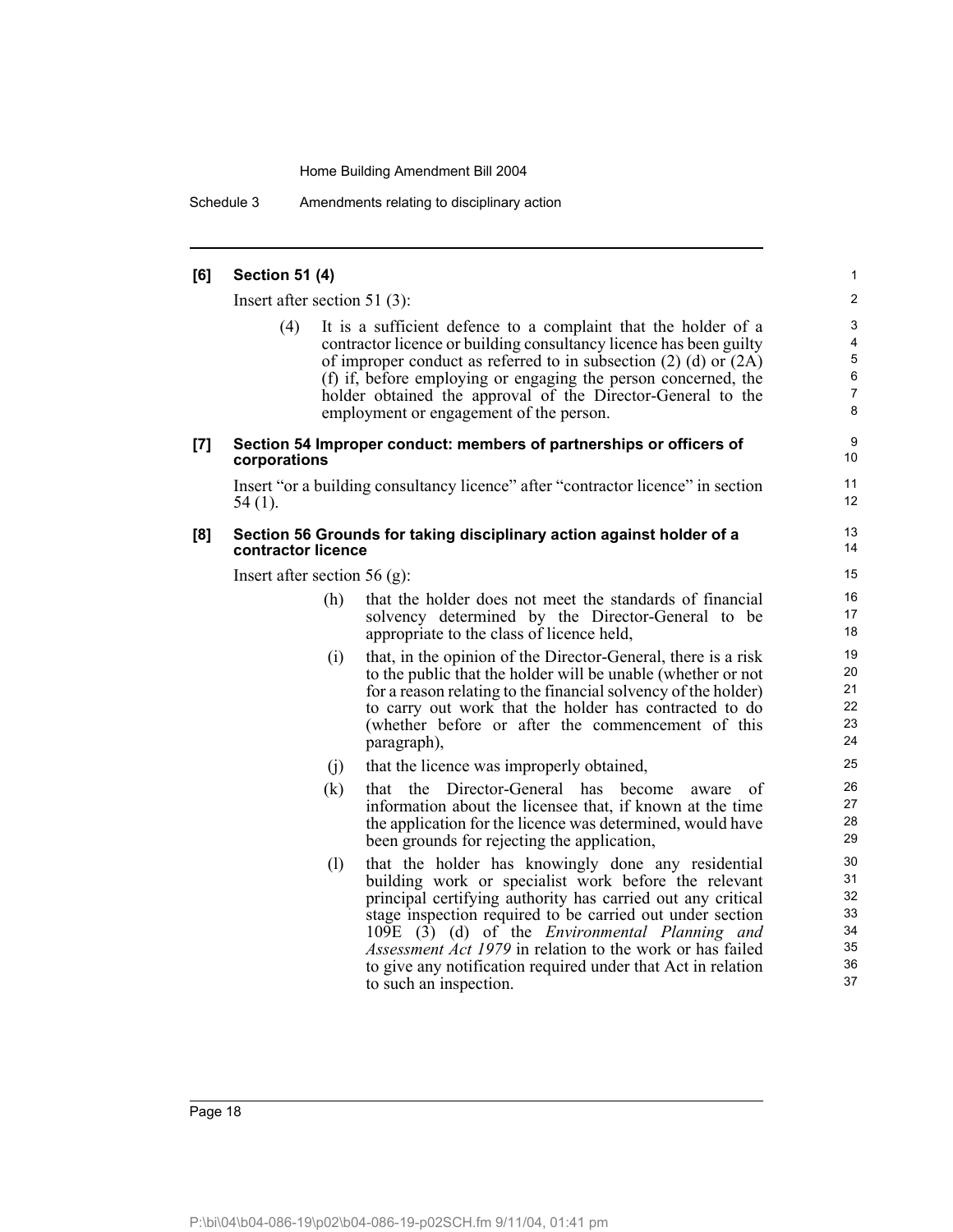| [9]    |                          |                    |     | Section 56A Grounds for taking disciplinary action against holder of a<br>building consultancy licence                                                                                                                                                                                                     | 1<br>$\overline{2}$                       |
|--------|--------------------------|--------------------|-----|------------------------------------------------------------------------------------------------------------------------------------------------------------------------------------------------------------------------------------------------------------------------------------------------------------|-------------------------------------------|
|        |                          |                    |     | Insert after section 56A (e):                                                                                                                                                                                                                                                                              | 3                                         |
|        |                          |                    | (f) | that the licence was improperly obtained,                                                                                                                                                                                                                                                                  | 4                                         |
|        |                          |                    | (g) | that the Director-General has become<br>aware<br>0f<br>information about the licensee that, if known at the time<br>the application for the licence was determined, would have<br>been grounds for rejecting the application,                                                                              | 5<br>$\,6\,$<br>$\overline{7}$<br>$\bf 8$ |
|        |                          |                    | (h) | that an employee of the holder is disqualified from holding<br>a building consultancy licence, has had an application for<br>such a licence rejected on a ground relating to his or her<br>character, honesty or integrity or has had such a licence<br>cancelled or suspended on a disciplinary ground.   | 9<br>10<br>11<br>12<br>13                 |
| $[10]$ |                          |                    |     | Section 57 Grounds for taking disciplinary action against holder of a<br>supervisor or tradesperson certificate                                                                                                                                                                                            | 14<br>15                                  |
|        |                          |                    |     | Insert after section $57$ (e):                                                                                                                                                                                                                                                                             | 16                                        |
|        |                          |                    | (f) | that the certificate was improperly obtained,                                                                                                                                                                                                                                                              | 17                                        |
|        |                          |                    | (g) | that the Director-General has become<br>οf<br>aware<br>information about the holder that, if known at the time the<br>application for the certificate was determined, would have<br>been grounds for rejecting the application.                                                                            | 18<br>19<br>20<br>21                      |
| $[11]$ |                          | <b>Section 61A</b> |     |                                                                                                                                                                                                                                                                                                            | 22                                        |
|        | Insert after section 61: |                    |     |                                                                                                                                                                                                                                                                                                            |                                           |
|        | 61A                      |                    |     | Power to suspend authority when show cause notice served                                                                                                                                                                                                                                                   | 24                                        |
|        |                          | (1)                |     | When a show cause notice is served on the holder of an authority<br>under section 61, the Director-General may by notice in writing<br>to the holder suspend the authority pending a determination by<br>the Director-General of whether to take disciplinary action under<br>this Act against the holder. | 25<br>26<br>27<br>28<br>29                |
|        |                          | (2)                |     | The Director-General may only suspend an authority under this<br>section if satisfied that the grounds for disciplinary action<br>specified in the show cause notice would, if established, justify<br>the suspension or cancellation of the authority.                                                    | 30<br>31<br>32<br>33                      |
|        |                          | (3)                |     | Such a suspension may not be imposed for a period of more than<br>60 days after the show cause notice is served. The period of the<br>suspension is to be specified in the notice imposing the<br>suspension.                                                                                              | 34<br>35<br>36<br>37                      |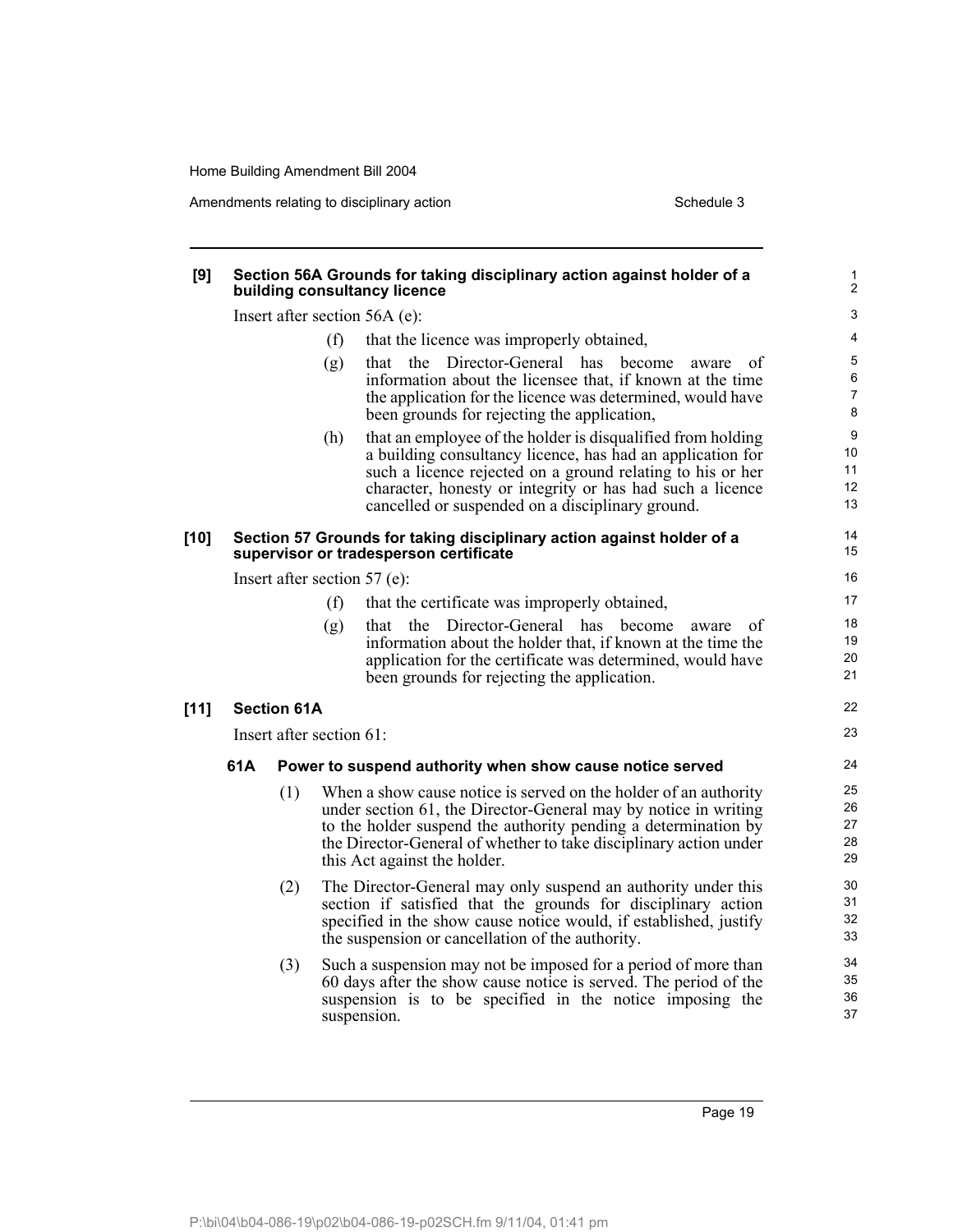| Schedule 3 | Amendments relating to disciplinary action |  |
|------------|--------------------------------------------|--|
|------------|--------------------------------------------|--|

|        | (4)                | The Director-General is not required to afford a person an<br>opportunity to be heard before taking action against the person<br>under this section. | $\mathbf{1}$<br>$\overline{2}$<br>3 |
|--------|--------------------|------------------------------------------------------------------------------------------------------------------------------------------------------|-------------------------------------|
|        | (5)                | The Director-General may revoke a suspension under this section<br>at any time by notice in writing to the suspended person.                         | $\overline{4}$<br>5                 |
|        | (6)                | This section does not limit or otherwise affect any power to<br>suspend an authority under section 64A of the Fair Trading Act<br>1987.              | 6<br>$\overline{7}$<br>8            |
| $[12]$ |                    | Section 62 Disciplinary action that may be taken by Director-General                                                                                 | 9                                   |
|        |                    | Omit "\$22,000" from section 62 (c). Insert instead "\$50,000".                                                                                      | 10                                  |
| $[13]$ |                    | Part 4, Division 5 Suspension of contractor licences by District Court                                                                               | 11                                  |
|        | Omit the Division. |                                                                                                                                                      | 12                                  |
| $[14]$ |                    | <b>Section 83B Reviews by Tribunal</b>                                                                                                               | 13                                  |
|        |                    | Omit "section 22A or 22B" from section 83B (2A).                                                                                                     | 14                                  |
|        |                    | Insert instead "section 22A, 22B or 61A".                                                                                                            | 15                                  |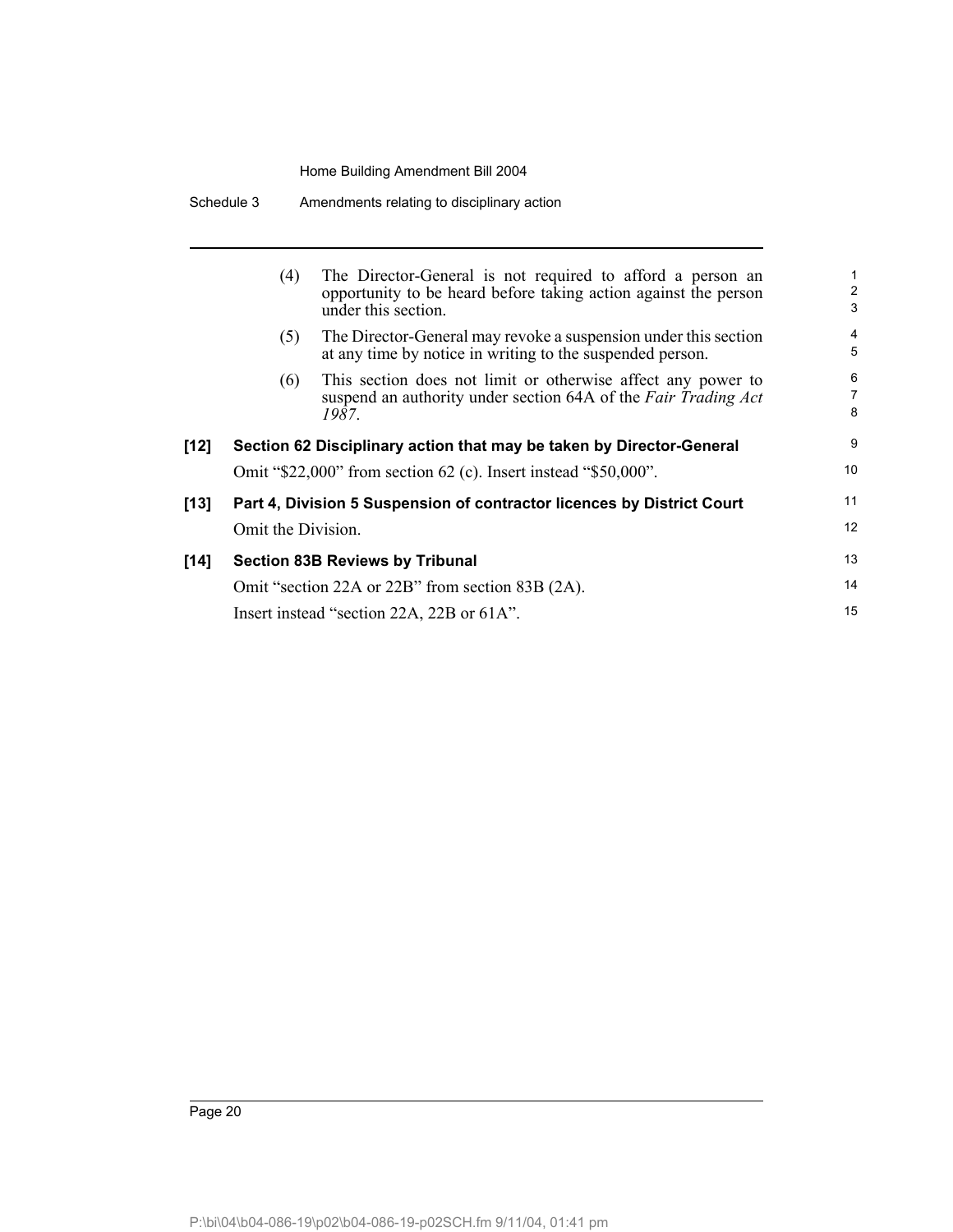Amendments relating to offences and penalties Schedule 4

<span id="page-34-0"></span>

|       | <b>Schedule 4</b> | Amendments relating to offences and<br>penalties                                                                                                                                                                                                                                                                                                                                                                                      | $\mathbf{1}$<br>$\overline{c}$         |
|-------|-------------------|---------------------------------------------------------------------------------------------------------------------------------------------------------------------------------------------------------------------------------------------------------------------------------------------------------------------------------------------------------------------------------------------------------------------------------------|----------------------------------------|
|       |                   | (Section 3)                                                                                                                                                                                                                                                                                                                                                                                                                           | 3                                      |
| [1]   |                   | Sections 4, 5, 8, 12-16, 16A, 16B, 16E, 17, 18H, 18I, 18T, 18U, 18V, 65, 92,<br>93, 95, 96 (1) and (2), 96A (1) and 127                                                                                                                                                                                                                                                                                                               | 4<br>5                                 |
|       |                   | Omit the penalty provisions wherever occurring. Insert instead:<br>Maximum penalty: 1,000 penalty units in the case of a<br>corporation and 200 penalty units in any other case.                                                                                                                                                                                                                                                      | 6<br>$\overline{7}$<br>8               |
| $[2]$ |                   | <b>Section 4 Unlicensed contracting</b>                                                                                                                                                                                                                                                                                                                                                                                               | 9                                      |
|       |                   | Insert at the end of the section:                                                                                                                                                                                                                                                                                                                                                                                                     | 10                                     |
|       | (2)               | The holder of a contractor licence who has contracted to do any<br>residential building work must not contract with another person<br>for the other person to do the work (or any part of the work) for<br>the holder unless the other person is the holder of a contractor<br>licence to do work of that kind.                                                                                                                       | 11<br>12<br>13<br>14<br>15             |
|       |                   | Maximum penalty: 1,000 penalty units in the case of a<br>corporation and 200 penalty units in any other case.                                                                                                                                                                                                                                                                                                                         | 16<br>17                               |
|       | (3)               | The holder of a contractor licence must not contract with another<br>person for the other person to do any work (or part of any work)<br>for the holder for which insurance is required under this Act<br>unless the other person is the holder of a contractor licence to do<br>work of that kind.                                                                                                                                   | 18<br>19<br>20<br>21<br>22             |
|       |                   | Maximum penalty: 1,000 penalty units in the case of a<br>corporation and 200 penalty units in any other case.                                                                                                                                                                                                                                                                                                                         | 23<br>24                               |
|       | (4)               | A developer must not contract with another person for the other<br>person to do any residential building work on behalf of the<br>developer in the circumstances set out in section 3A (2) unless the<br>other person is the holder of a contractor licence authorising the<br>other person to do work of that kind.<br>Maximum penalty: 1,000 penalty units in the case of a<br>corporation and 200 penalty units in any other case. | 25<br>26<br>27<br>28<br>29<br>30<br>31 |
|       | (5)               | A person is not guilty of an offence against subsection $(2)$ , $(3)$ or<br>$(4)$ if the person establishes that the person did all that could<br>reasonably be required to prevent the contravention of the<br>subsection.                                                                                                                                                                                                           | 32<br>33<br>34<br>35                   |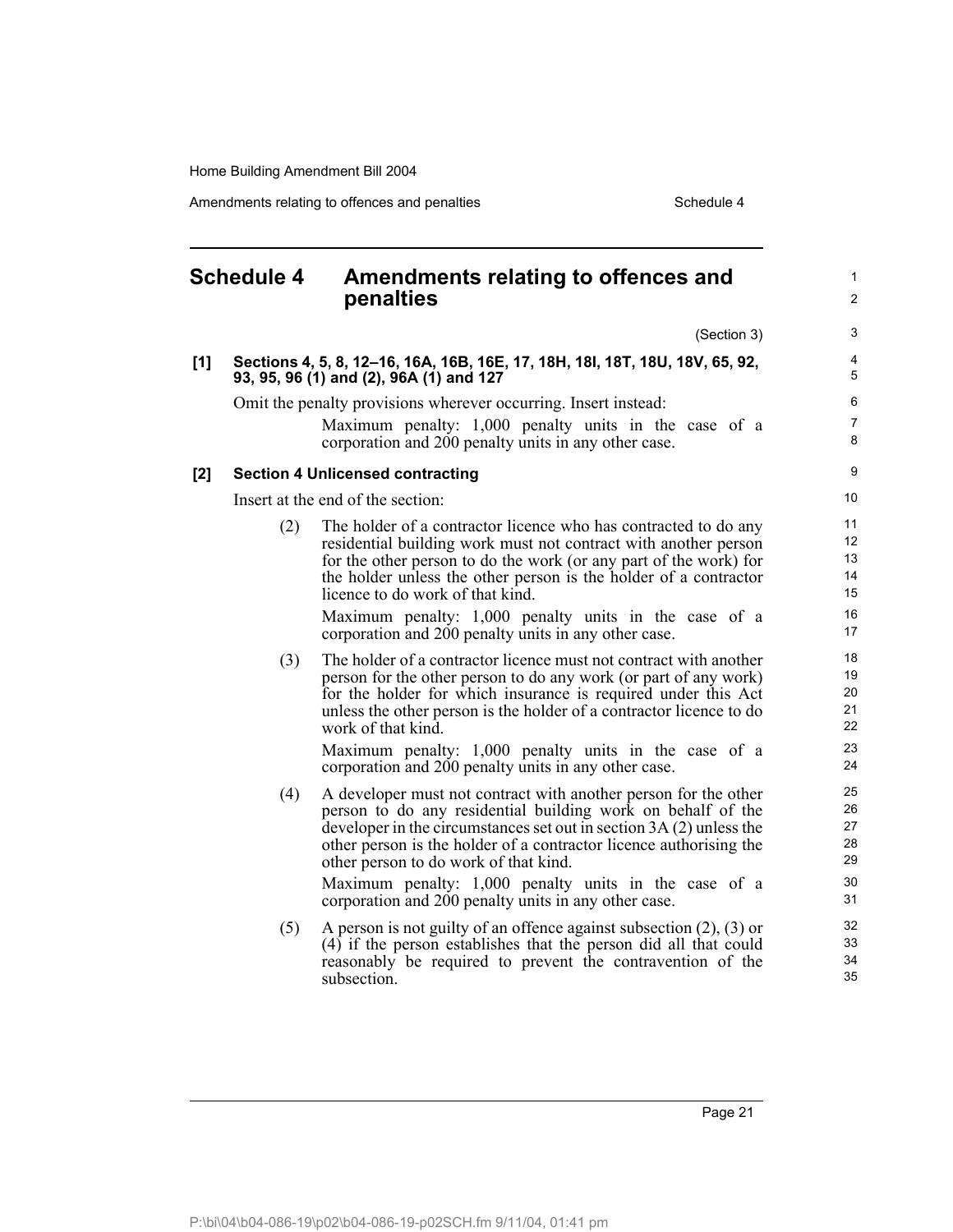Schedule 4 Amendments relating to offences and penalties

| [3] | 128 | Sections 7AA, 16DAA, 18L, 22A, 22B, 36, 44, 47, 66, 96 (2B), 96A (1A) and                                                                                                                                                                                                                                                           | 1<br>$\overline{c}$          |
|-----|-----|-------------------------------------------------------------------------------------------------------------------------------------------------------------------------------------------------------------------------------------------------------------------------------------------------------------------------------------|------------------------------|
|     |     | Omit the penalty provisions wherever occurring. Insert instead:                                                                                                                                                                                                                                                                     | 3                            |
|     |     | Maximum penalty: 40 penalty units in the case of a corporation<br>and 20 penalty units in any other case.                                                                                                                                                                                                                           | $\overline{\mathbf{4}}$<br>5 |
| [4] |     | Sections 7A, 7B, 9, 16DA, 16DB, 16F, 18N, 18O, 92A and 93A                                                                                                                                                                                                                                                                          | 6                            |
|     |     | Omit the penalty provisions wherever occurring. Insert instead:                                                                                                                                                                                                                                                                     | $\overline{7}$               |
|     |     | Maximum penalty: 80 penalty units in the case of a corporation<br>and 40 penalty units in any other case.                                                                                                                                                                                                                           | 8<br>$\boldsymbol{9}$        |
| [5] |     | Section 16A Unlicensed contracting or supplying                                                                                                                                                                                                                                                                                     | 10                           |
|     |     | Insert at the end of the section after the penalty provision:                                                                                                                                                                                                                                                                       | 11                           |
|     | (2) | The holder of a contractor licence who has contracted to supply a<br>kit home must not contract with another person for that person to<br>supply the kit home for the holder unless the person is the holder<br>of a contractor licence to supply a kit home of that kind.                                                          | 12<br>13<br>14<br>15         |
|     |     | Maximum penalty: 1,000 penalty units in the case of a<br>corporation and 200 penalty units in any other case.                                                                                                                                                                                                                       | 16<br>17                     |
|     | (3) | The holder of a contractor licence is not guilty of an offence<br>under subsection (2) if the holder establishes that the holder did<br>all that could reasonably be required to prevent the contravention<br>of the subsection.                                                                                                    | 18<br>19<br>20<br>21         |
| [6] |     | <b>Section 18H Unlicensed contracting</b>                                                                                                                                                                                                                                                                                           | 22                           |
|     |     | Insert at the end of the section after the penalty provision:                                                                                                                                                                                                                                                                       | 23                           |
|     | (2) | The holder of a building consultancy licence who has contracted<br>to do any building consultancy work must not contract with<br>another person for the other person to do the work (or any part of<br>the work) for the holder unless the other person is the holder of a<br>building consultancy licence to do work of that kind. | 24<br>25<br>26<br>27<br>28   |
|     |     | Maximum penalty: 1,000 penalty units in the case of a<br>corporation and 200 penalty units in any other case.                                                                                                                                                                                                                       | 29<br>30                     |
|     | (3) | The holder of a building consultancy licence is not guilty of an<br>offence under subsection (2) if the holder establishes that the<br>holder did all that could reasonably be required to prevent the<br>contravention of the subsection.                                                                                          | 31<br>32<br>33<br>34         |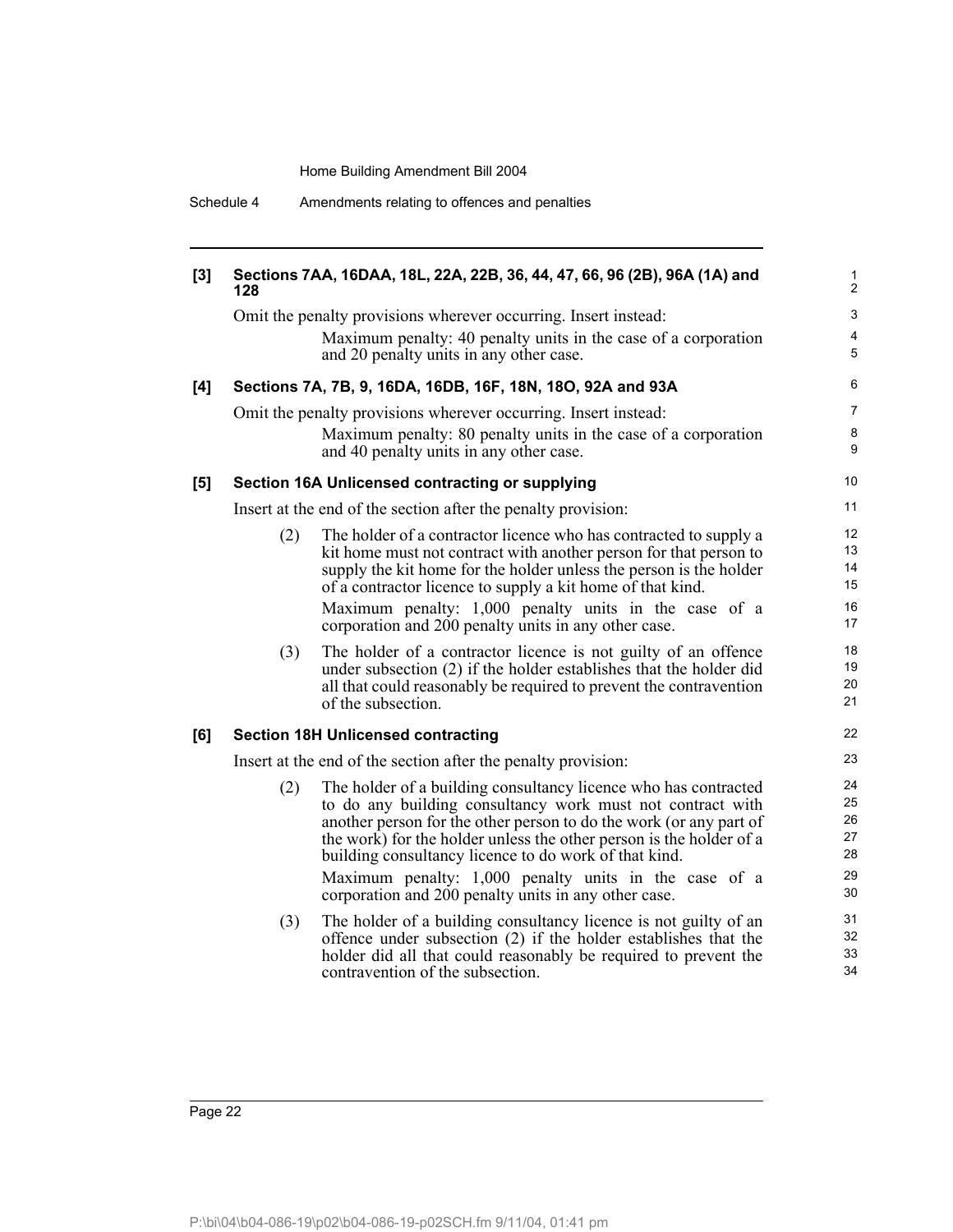Amendments relating to offences and penalties Schedule 4

| [7] |      | <b>Section 32AA</b> |                                                                                                                                                                                                                                                                                                           | 1                                       |
|-----|------|---------------------|-----------------------------------------------------------------------------------------------------------------------------------------------------------------------------------------------------------------------------------------------------------------------------------------------------------|-----------------------------------------|
|     |      |                     | Insert after section 32:                                                                                                                                                                                                                                                                                  | 2                                       |
|     | 32AA |                     | <b>Unlicensed contracting</b>                                                                                                                                                                                                                                                                             | 3                                       |
|     |      | (1)                 | The holder of an owner-builder permit must not contract with<br>another person for that person to do any residential building work<br>(or any part of the work) for the holder unless the person is the<br>holder of a contractor licence to do work of that kind.                                        | 4<br>$\mathbf 5$<br>6<br>$\overline{7}$ |
|     |      |                     | Maximum penalty: 200 penalty units.                                                                                                                                                                                                                                                                       | 8                                       |
|     |      | (2)                 | The holder of an owner-builder permit is not guilty of an offence<br>under this section if the holder establishes that the holder did all<br>that could reasonably be required to prevent the contravention of<br>this section.                                                                           | 9<br>10<br>11<br>12                     |
| [8] |      | <b>Section 46A</b>  |                                                                                                                                                                                                                                                                                                           | 13                                      |
|     |      |                     | Insert after section 46:                                                                                                                                                                                                                                                                                  | 14                                      |
|     | 46A  |                     | Lending of authority prohibited                                                                                                                                                                                                                                                                           | 15                                      |
|     |      | (1)                 | The holder of an authority must not let out, hire or lend the<br>authority to any other person or permit any other person to use the<br>authority.                                                                                                                                                        | 16<br>17<br>18                          |
|     |      |                     | Maximum penalty: 1,000 penalty units in the case of a<br>corporation and 200 penalty units in any other case.                                                                                                                                                                                             | 19<br>20                                |
|     |      | (2)                 | A court that convicts a person for an offence under this section is<br>to order the cancellation of the authority concerned. The<br>authority is cancelled on the making of the order.                                                                                                                    | 21<br>22<br>23                          |
| [9] |      | <b>Section 127A</b> |                                                                                                                                                                                                                                                                                                           | 24                                      |
|     |      |                     | Insert after section 127:                                                                                                                                                                                                                                                                                 | 25                                      |
|     | 127A |                     | Power to request name and address of persons undertaking<br>residential building work or specialist work                                                                                                                                                                                                  | 26<br>27                                |
|     |      | (1)                 | An authorised officer may request the person who has control<br>over the carrying out of the doing of any residential building<br>work, or specialist work, at a building site to state the name and<br>residential address of each person who has contracted to do the<br>work or any part of such work. | 28<br>29<br>30<br>31<br>32              |
|     |      | (2)                 | An authorised officer may request the holder of an owner-builder<br>permit to state the name and residential address of each person<br>who has contracted to do any residential building work for the<br>holder.                                                                                          | 33<br>34<br>35<br>36                    |

Page 23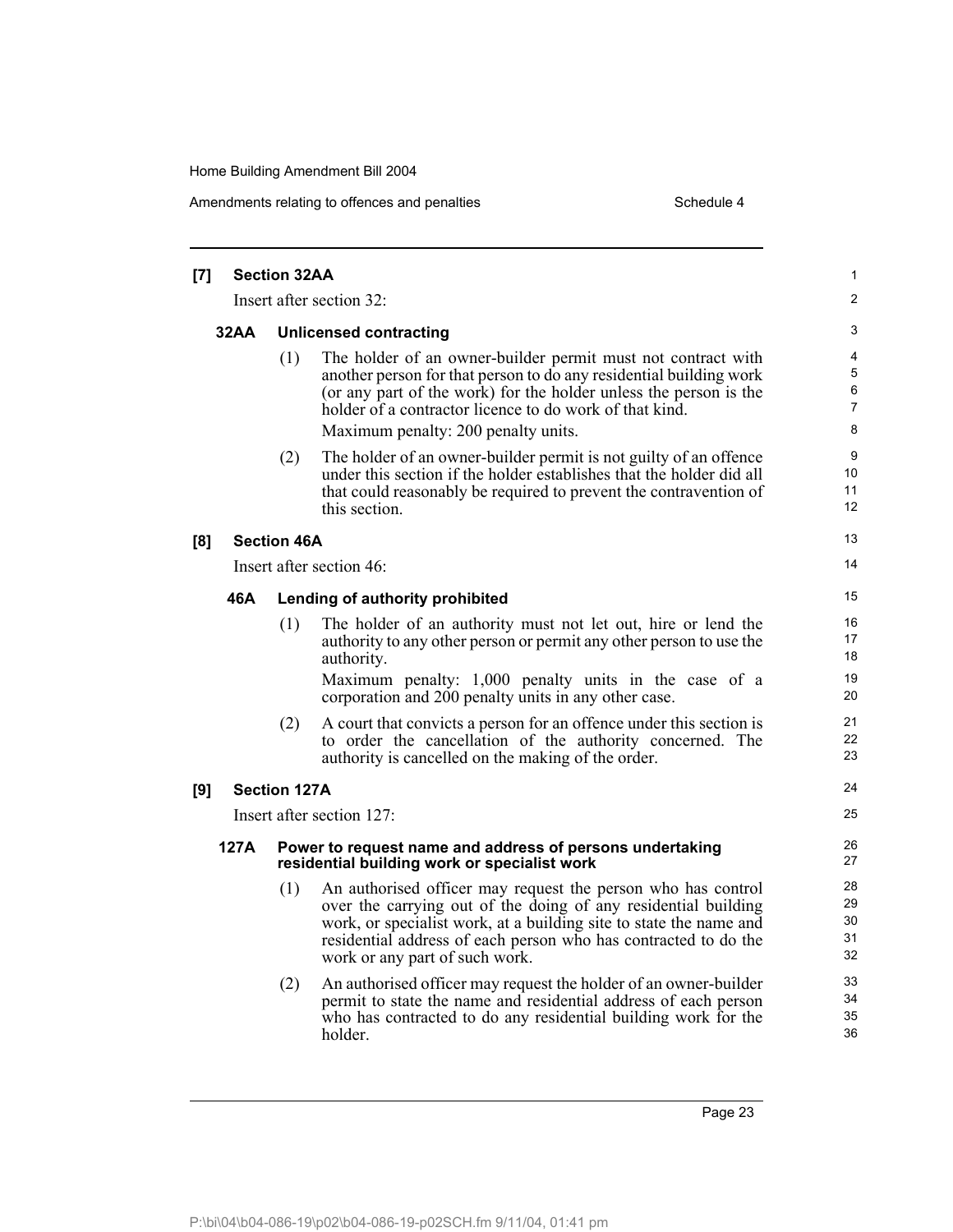Schedule 4 Amendments relating to offences and penalties

|        | (3)  | For the purposes of subsection (1), the holder of an endorsed<br>contractor licence or a supervisor certificate is to be presumed, in<br>the absence of evidence to the contrary, to have control over the<br>doing of all work for which the holder is a nominated supervisor. | $\mathbf{1}$<br>$\overline{2}$<br>$\mathfrak{S}$<br>$\overline{4}$ |
|--------|------|---------------------------------------------------------------------------------------------------------------------------------------------------------------------------------------------------------------------------------------------------------------------------------|--------------------------------------------------------------------|
|        | (4)  | A person is guilty of an offence if the person:                                                                                                                                                                                                                                 | $\,$ 5 $\,$                                                        |
|        |      | (a)<br>fails or refuses, without reasonable excuse, to comply with<br>a request under this section at the time that the request is<br>made, or                                                                                                                                  | $\,6\,$<br>$\overline{7}$<br>8                                     |
|        |      | states a name or address the person knows to be false.<br>(b)                                                                                                                                                                                                                   | 9                                                                  |
|        |      | Maximum penalty: 200 penalty units.                                                                                                                                                                                                                                             | 10 <sup>°</sup>                                                    |
|        | (5)  | A person is not guilty of an offence under this section unless it is<br>established that the authorised officer:                                                                                                                                                                | 11<br>12                                                           |
|        |      | provided evidence to the person that he or she was an<br>(a)<br>authorised officer, and                                                                                                                                                                                         | 13<br>14                                                           |
|        |      | warned the person that a failure to comply with the request<br>(b)<br>may be an offence.                                                                                                                                                                                        | 15<br>16                                                           |
|        | (6)  | In this section:                                                                                                                                                                                                                                                                | 17                                                                 |
|        |      | <i>authorised officer</i> means an officer of the Department of<br>Commerce authorised by the Director-General for the purposes<br>of this section and holding a certificate issued by the<br>Director-General as to that authority.                                            | 18<br>19<br>20<br>21                                               |
| $[10]$ |      | <b>Section 139 Proceedings for offences</b>                                                                                                                                                                                                                                     | 22                                                                 |
|        |      | Omit section 139 (1). Insert instead:                                                                                                                                                                                                                                           | 23                                                                 |
|        | (1)  | Proceedings for an offence against this Act are to be dealt with:                                                                                                                                                                                                               | 24                                                                 |
|        |      | summarily before a Local Court, or<br>(a)                                                                                                                                                                                                                                       | 25                                                                 |
|        |      | (b)<br>summarily before the Supreme Court in its summary<br>jurisdiction.                                                                                                                                                                                                       | 26<br>27                                                           |
|        | (1A) | If proceedings for an offence against this Act are brought in a<br>Local Court, the maximum monetary penalty that the Local Court<br>may impose for the offence is 200 penalty units, despite any<br>higher maximum monetary penalty provided in respect of the<br>offence.     | 28<br>29<br>30<br>31<br>32                                         |
|        | (1B) | Proceedings for an offence against the regulations are to be dealt<br>with summarily before a Local Court.                                                                                                                                                                      | 33<br>34                                                           |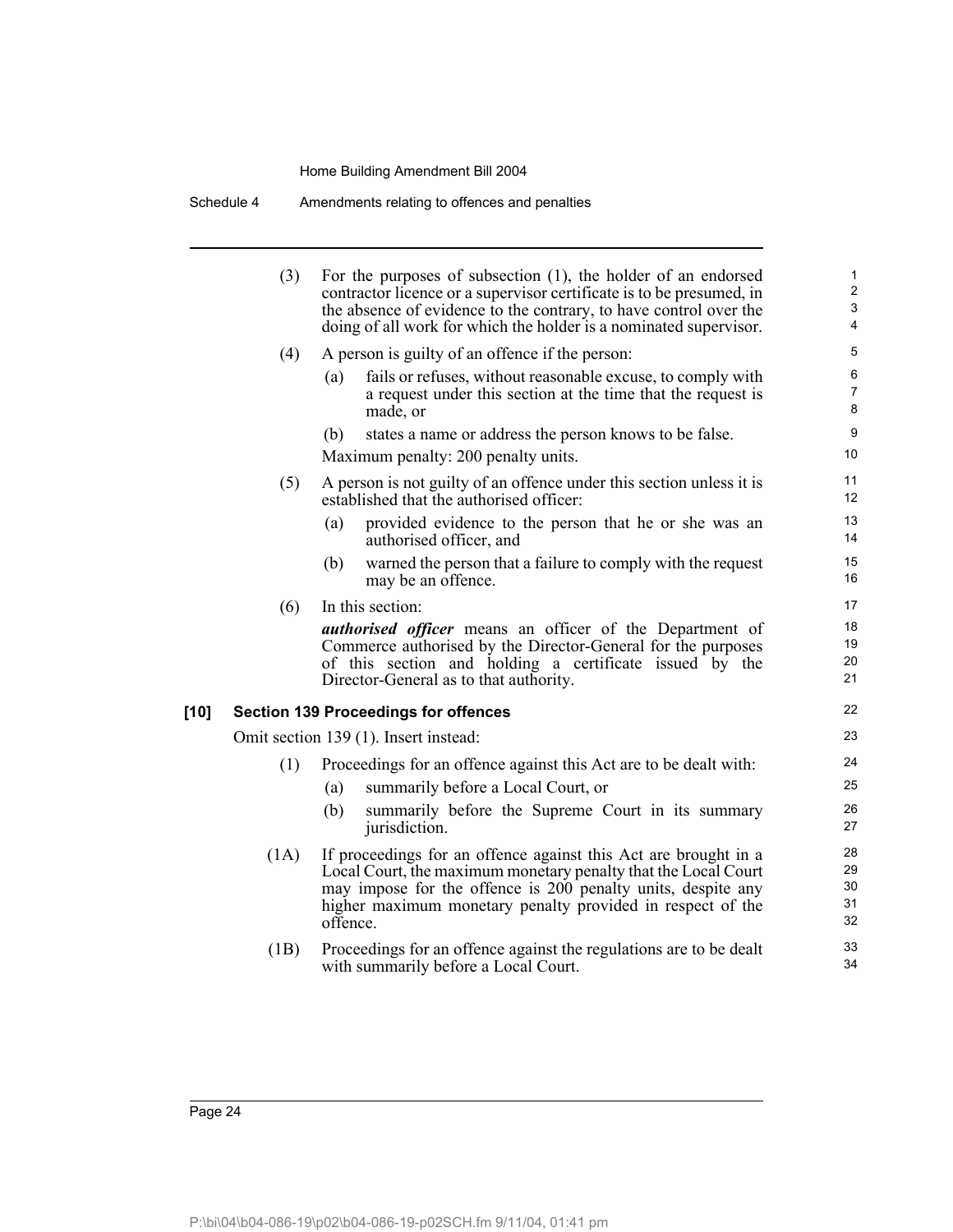Amendments relating to offences and penalties Schedule 4

| [11] | <b>Section 140 Regulations</b>                                                                              |    |
|------|-------------------------------------------------------------------------------------------------------------|----|
|      | Omit "100 penalty units" from section 140 (3).                                                              |    |
|      | Insert instead "200 penalty units in the case of a corporation and 100 penalty<br>units in any other case". | -3 |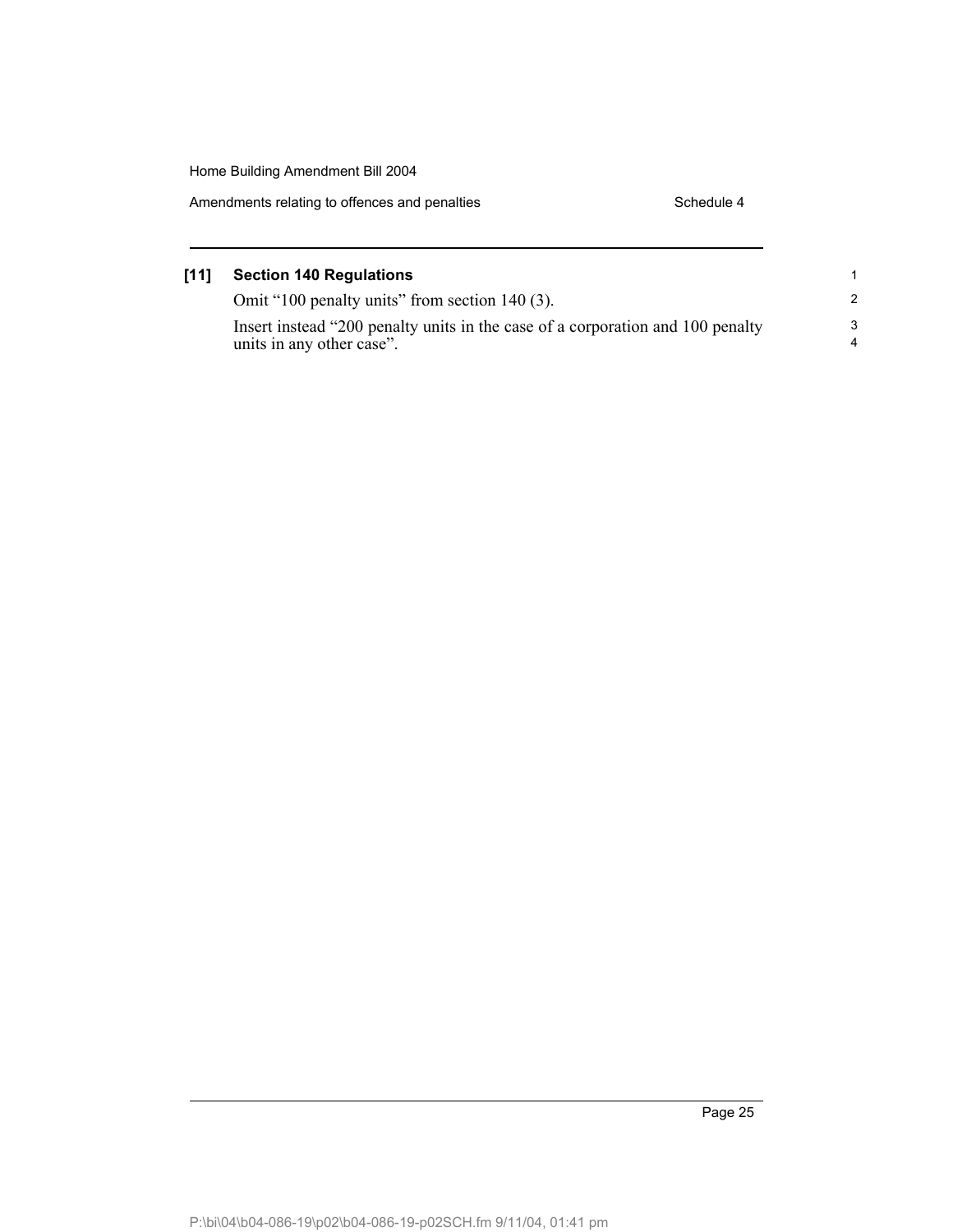Schedule 5 Amendments relating to Home Warranty Insurance Scheme Board and Home Building Advisory Council

# <span id="page-39-0"></span>**Schedule 5 Amendments relating to Home Warranty Insurance Scheme Board and Home Building Advisory Council**

(Section 3)

1 2 3

4

| [1]   |        |                   | <b>Section 3 Definitions</b>                                                                                        | 5                   |
|-------|--------|-------------------|---------------------------------------------------------------------------------------------------------------------|---------------------|
|       |        |                   | Insert in alphabetical order in section $3(1)$ :                                                                    | 6                   |
|       |        |                   | Advisory Council means the Home Building Advisory Council<br>constituted under Part 7B.                             | $\overline{7}$<br>8 |
|       |        |                   | <b>Scheme Board</b> means the Home Warranty Insurance Scheme<br>Board constituted under Part 6.                     | 9<br>10             |
| $[2]$ | Part 6 |                   |                                                                                                                     | 11                  |
|       |        |                   | Insert after the heading to Part 6:                                                                                 | 12                  |
|       |        | <b>Division 1</b> | <b>Home Warranty Insurance Scheme Board</b>                                                                         | 13                  |
|       | 89E    |                   | <b>Constitution of Home Warranty Insurance Scheme Board</b>                                                         | 14                  |
|       |        |                   | There is constituted by this Act a board called the Home<br>Warranty Insurance Scheme Board.                        | 15<br>16            |
|       | 89F    |                   | <b>Membership of Scheme Board</b>                                                                                   | 17                  |
|       |        | (1)               | The Scheme Board is to consist of 6 members.                                                                        | 18                  |
|       |        | (2)               | The members of the Scheme Board are:                                                                                | 19                  |
|       |        |                   | the Director-General of the Department of Commerce or a<br>(a)<br>nominee of the Director-General, and              | 20<br>21            |
|       |        |                   | 5 persons appointed by the Minister.<br>(b)                                                                         | 22                  |
|       |        | (3)               | The members appointed by the Minister must have knowledge of<br>or experience in insurance products or commerce.    | 23<br>24            |
|       |        | (4)               | Schedule 1 has effect with respect to the members and procedure<br>of the Scheme Board.                             | 25<br>26            |
|       | 89G    |                   | <b>Functions</b>                                                                                                    | 27                  |
|       |        |                   | The functions of the Scheme Board are as follows:                                                                   | 28                  |
|       |        |                   | to advise the Minister with respect to the approval of kinds<br>(a)<br>of insurance, and insurers, under this Part, | 29<br>30            |
|       |        |                   | to advise the Minister on the conditions of approval of<br>(b)<br>insurers under this Part,                         | 31<br>32            |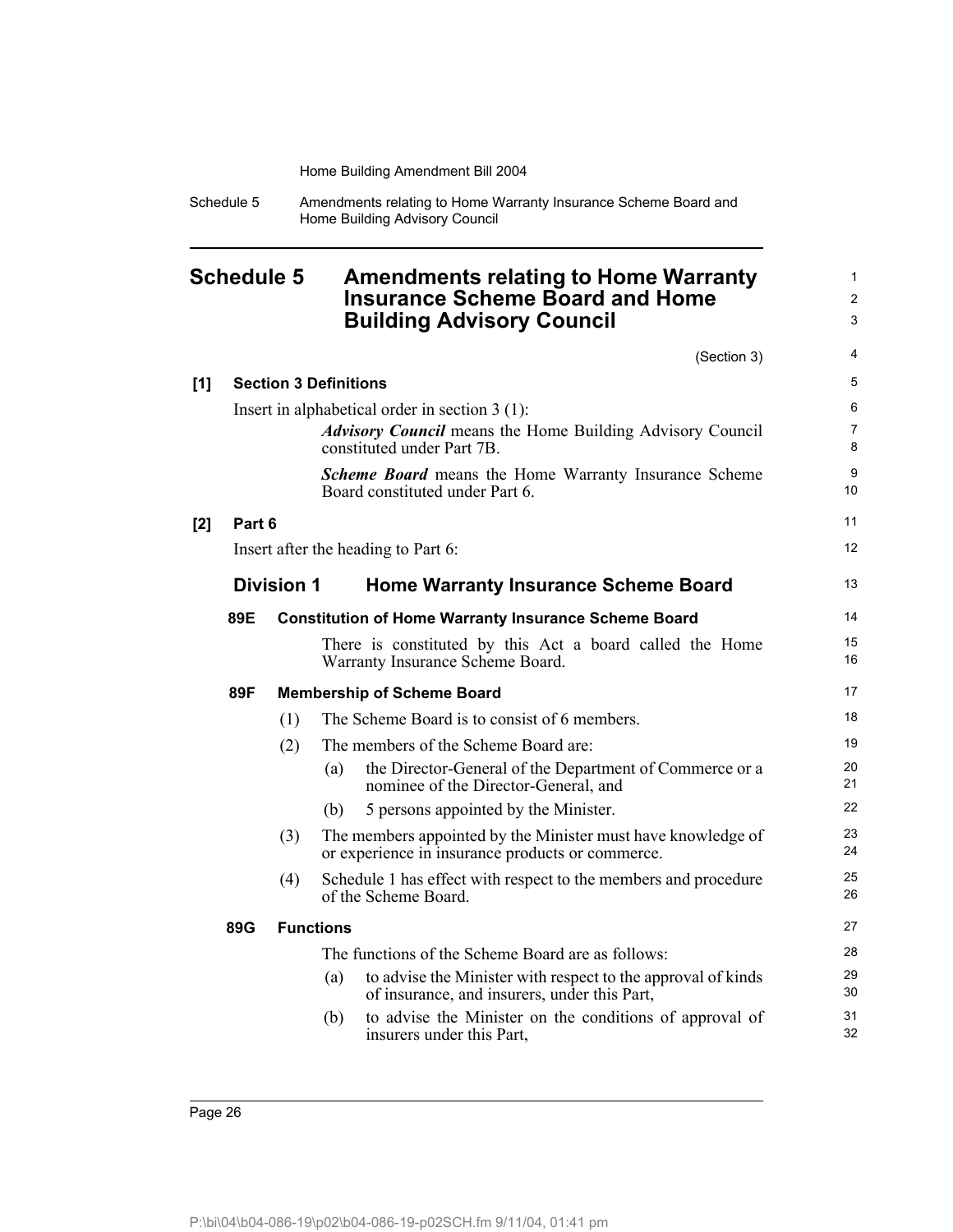[3]

Amendments relating to Home Warranty Insurance Scheme Board and Home Building Advisory Council Schedule 5

|         |                   | (c)              | to advise the Minister on variations to approvals of<br>insurers under this Part,                                                                                                                        | $\mathbf{1}$<br>2                          |
|---------|-------------------|------------------|----------------------------------------------------------------------------------------------------------------------------------------------------------------------------------------------------------|--------------------------------------------|
|         |                   | (d)              | to monitor the operation of the scheme established by this<br>Part with respect to home warranty insurance and to<br>provide advice and to make recommendations with respect<br>to the scheme,           | 3<br>$\overline{4}$<br>$\overline{5}$<br>6 |
|         |                   | (e)              | to provide advice to the Minister with respect to any other<br>matter referred to it by the Minister.                                                                                                    | $\overline{7}$<br>8                        |
|         | <b>Division 2</b> |                  | <b>Insurance</b>                                                                                                                                                                                         | 9                                          |
| Part 7B |                   |                  |                                                                                                                                                                                                          | 10                                         |
|         |                   |                  | Insert before the heading to Part 8:                                                                                                                                                                     | 11                                         |
|         |                   |                  | <b>Part 7B Home Building Advisory Council</b>                                                                                                                                                            | 12                                         |
| 115B    |                   |                  | <b>Constitution of Advisory Council</b>                                                                                                                                                                  | 13                                         |
|         |                   |                  | There is constituted by this Act a council called the Home<br>Building Advisory Council.                                                                                                                 | 14<br>15                                   |
| 115C    |                   | <b>Functions</b> |                                                                                                                                                                                                          | 16                                         |
|         |                   |                  | The functions of the Advisory Council are as follows:                                                                                                                                                    | 17                                         |
|         |                   | (a)              | to advise the Minister on such consumer-related or trader<br>-related issues relating to the home building industry as it<br>thinks fit or as are referred to it by the Minister or the<br>Scheme Board, | 18<br>19<br>20<br>21                       |
|         |                   | (b)              | to provide advice to the Minister with respect to any other<br>matter referred to it by the Minister.                                                                                                    | 22<br>23                                   |
| 115D    |                   |                  | <b>Membership of Advisory Council</b>                                                                                                                                                                    | 24                                         |
|         | (1)               |                  | The Advisory Council is to consist of at least 14 members, being:                                                                                                                                        | 25                                         |
|         |                   | (a)              | the Chairperson of the Scheme Board, and                                                                                                                                                                 | 26                                         |
|         |                   | (b)              | the Deputy Chairperson of the Scheme Board, and                                                                                                                                                          | 27                                         |
|         |                   | (c)              | the Director-General of the Department of Commerce or a<br>nominee of the Director-General, and                                                                                                          | 28<br>29                                   |
|         |                   | (d)              | 2 representatives of the insurance industry appointed by<br>the Minister after consultation with the Insurance Council<br>of Australia, and                                                              | 30<br>31<br>32                             |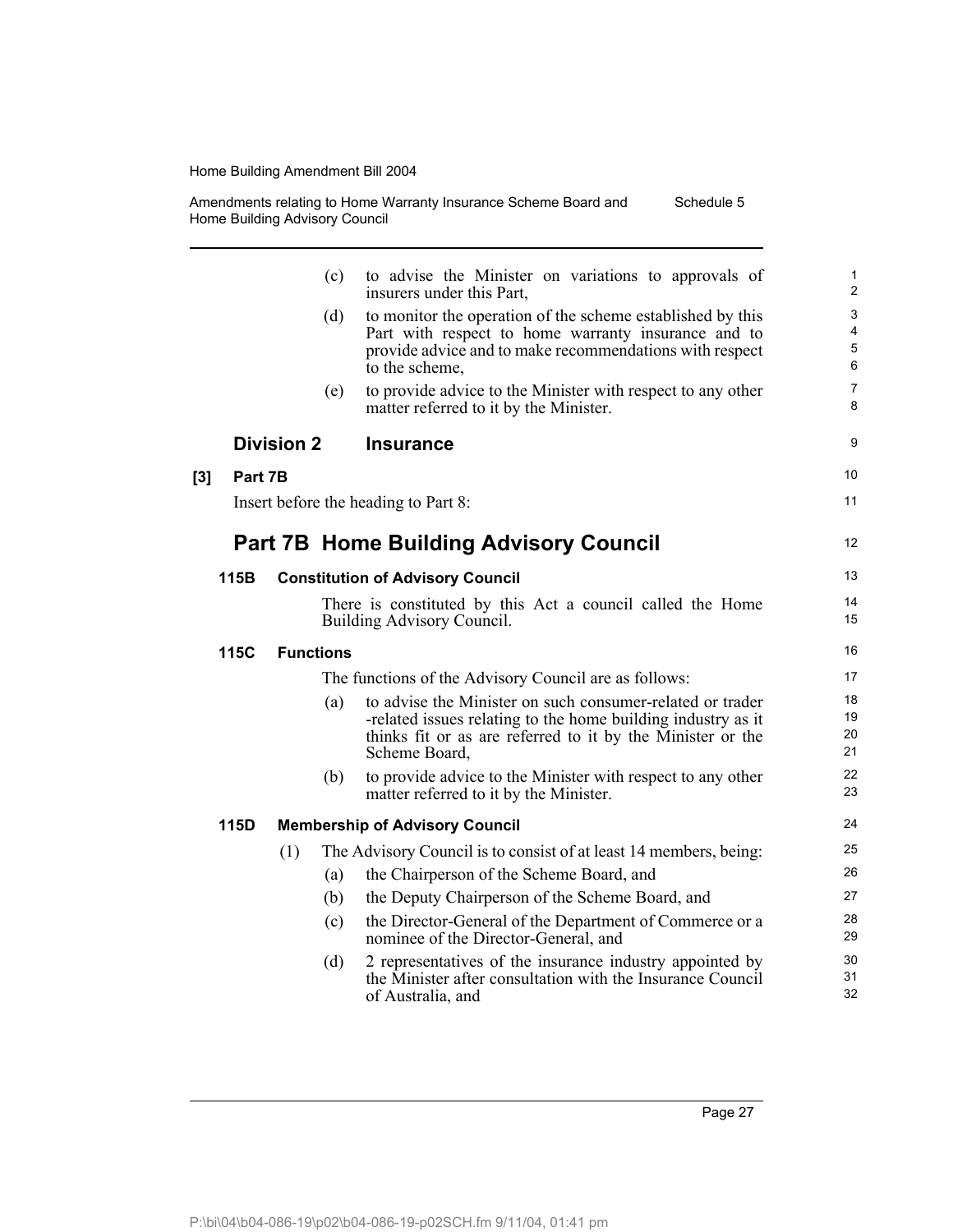| <b>Schedule 1</b><br><b>Provisions relating to advisory</b><br>bodies<br>(Sections 89F and 115D)<br><b>Definition</b><br>In this Schedule, <i>advisory body</i> means the following:<br>the Scheme Board,<br>(a)<br>the Advisory Council.<br>(b)                                                                                                  | 31<br>32<br>33                                                                                                                                                  |
|---------------------------------------------------------------------------------------------------------------------------------------------------------------------------------------------------------------------------------------------------------------------------------------------------------------------------------------------------|-----------------------------------------------------------------------------------------------------------------------------------------------------------------|
|                                                                                                                                                                                                                                                                                                                                                   | 29<br>$30\,$                                                                                                                                                    |
|                                                                                                                                                                                                                                                                                                                                                   | 27<br>28                                                                                                                                                        |
|                                                                                                                                                                                                                                                                                                                                                   |                                                                                                                                                                 |
| Insert after section 145:                                                                                                                                                                                                                                                                                                                         | 26                                                                                                                                                              |
| Schedule 1                                                                                                                                                                                                                                                                                                                                        | 25                                                                                                                                                              |
| Schedule 1 has effect with respect to the members and procedure<br>of the Advisory Council.                                                                                                                                                                                                                                                       | 23<br>24                                                                                                                                                        |
| If, for any reason, consultation with a body referred to in<br>subsection $(1)$ $(d)$ , $(e)$ , $(f)$ or $(i)$ is not possible or practicable, the<br>Minister may appoint a person to be a member instead of the<br>member required to be appointed, being a person who, in the<br>Minister's opinion, is suitably representative of the persons | 17<br>18<br>19<br>20<br>21<br>22                                                                                                                                |
| such other persons (if any) as the Minister considers have<br>(j)<br>appropriate qualifications or experience as are appointed<br>by the Minister.                                                                                                                                                                                                | 14<br>15<br>16                                                                                                                                                  |
| one legal practitioner appointed by the Minister after<br>(i)<br>consultation with the Councils of the Law Society and the<br>Bar Association, and                                                                                                                                                                                                | 11<br>12<br>13                                                                                                                                                  |
| (h)<br>2 persons appointed by the Minister to represent the<br>interests of consumers, and                                                                                                                                                                                                                                                        | 9<br>10                                                                                                                                                         |
| 2 persons who are holders of contractor licences and are<br>(g)<br>appointed by the Minister, and                                                                                                                                                                                                                                                 | $\overline{7}$<br>8                                                                                                                                             |
| 2 persons appointed by the Minister after consultation with<br>(f)<br>the Labor Council of New South Wales to represent the<br>interests of building industry employees, and                                                                                                                                                                      | 4<br>$\mathbf 5$<br>6                                                                                                                                           |
| (e)<br>2 representatives of the building industry appointed by the<br>Minister after consultation with the Master Builders<br>Association and the Housing Industry Association, and                                                                                                                                                               | $\mathbf{1}$<br>$\overline{a}$<br>3                                                                                                                             |
|                                                                                                                                                                                                                                                                                                                                                   | Amenaments relating to Home warranty insurance Scheme Board and<br>Home Building Advisory Council<br>represented by the bodies referred to in those paragraphs. |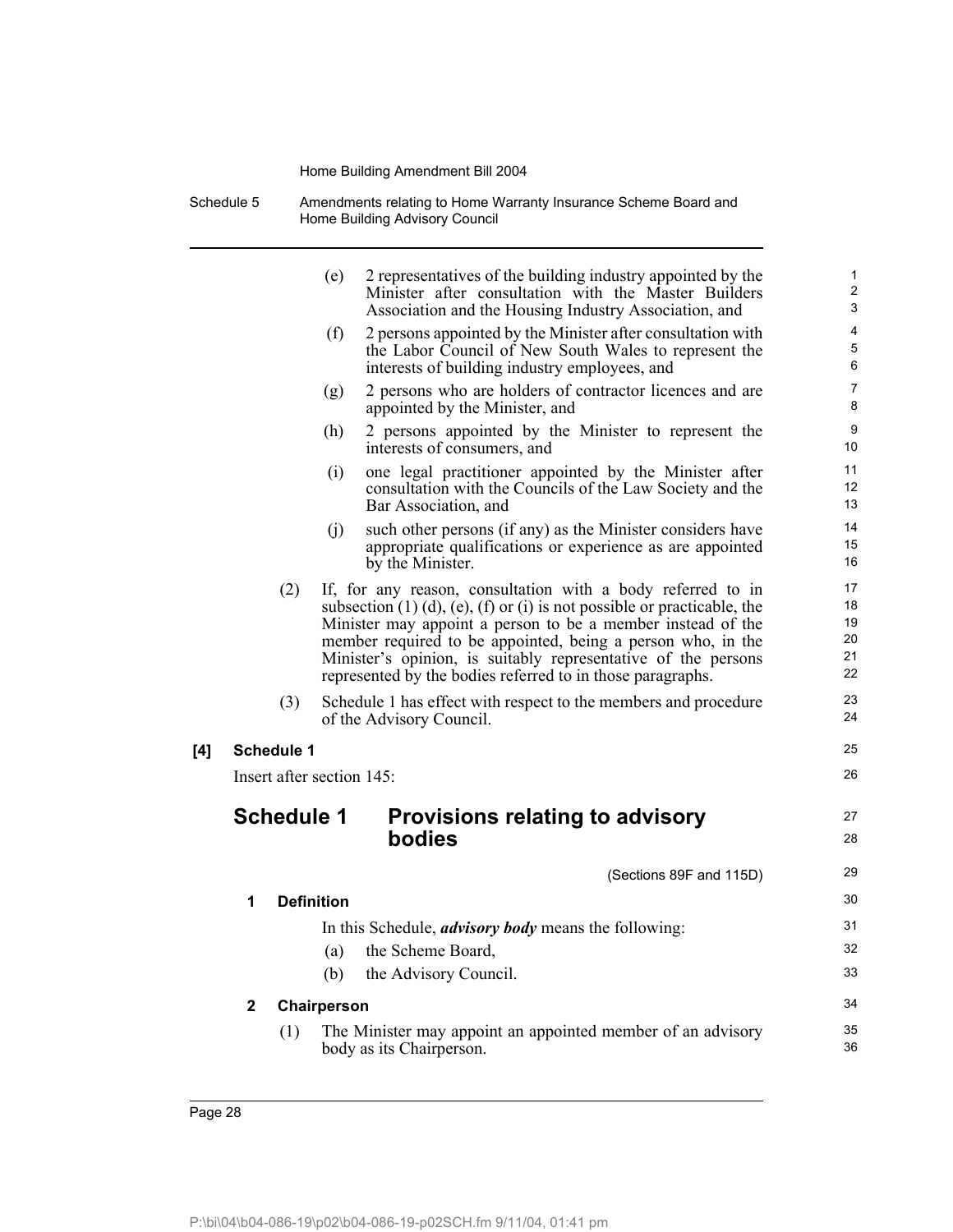Amendments relating to Home Warranty Insurance Scheme Board and Home Building Advisory Council Schedule 5

- (2) The Minister may appoint an appointed member of the Scheme Board as its Deputy Chairperson.
- (3) An appointment of an appointed member of an advisory body as its Chairperson or Deputy Chairperson may be for a specified or unspecified term, but may be revoked at any time by the Minister in writing for any or no reason.
- (4) Such a revocation of appointment as Chairperson or Deputy Chairperson of the advisory body does not of itself affect a person's tenure of office as an appointed member of the advisory body.

#### **3 Acting members**

- (1) The Minister may, from time to time, appoint a person to act in the office of an appointed member of an advisory body during the illness or absence of the member. The person, while so acting, has and may exercise all the functions of the appointed member and is taken to be an appointed member of the body.
- (2) Subclause (1) extends to the office and functions of Chairperson or Deputy Chairperson of the advisory body, but the Minister may instead appoint another appointed member of the body to act in the office of Chairperson or Deputy Chairperson.
- (3) The Minister may remove any person from any office to which the person was appointed under this clause at any time for any or no reason.
- (4) For the purposes of this clause, a vacancy in the office of an appointed member is taken to be an absence from office of the member.

#### **4 Terms of office**

Subject to this Schedule, an appointed member of an advisory body holds office for such period not exceeding 3 years as may be specified in the instrument of appointment of the member, but is eligible (if otherwise qualified) for re-appointment.

#### **5 Allowances**

A member of an advisory body is entitled to be paid such allowances as the Minister from time to time determines in respect of the member.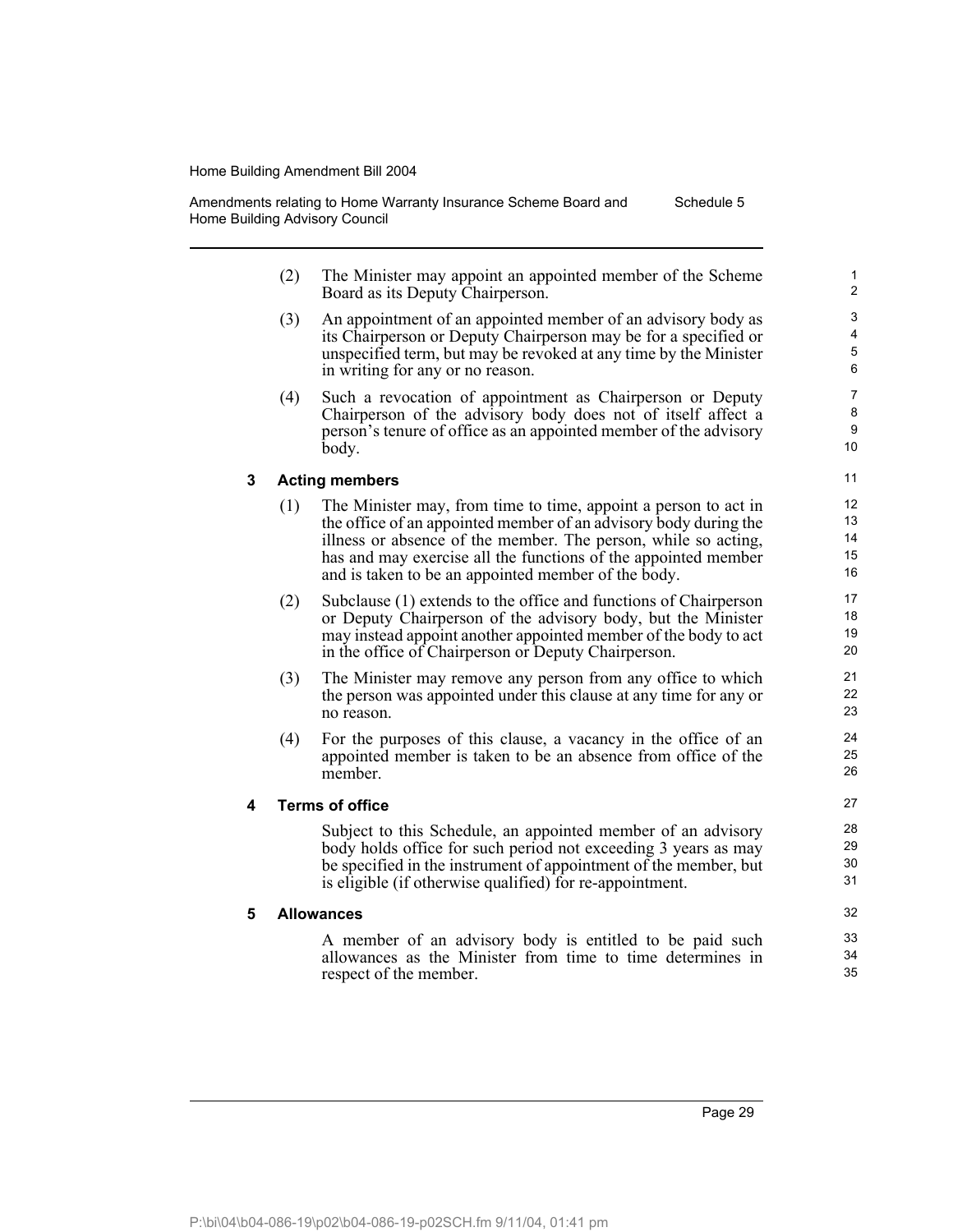Schedule 5 Amendments relating to Home Warranty Insurance Scheme Board and Home Building Advisory Council

### **6 Vacancies**

| 6 |     | <b>Vacancies</b> |                                                                                                                                                                                                                                                                                                                                                                                                 | $\mathbf{1}$                          |
|---|-----|------------------|-------------------------------------------------------------------------------------------------------------------------------------------------------------------------------------------------------------------------------------------------------------------------------------------------------------------------------------------------------------------------------------------------|---------------------------------------|
|   | (1) |                  | The office of an appointed member of an advisory body becomes<br>vacant if the member:                                                                                                                                                                                                                                                                                                          | $\overline{c}$<br>3                   |
|   |     | (a)              | dies, or                                                                                                                                                                                                                                                                                                                                                                                        | 4                                     |
|   |     | (b)              | completes a term of office and is not re-appointed, or                                                                                                                                                                                                                                                                                                                                          | 5                                     |
|   |     | (c)              | resigns the office by letter addressed to the Minister, or                                                                                                                                                                                                                                                                                                                                      | 6                                     |
|   |     | (d)              | is removed by the Minister from office under this clause,<br>or                                                                                                                                                                                                                                                                                                                                 | $\overline{7}$<br>8                   |
|   |     | (e)              | is absent from 3 consecutive meetings of the body of which<br>reasonable notice has been given to the member personally<br>or in the ordinary course of post, except on leave granted<br>by the Minister or unless, before the expiration of 4 weeks<br>after the last of those meetings, the member is excused by<br>the Minister for having been absent from those meetings,<br><sub>or</sub> | 9<br>10<br>11<br>12<br>13<br>14<br>15 |
|   |     | (f)              | becomes bankrupt, applies to take the benefit of any law<br>for the relief of bankrupt or insolvent debtors, compounds<br>with his or her creditors or makes an assignment of his or<br>her remuneration for their benefit, or                                                                                                                                                                  | 16<br>17<br>18<br>19                  |
|   |     | (g)              | becomes a mentally incapacitated person, or                                                                                                                                                                                                                                                                                                                                                     | 20                                    |
|   |     | (h)              | is convicted in New South Wales of an offence that is<br>punishable by imprisonment for 12 months or more or is<br>convicted elsewhere than in New South Wales of an<br>offence that, if committed in New South Wales, would be<br>an offence so punishable.                                                                                                                                    | 21<br>22<br>23<br>24<br>25            |
|   | (2) |                  | The Minister may remove an appointed member from office as a<br>member of an advisory body at any time for any or no reason.                                                                                                                                                                                                                                                                    | 26<br>27                              |
| 7 |     |                  | <b>Filling of vacancy</b>                                                                                                                                                                                                                                                                                                                                                                       | 28                                    |
|   | (1) |                  | If the office of an appointed member of an advisory body<br>becomes vacant, a person is, subject to this Act, required to be<br>appointed to fill the vacancy.                                                                                                                                                                                                                                  | 29<br>30<br>31                        |
|   | (2) |                  | The appointment must be made within 2 months of the office<br>becoming vacant, or such longer time as the Minister considers<br>appropriate in the circumstances.                                                                                                                                                                                                                               | 32<br>33<br>34                        |
|   |     |                  |                                                                                                                                                                                                                                                                                                                                                                                                 |                                       |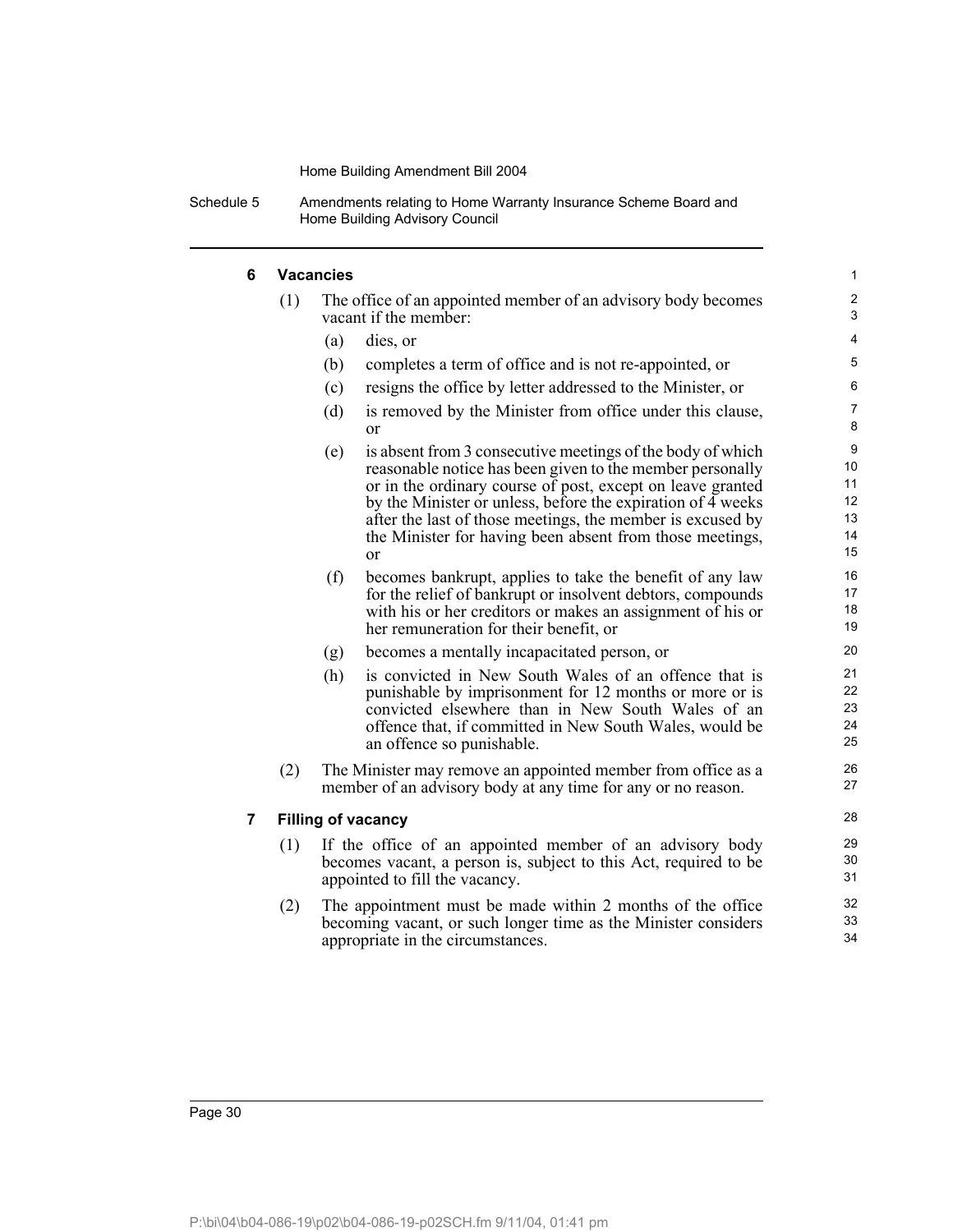| 8 |     |     | <b>Disclosure of pecuniary interests</b>                                                                                                                                                                                                                                                   | 1                                 |
|---|-----|-----|--------------------------------------------------------------------------------------------------------------------------------------------------------------------------------------------------------------------------------------------------------------------------------------------|-----------------------------------|
|   | (1) |     | A member of an advisory body:                                                                                                                                                                                                                                                              | $\overline{\mathbf{c}}$           |
|   |     | (a) | who has a direct or indirect pecuniary interest in a matter<br>being considered or about to be considered at a meeting of<br>the advisory body, and                                                                                                                                        | 3<br>$\overline{\mathbf{4}}$<br>5 |
|   |     | (b) | whose interest appears to raise a conflict with the proper<br>performance of the member's duties in relation to the<br>consideration of the matter,                                                                                                                                        | 6<br>7<br>8                       |
|   |     |     | must, as soon as possible after the relevant facts have come to the<br>member's knowledge, disclose the nature of the interest at a<br>meeting of the body.                                                                                                                                | 9<br>10<br>11                     |
|   | (2) |     | A disclosure by a member of an advisory body at a meeting of the<br>body that the member:                                                                                                                                                                                                  | 12<br>13                          |
|   |     | (a) | is a member, or in the employment, of a specified company<br>or other body, or                                                                                                                                                                                                             | 14<br>15                          |
|   |     | (b) | is a partner, or in the employment, of a specified person, or                                                                                                                                                                                                                              | 16                                |
|   |     | (c) | has some other specified interest relating to a specified<br>company or other body or to a specified person,                                                                                                                                                                               | 17<br>18                          |
|   |     |     | is a sufficient disclosure of the nature of the interest in any matter<br>relating to the company or other body or to that person that may<br>arise after the date of the disclosure and that is required to be<br>disclosed under this clause.                                            | 19<br>20<br>21<br>22              |
|   | (3) |     | Particulars of any disclosure made under this clause must be<br>recorded by the members of the advisory body in a book to be<br>kept for the purpose and that book must be open at all reasonable<br>hours to inspection by any person on payment of the fee<br>determined by the members. | 23<br>24<br>25<br>26<br>27        |
| 9 |     |     | <b>Effect of certain other Acts</b>                                                                                                                                                                                                                                                        | 28                                |
|   | (1) |     | The Public Sector Employment and Management Act 2002 does<br>not apply to the appointment of an appointed member of an<br>advisory body. An appointed member is not, as an appointed<br>member, subject to that Act.                                                                       | 29<br>30<br>31<br>32              |
|   | (2) |     | If by or under any Act provision is made:                                                                                                                                                                                                                                                  | 33                                |
|   |     | (a) | requiring a person who is the holder of a specified office to<br>devote the whole of his or her time to the duties of that<br>office, or                                                                                                                                                   | 34<br>35<br>36                    |
|   |     | (b) | prohibiting the person from engaging in employment<br>outside the duties of that office,                                                                                                                                                                                                   | 37<br>38                          |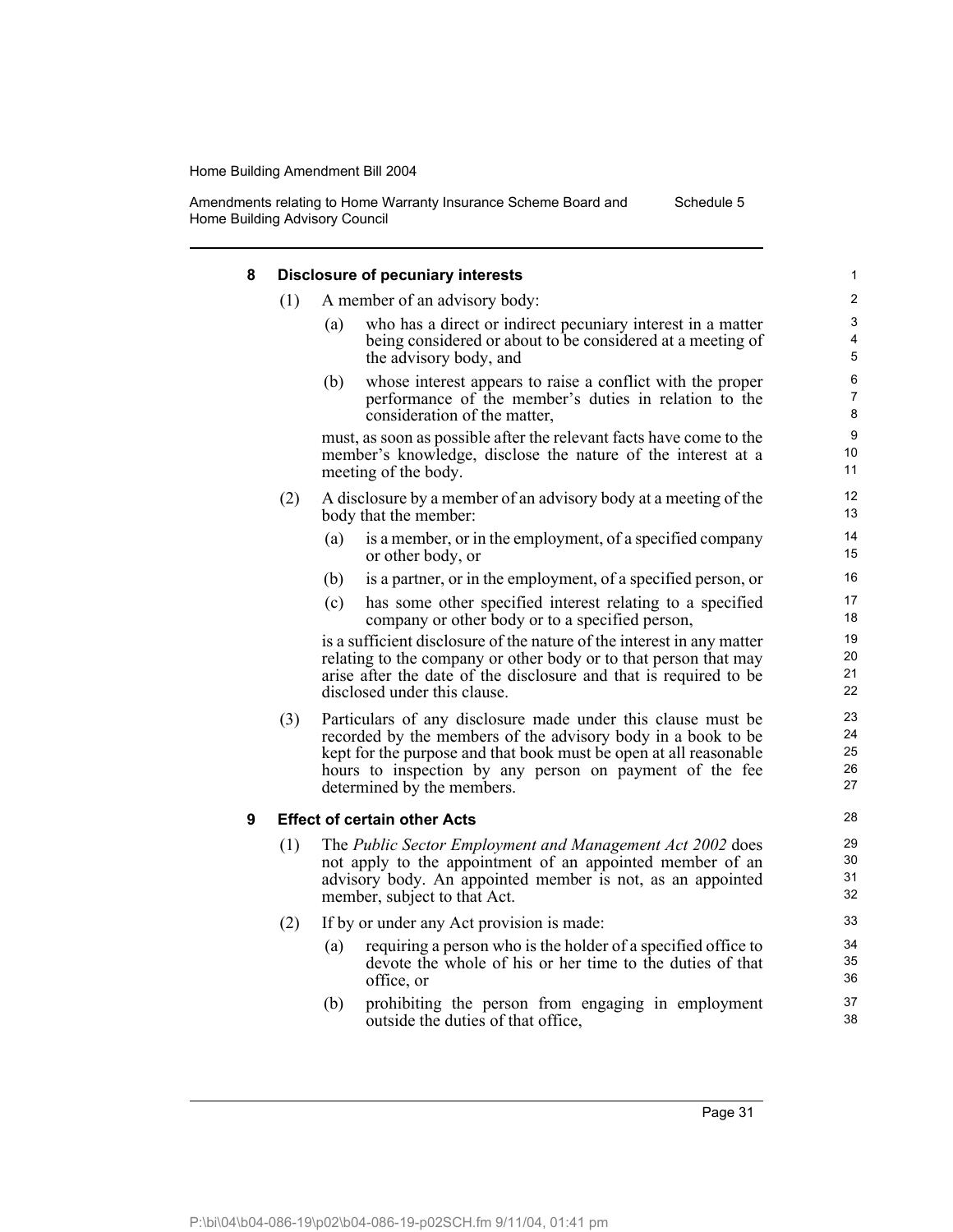| Schedule 5 | Amendments relating to Home Warranty Insurance Scheme Board and |
|------------|-----------------------------------------------------------------|
|            | Home Building Advisory Council                                  |

the provision does not operate to disqualify the person from holding that office and also the office of a member of an advisory body or from accepting and retaining any remuneration payable to the person under this Act as a member of the advisory body.

19 20 21

(3) The office of appointed member of an advisory body is for the purposes of any Act taken not to be an office or place of profit under the Crown.

#### **10 General procedure**

The procedure for the calling of meetings of an advisory body and the conduct of those meetings is, subject to this Act and the regulations and any directions of the Minister, to be determined by the body. The Minister may give such directions for this purpose as the Minister thinks fit.

#### **11 Meetings**

An advisory body is required to meet 4 times during each calendar year. However, the advisory body may hold additional meetings as approved by the Minister, and is required to do so as directed by the Minister.

#### **12 Quorum**

The quorum for a meeting of an advisory body is a majority of its members for the time being.

#### **13 Presiding member**

- (1) A meeting of an advisory body is to be chaired by:
	- (a) the Chairperson of the body, or
	- (b) in the absence of the Chairperson (including a person appointed under clause 3 to act as Chairperson), the Deputy Chairperson or another appointed member of the body elected to chair the meeting by a majority of the members of the body present.
- (2) The member chairing any meeting of an advisory body has a deliberative vote and, in the event of an equality of votes, has a second or casting vote.

#### **14 Voting**

A decision supported by a majority of the votes cast at a meeting of an advisory body at which a quorum is present is the decision of the body.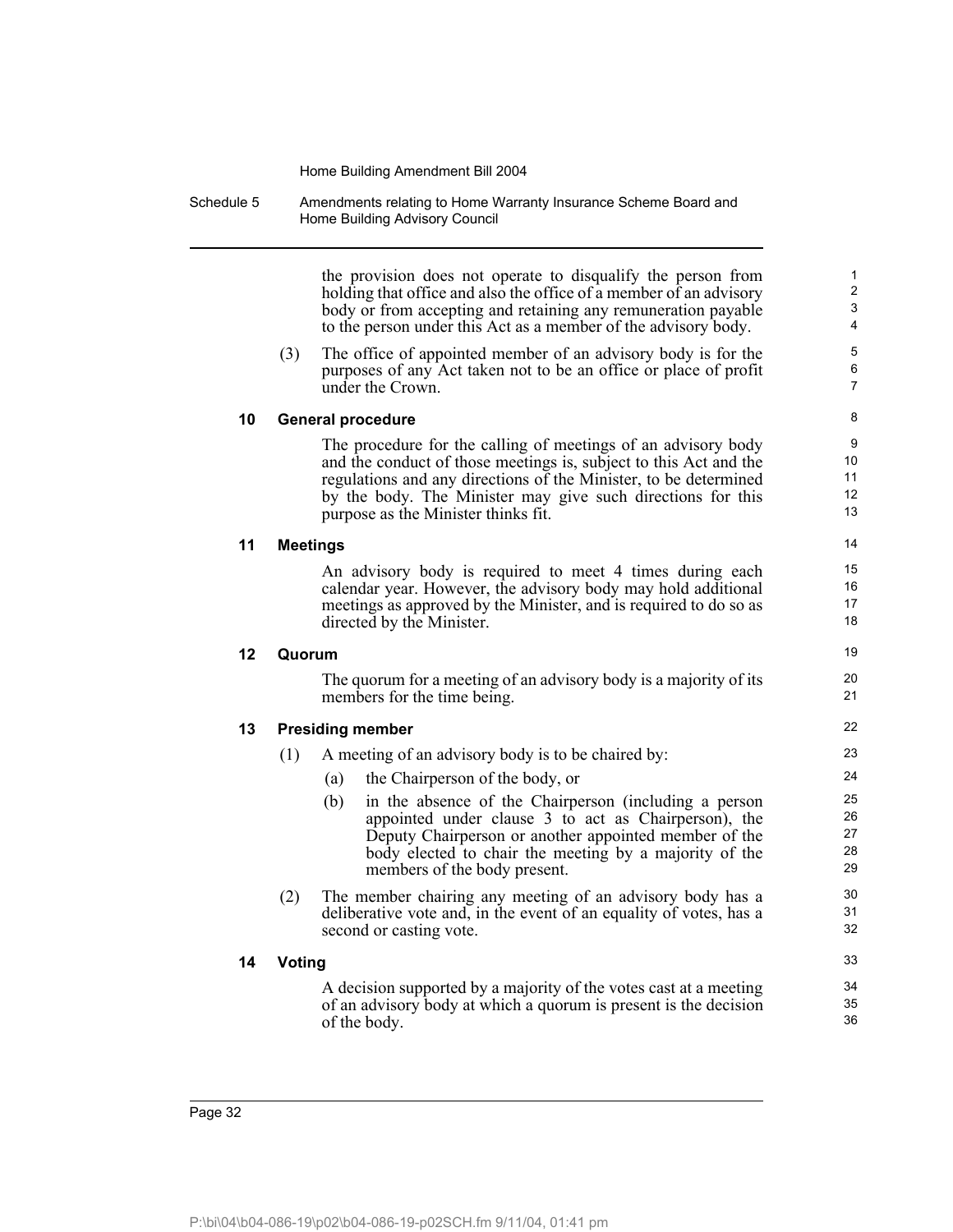Amendments relating to Home Warranty Insurance Scheme Board and Home Building Advisory Council Schedule 5

#### **15 Transaction of business outside meetings or by telephone or other means**

- (1) An advisory body may, if it thinks fit, transact any of its business by the circulation of papers among all the members of the body for the time being. A resolution in writing approved by a majority of those members is taken to be a decision of the body.
- (2) An advisory body may, if it thinks fit, transact any of its business at a meeting at which members (or some members) participate by telephone, close-circuit television or other means, but only if any member who speaks on a matter before the meeting can be heard by the other members.
- (3) For the purposes of:
	- (a) the approval of a resolution under subclause (1), or
	- (b) a meeting held in accordance with subclause (2),

the Chairperson, Deputy Chairperson and each member have the same voting rights as they have at an ordinary meeting of the body.

- (4) A resolution approved under subclause (1) is, subject to the regulations, to be recorded in the minutes of the meetings of the advisory body.
- (5) Papers may be circulated among members for the purposes of subclause (1) by facsimile or other transmission of the information in the papers concerned.

#### **16 Minutes**

- (1) An advisory body must cause full and accurate minutes to be kept of the proceedings of each meeting of the body.
- (2) The advisory body is to cause a copy of the minutes of each meeting to be forwarded to the Minister within 14 days after the meeting.

### **17 First meeting**

The first meeting of an advisory body is to be called in such manner as the Minister determines.

30 31 32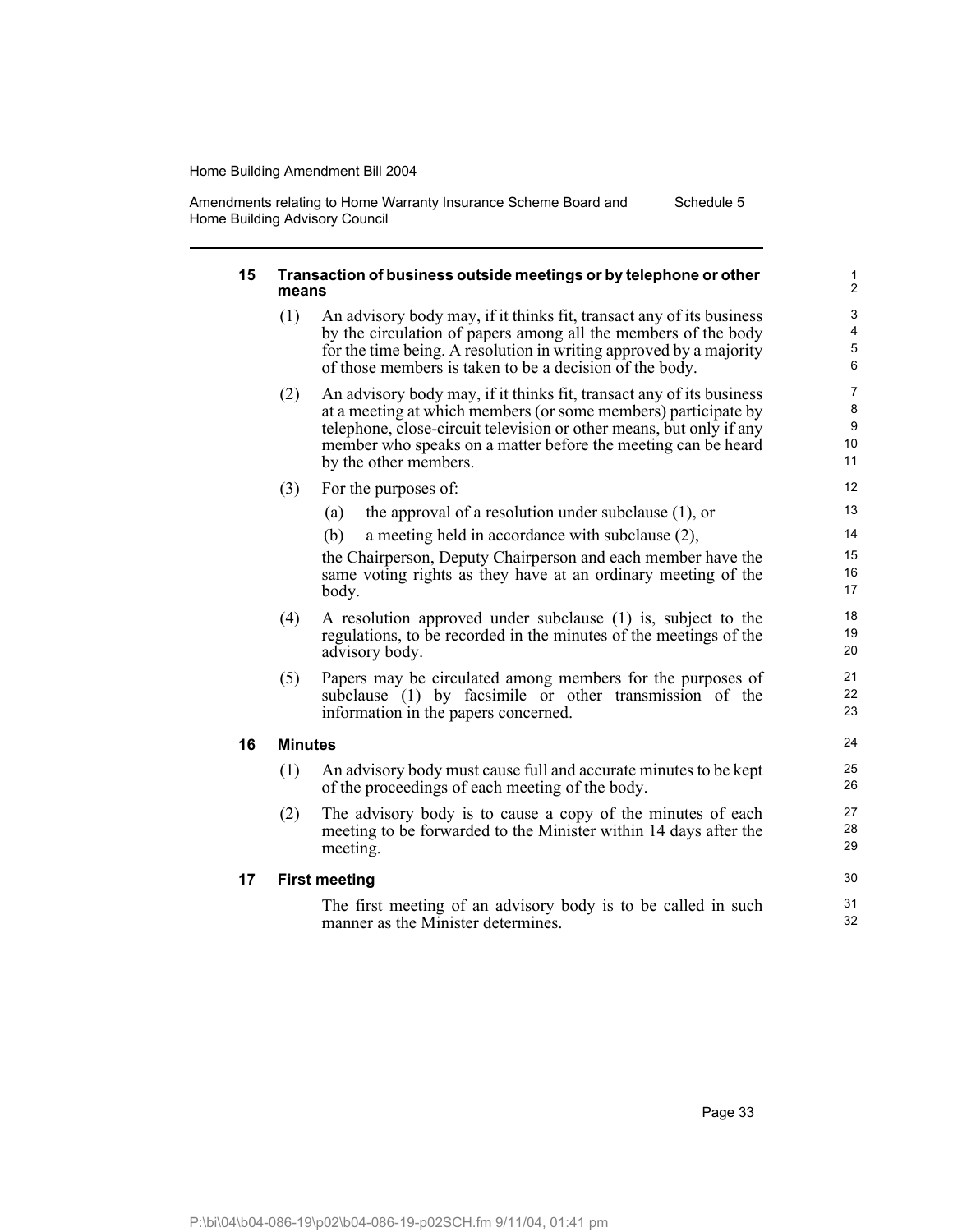Schedule 6 Miscellaneous amendments

<span id="page-47-0"></span>

| <b>Schedule 6</b> |                                |     | <b>Miscellaneous amendments</b>                                                                                                                                                                                                                                   |                            |  |
|-------------------|--------------------------------|-----|-------------------------------------------------------------------------------------------------------------------------------------------------------------------------------------------------------------------------------------------------------------------|----------------------------|--|
|                   |                                |     | (Section 3)                                                                                                                                                                                                                                                       | $\overline{2}$             |  |
| [1]               | <b>Section 3 Definitions</b>   |     |                                                                                                                                                                                                                                                                   | 3                          |  |
|                   |                                |     | Omit the definition of <i>Director-General</i> from section 3 (1). Insert instead:<br><b>Director-General</b> means:                                                                                                                                              | $\overline{4}$<br>5        |  |
|                   |                                | (a) | the Commissioner for Fair Trading, Department of<br>Commerce, or                                                                                                                                                                                                  | 6<br>$\overline{7}$        |  |
|                   |                                | (b) | if there is no such position in the Department—the<br>Director-General of the Department.                                                                                                                                                                         | 8<br>9                     |  |
| [2]               |                                |     | <b>Section 95 Owner-builder insurance</b>                                                                                                                                                                                                                         | 10 <sup>°</sup>            |  |
|                   |                                |     | Omit "If" from section 95 (4). Insert instead "Subject to subsection (4A), if".                                                                                                                                                                                   | 11                         |  |
| $[3]$             | Section 95 (4A)                |     |                                                                                                                                                                                                                                                                   | $12 \overline{ }$          |  |
|                   | Insert after section $95(4)$ : |     |                                                                                                                                                                                                                                                                   | 13                         |  |
|                   | (4A)                           |     | A contract is not voidable as referred to in subsection (4) if:                                                                                                                                                                                                   | 14                         |  |
|                   |                                | (a) | the owner-builder obtained a certificate of insurance<br>evidencing a contract of insurance that complies with this<br>Act in relation to the work or proposed work before<br>entering the contract concerned, and                                                | 15<br>16<br>17<br>18       |  |
|                   |                                | (b) | before completion of the contract, the owner-builder<br>served on the purchaser (or a legal practitioner acting on<br>the purchaser's behalf) a certificate of insurance, in the<br>form prescribed by the regulations, evidencing that<br>contract of insurance. | 19<br>20<br>21<br>22<br>23 |  |
| [4]               | out under contract             |     | Section 96 Insurance in relation to residential building work not carried                                                                                                                                                                                         | 24<br>25                   |  |
|                   |                                |     | Omit "If" from section 96 (3A). Insert instead "Subject to subsection (3B), if".                                                                                                                                                                                  | 26                         |  |
| [5]               | Section 96 (3B)                |     |                                                                                                                                                                                                                                                                   | 27                         |  |
|                   | Insert after section 96 (3A):  |     |                                                                                                                                                                                                                                                                   | 28                         |  |
|                   | (3B)                           |     | A contract is not voidable as referred to in subsection (3A) if:                                                                                                                                                                                                  | 29                         |  |
|                   |                                | (a) | the person obtained a certificate of insurance evidencing a<br>contract of insurance that complies with this Act in relation<br>to the residential building work before entering the<br>contract concerned, and                                                   | 30<br>31<br>32<br>33       |  |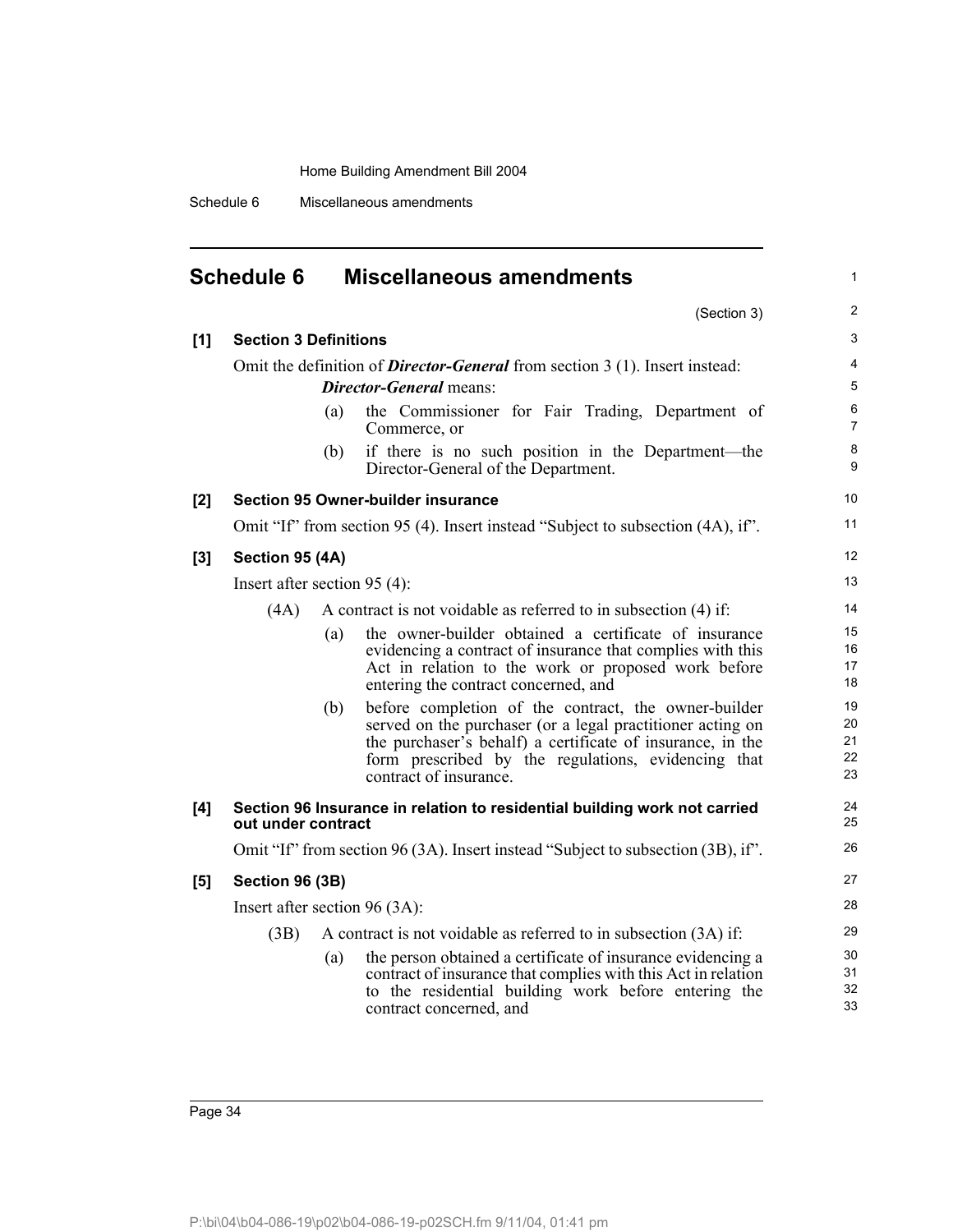Miscellaneous amendments **Schedule 6** Schedule 6

|     |                                 | (b) | before completion of the contract, the person served on the<br>purchaser (or a legal practitioner acting on the purchaser's<br>behalf) a certificate of insurance, in the form prescribed by<br>the regulations, evidencing that contract of insurance.                                                                                                                                                                                                                                     | 1<br>$\overline{2}$<br>3<br>4                |
|-----|---------------------------------|-----|---------------------------------------------------------------------------------------------------------------------------------------------------------------------------------------------------------------------------------------------------------------------------------------------------------------------------------------------------------------------------------------------------------------------------------------------------------------------------------------------|----------------------------------------------|
| [6] |                                 |     | Section 96A Obligations of developers in relation to insurance                                                                                                                                                                                                                                                                                                                                                                                                                              | 5                                            |
|     |                                 |     | Omit "If" from section 96A (3). Insert instead "Subject to subsection (3A), if".                                                                                                                                                                                                                                                                                                                                                                                                            | 6                                            |
| [7] | Section 96A (3A)                |     |                                                                                                                                                                                                                                                                                                                                                                                                                                                                                             | $\overline{7}$                               |
|     | Insert after section $96A(3)$ : |     |                                                                                                                                                                                                                                                                                                                                                                                                                                                                                             | 8                                            |
|     | (3A)                            |     | A contract is not voidable as referred to in subsection $(3)$ if:                                                                                                                                                                                                                                                                                                                                                                                                                           | 9                                            |
|     |                                 | (a) | the person obtained a certificate of insurance evidencing a<br>contract of insurance that complies with this Act in relation<br>to the residential building work before entering the<br>contract concerned, and                                                                                                                                                                                                                                                                             | 10<br>11<br>$12 \overline{ }$<br>13          |
|     |                                 | (b) | before completion of the contract, the person served on the<br>purchaser (or a legal practitioner acting on the purchaser's<br>behalf) a certificate of insurance, in the form prescribed by<br>the regulations, evidencing that contract of insurance.                                                                                                                                                                                                                                     | 14<br>15<br>16<br>17                         |
| [8] | <b>Section 120 Register</b>     |     |                                                                                                                                                                                                                                                                                                                                                                                                                                                                                             | 18                                           |
|     | Insert after section $120(3)$ : |     |                                                                                                                                                                                                                                                                                                                                                                                                                                                                                             | 19                                           |
|     | (4)                             |     | The Director-General may remove any particular from, or<br>otherwise amend, the register if the particular is shown to the<br>satisfaction of the Director-General to be, or is to the knowledge<br>or in the opinion of the Director-General, false, erroneous,<br>misleading or unfairly prejudicial to the interests of the holder of<br>the contractor licence, supervisor certificate, tradesperson<br>certificate, building consultancy licence or owner-builder permit<br>concerned. | 20<br>21<br>22<br>23<br>24<br>25<br>26<br>27 |
| [9] |                                 |     | Section 123 Service of notices or other documents                                                                                                                                                                                                                                                                                                                                                                                                                                           | 28                                           |
|     |                                 |     | Omit section 123 (1) (a) (iii). Insert instead:                                                                                                                                                                                                                                                                                                                                                                                                                                             | 29                                           |
|     |                                 |     | by posting it in a letter addressed to him or her at the<br>(iii)<br>address last known to the Director-General of his or<br>her place of residence, or                                                                                                                                                                                                                                                                                                                                     | 30<br>31<br>32                               |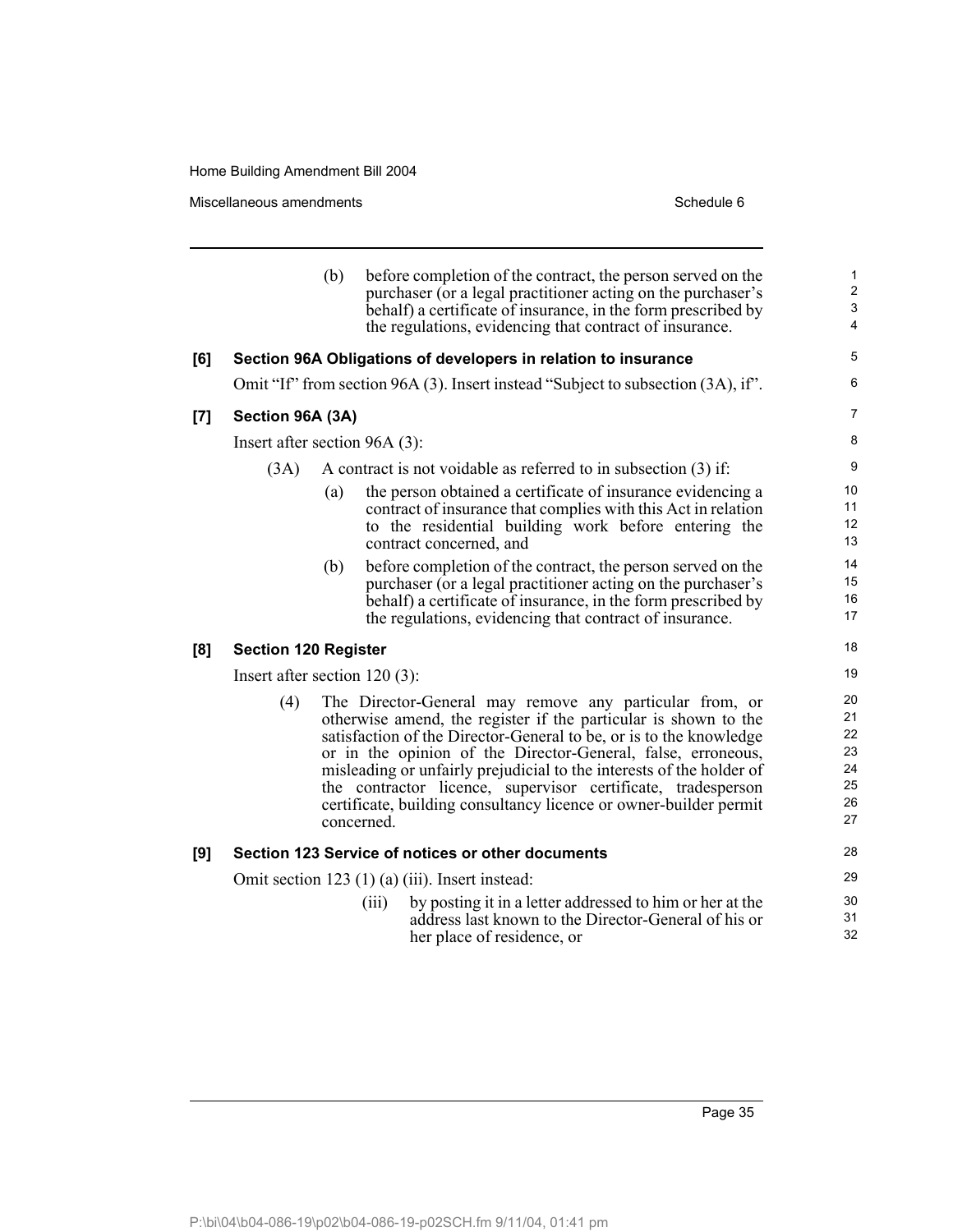Schedule 6 Miscellaneous amendments

### **[10] Section 123 (1) (b) (iii)**

Omit the subparagraph. Insert instead:

(iii) by posting it in a letter addressed to the firm or body corporate at the address last known to the Director-General of its only or principal place of business.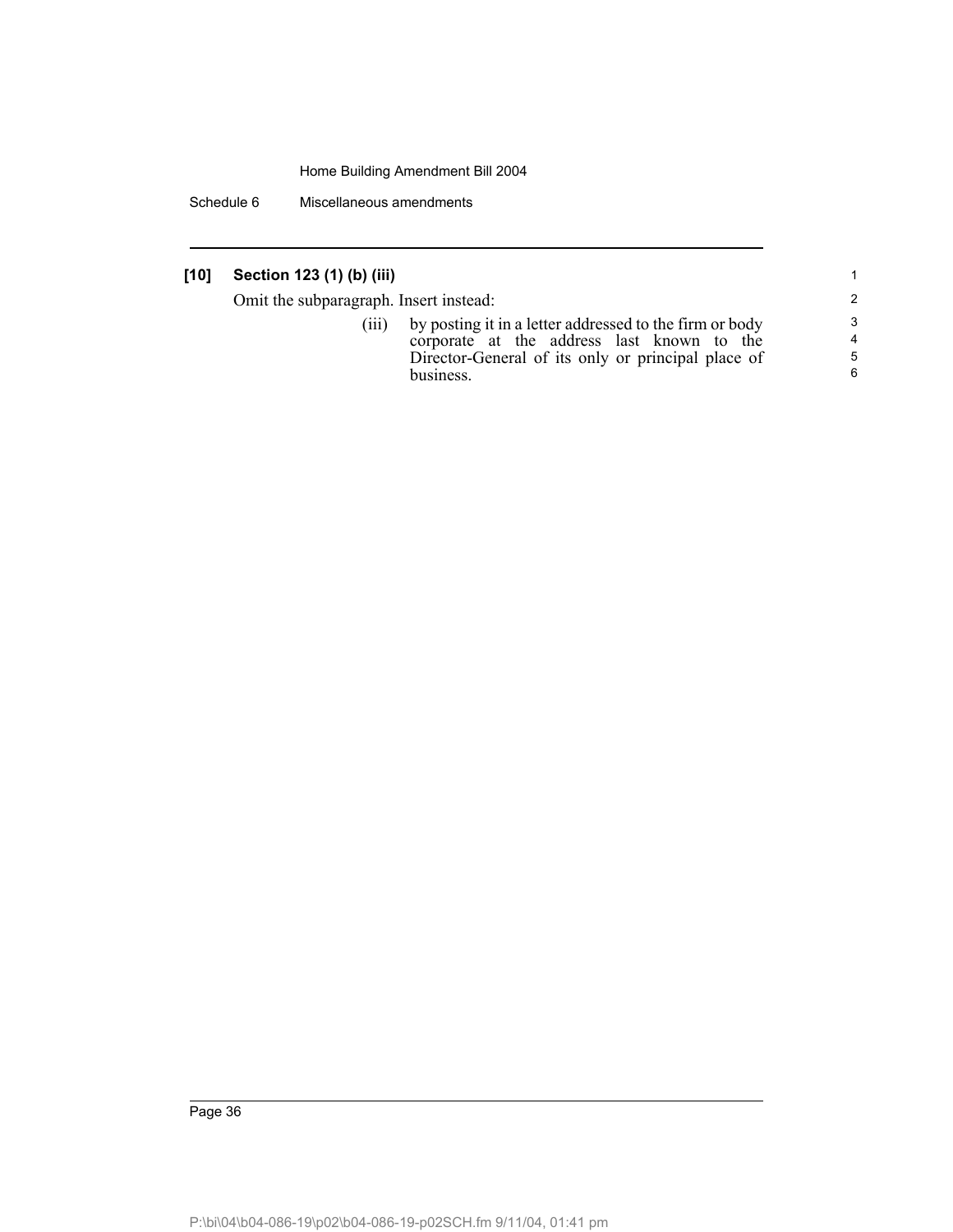Amendments inserting savings and transitional provisions Schedule 7

<span id="page-50-0"></span>

|     | <b>Schedule 7</b> |     | Amendments inserting savings and<br>transitional provisions                                                                                                                                                                                                                           | $\mathbf{1}$<br>2          |
|-----|-------------------|-----|---------------------------------------------------------------------------------------------------------------------------------------------------------------------------------------------------------------------------------------------------------------------------------------|----------------------------|
|     |                   |     | (Section 3)                                                                                                                                                                                                                                                                           | 3                          |
| [1] |                   |     | <b>Schedule 4 Savings and transitional provisions</b>                                                                                                                                                                                                                                 | 4                          |
|     |                   |     | Insert at the end of clause $2(1)$ :                                                                                                                                                                                                                                                  | 5                          |
|     |                   |     | Home Building Amendment Act 2004                                                                                                                                                                                                                                                      | 6                          |
| [2] |                   |     | Schedule 4, Part 12                                                                                                                                                                                                                                                                   | 7                          |
|     |                   |     | Insert after clause 73:                                                                                                                                                                                                                                                               | 8                          |
|     |                   |     | Part 12 Provisions consequent on Home Building<br><b>Amendment Act 2004</b>                                                                                                                                                                                                           | 9<br>10                    |
|     | 74                |     | <b>Definition</b>                                                                                                                                                                                                                                                                     | 11                         |
|     |                   |     | In this Part:                                                                                                                                                                                                                                                                         | 12                         |
|     |                   |     | <b>amending Act</b> means the Home Building Amendment Act 2004.                                                                                                                                                                                                                       | 13                         |
|     | 75                |     | Applications for authorities and renewals and restoration of<br>authorities                                                                                                                                                                                                           | 14<br>15                   |
|     |                   | (1) | Sections 20, 25, 32B and 40, as amended by the amending Act,<br>do not apply to an application for an authority or for renewal or<br>restoration of an authority made but not determined before the<br>commencement of the amendment.                                                 | 16<br>17<br>18<br>19       |
|     |                   | (2) | The Home Building Regulation 2004, as amended by the<br>amending Act, does not apply to an application for an authority<br>made but not determined before the commencement of the<br>amendment.                                                                                       | 20<br>21<br>22<br>23       |
|     | 76                |     | <b>Disciplinary proceedings</b>                                                                                                                                                                                                                                                       | 24                         |
|     |                   | (1) | The amendments made by Schedule 3 to the amending Act do not<br>apply to proceedings commenced under Part 4 before the<br>commencement of the amendments. Part 4, as in force<br>immediately before the commencement of those amendments,<br>continues to apply to those proceedings. | 25<br>26<br>27<br>28<br>29 |
|     |                   | (2) | The amendments made by Schedule 3 to the amending Act<br>extend to any complaint made before the commencement of those<br>amendments in relation to which proceedings have not<br>commenced.                                                                                          | 30<br>31<br>32<br>33       |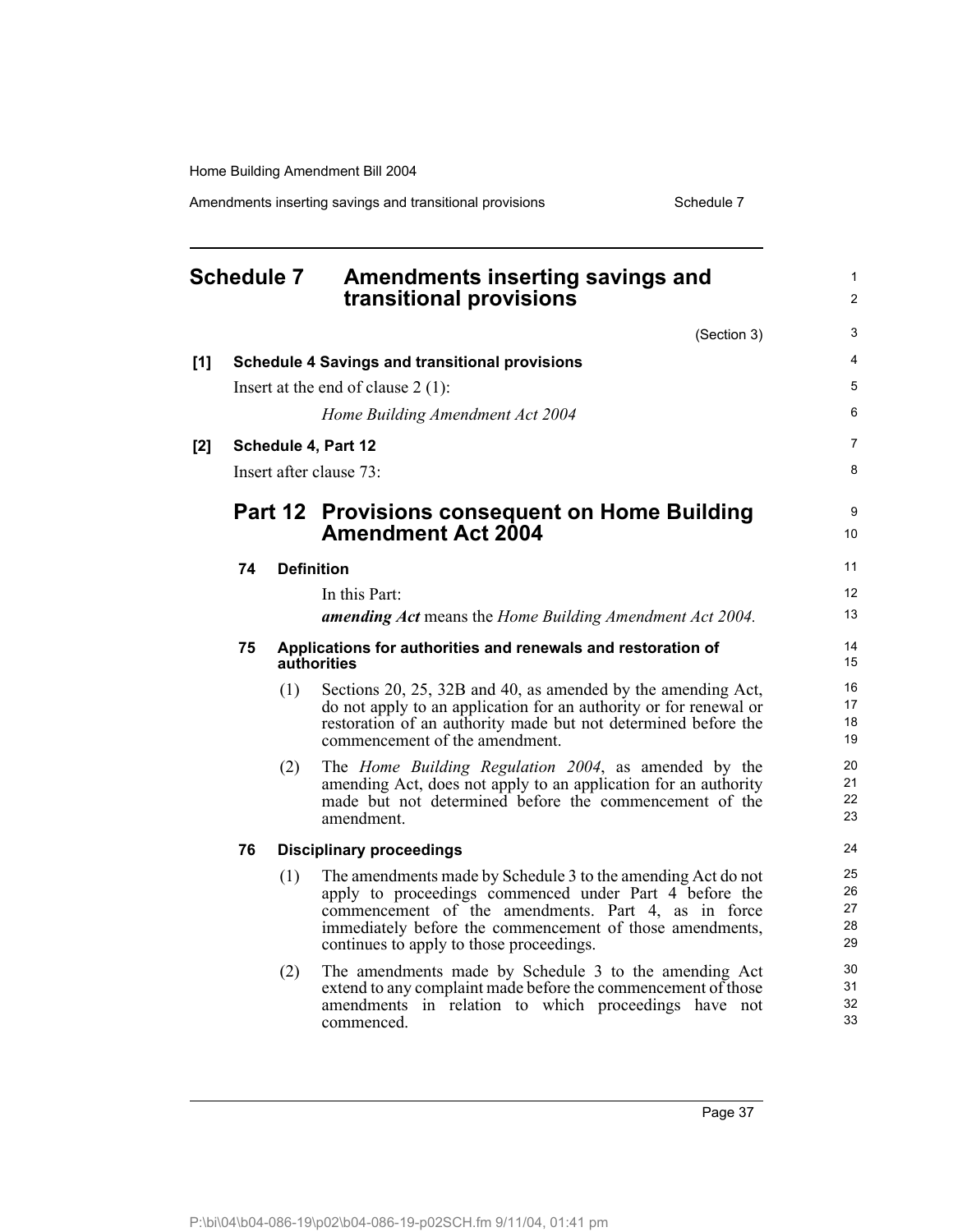(3) A complaint may be made, and disciplinary action or proceedings may be taken under Part 4, after the commencement of the amendments made by Schedule 3 to the amending Act in relation to conduct or events that occurred before the commencement of those amendments.

### **77 Exchange of information**

Section 103AD, as inserted by the amending Act, extends to relevant information obtained before the commencement of that amendment.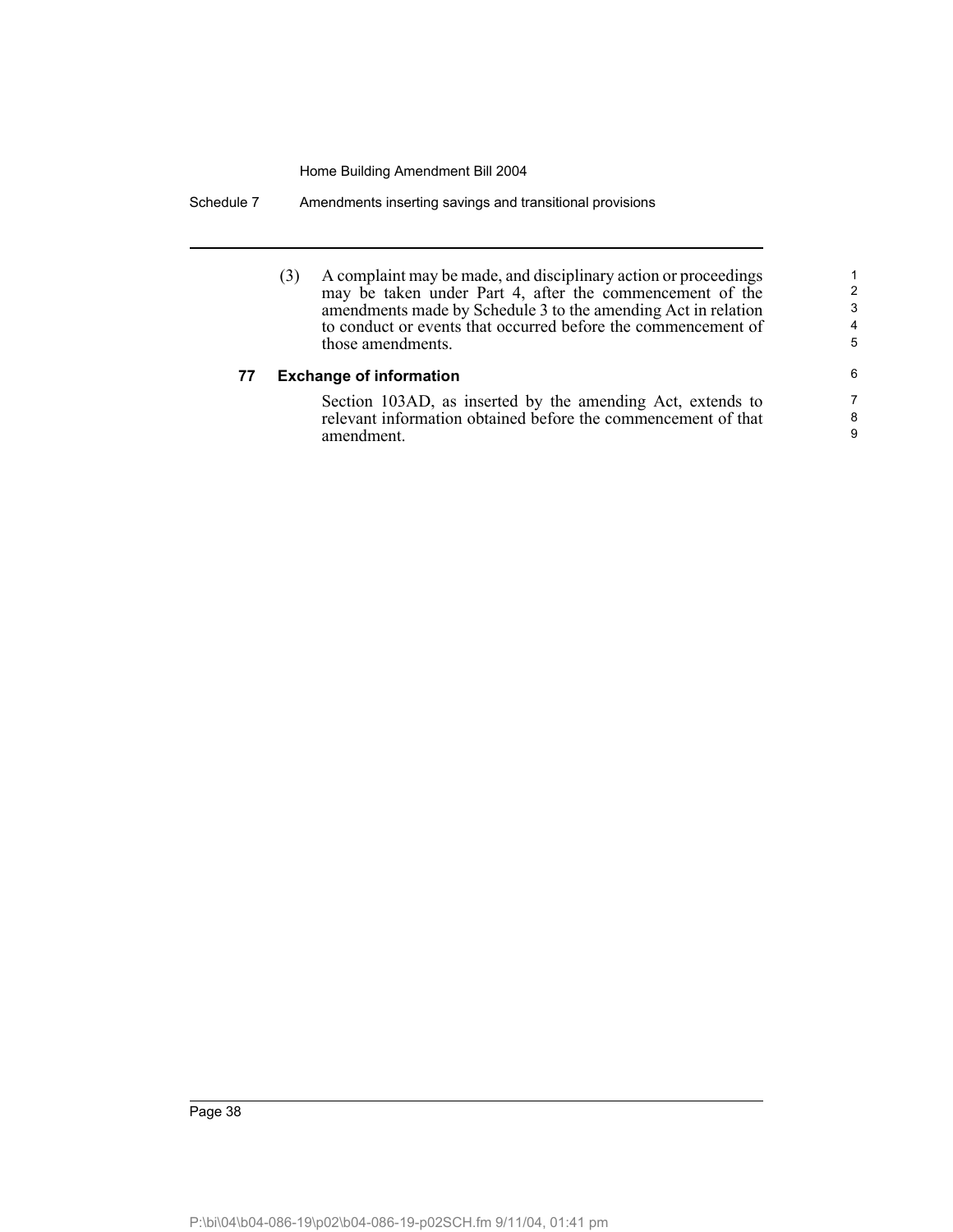Amendment of Home Building Regulation 2004 Schedule 8

<span id="page-52-0"></span>

|       | <b>Schedule 8</b> |                   |                         | <b>Amendment of Home Building</b><br><b>Regulation 2004</b>                                                                                                                                                                              | 1<br>$\overline{c}$  |
|-------|-------------------|-------------------|-------------------------|------------------------------------------------------------------------------------------------------------------------------------------------------------------------------------------------------------------------------------------|----------------------|
|       |                   |                   |                         | (Section 4)                                                                                                                                                                                                                              | 3                    |
| [1]   | the Act           |                   |                         | Clause 25 General requirements for obtaining certain authorities under                                                                                                                                                                   | 4<br>5               |
|       |                   |                   |                         | Omit clause 25 $(1)$ (a) $(iii)$ , $(iv)$ and $(v)$ .                                                                                                                                                                                    | 6                    |
| $[2]$ |                   | <b>Clause 28A</b> |                         |                                                                                                                                                                                                                                          | 7                    |
|       |                   |                   | Insert after clause 28: |                                                                                                                                                                                                                                          | 8                    |
|       | 28A               |                   |                         | Disqualifications from holding authorities                                                                                                                                                                                               | 9                    |
|       |                   | (1)               |                         | For the purposes of the Act, a person is disqualified from holding<br>an authority (other than an owner-builder permit) if the person:                                                                                                   | 10<br>11             |
|       |                   |                   | (a)                     | has been convicted in New South Wales or elsewhere of an<br>offence involving dishonesty within the last 10 years,<br>unless the Director-General has determined under<br>subclause (2) that the offence should be ignored, or           | 12<br>13<br>14<br>15 |
|       |                   |                   | (b)                     | has been convicted within the last 5 years for an offence<br>under section 46A (Lending of authority prohibited) of the<br>Act, unless the Director-General has determined under<br>subclause (2) that the offence should be ignored, or | 16<br>17<br>18<br>19 |
|       |                   |                   | (c)                     | is disqualified from holding a licence, certificate of<br>registration or other authority under a corresponding law<br>or is the holder of such a licence, certificate of registration<br>or other authority that is suspended, or       | 20<br>21<br>22<br>23 |
|       |                   |                   | (d)                     | is the holder of a licence, permit or other authority that is<br>suspended under the Fair Trading Act 1987 or any other<br>Act administered by the Minister, or                                                                          | 24<br>25<br>26       |
|       |                   |                   | (e)                     | is in partnership with a person who is, or is a director of a<br>corporation that is, disqualified from holding an authority,<br><sub>or</sub>                                                                                           | 27<br>28<br>29       |
|       |                   |                   | (f)                     | is for the time being declared to be a person who is<br>disqualified from holding an authority under Part 4<br>(Disciplinary proceedings) of the Act, or                                                                                 | 30<br>31<br>32       |
|       |                   |                   | (g)                     | has failed to pay any monetary penalty payable by the<br>person under Part 4 (Disciplinary proceedings) of the Act<br>or has failed to comply with a condition imposed under<br>section 62 (d) of the Act, and the failure continues, or | 33<br>34<br>35<br>36 |

Page 39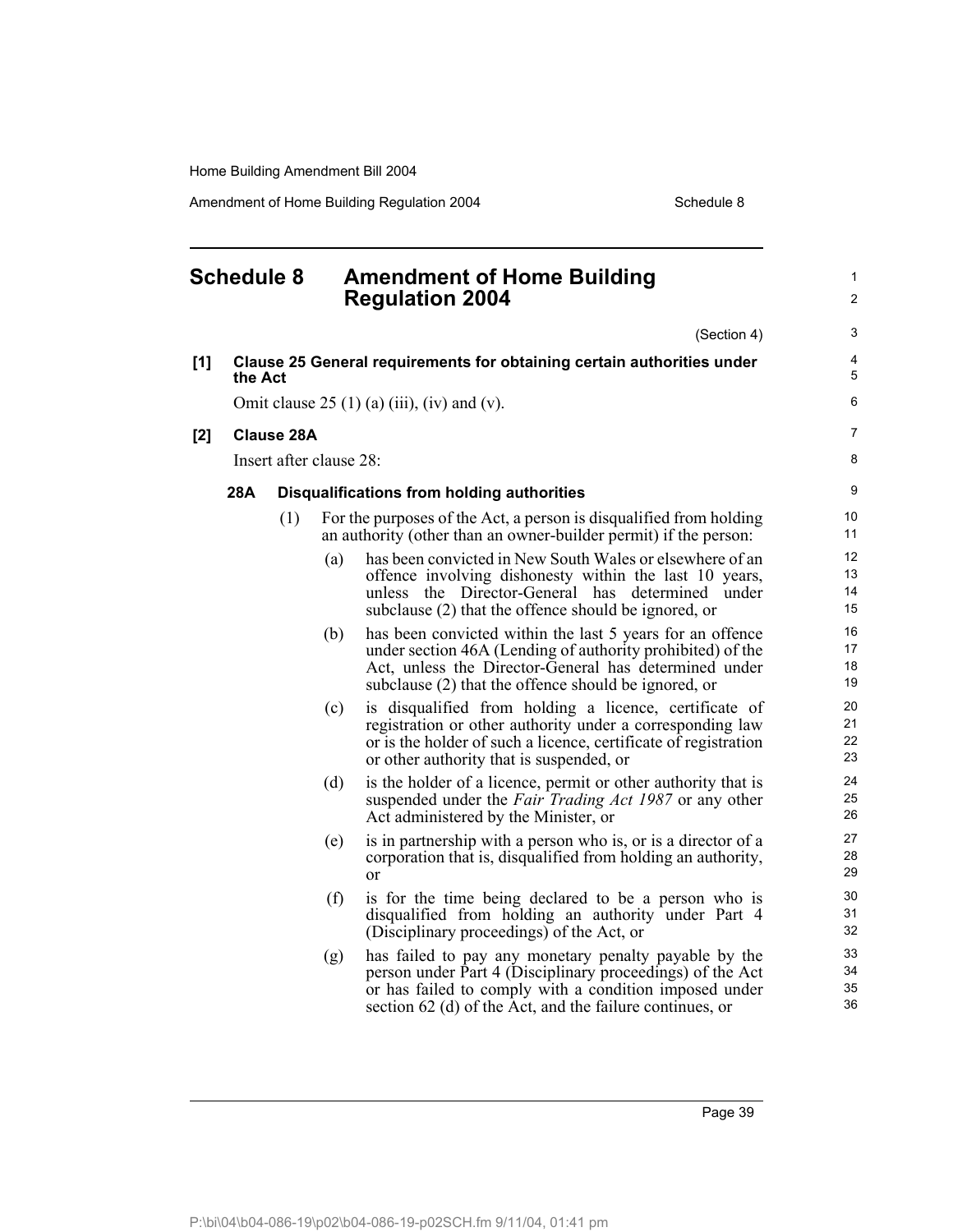|     | (h) | is in breach of any provision of the Act or this Regulation<br>that is prescribed by this Regulation as a disqualifying<br><b>breach</b> |  |
|-----|-----|------------------------------------------------------------------------------------------------------------------------------------------|--|
| (2) |     | The Director-General may determine that an offence committed                                                                             |  |

- by a person should be ignored for the purposes of this clause because of the time that has passed since the offence was committed or because of the triviality of the acts or omissions giving rise to the offence.
- (3) In this clause:

*corresponding law* means a law of another Australian jurisdiction that is declared by the Minister from time to time by an order published in the Gazette to be a law that corresponds to the Act.

#### **[3] Clause 39A**

Insert before clause 40:

#### **39A General requirements for renewal or restoration of authorities**

- (1) Before an authority is renewed or restored, the Director-General must be satisfied that each relevant person:
	- (a) is not a mentally incapacitated person, and
	- (b) is not disqualified from holding the authority, and
	- (c) is not bankrupt and is not a director or person concerned in the management of a company that is the subject of a winding up order or for which a controller or administrator has been appointed or that has been voluntarily wound up, and
	- (d) was not bankrupt and was not a director or person concerned in the management of a company when the company was the subject of a winding up order, or when a controller or administrator was appointed, within a period of 3 years before the date of application, unless the Director-General is satisfied that the person took all reasonable steps to avoid the bankruptcy, liquidation or administration, and
	- (e) is not subject to any order of the Tribunal that has not been satisfied within the period required by the Tribunal, and
	- (f) has not had what the Director-General considers to be an unreasonable number of complaints made against him, her or it, and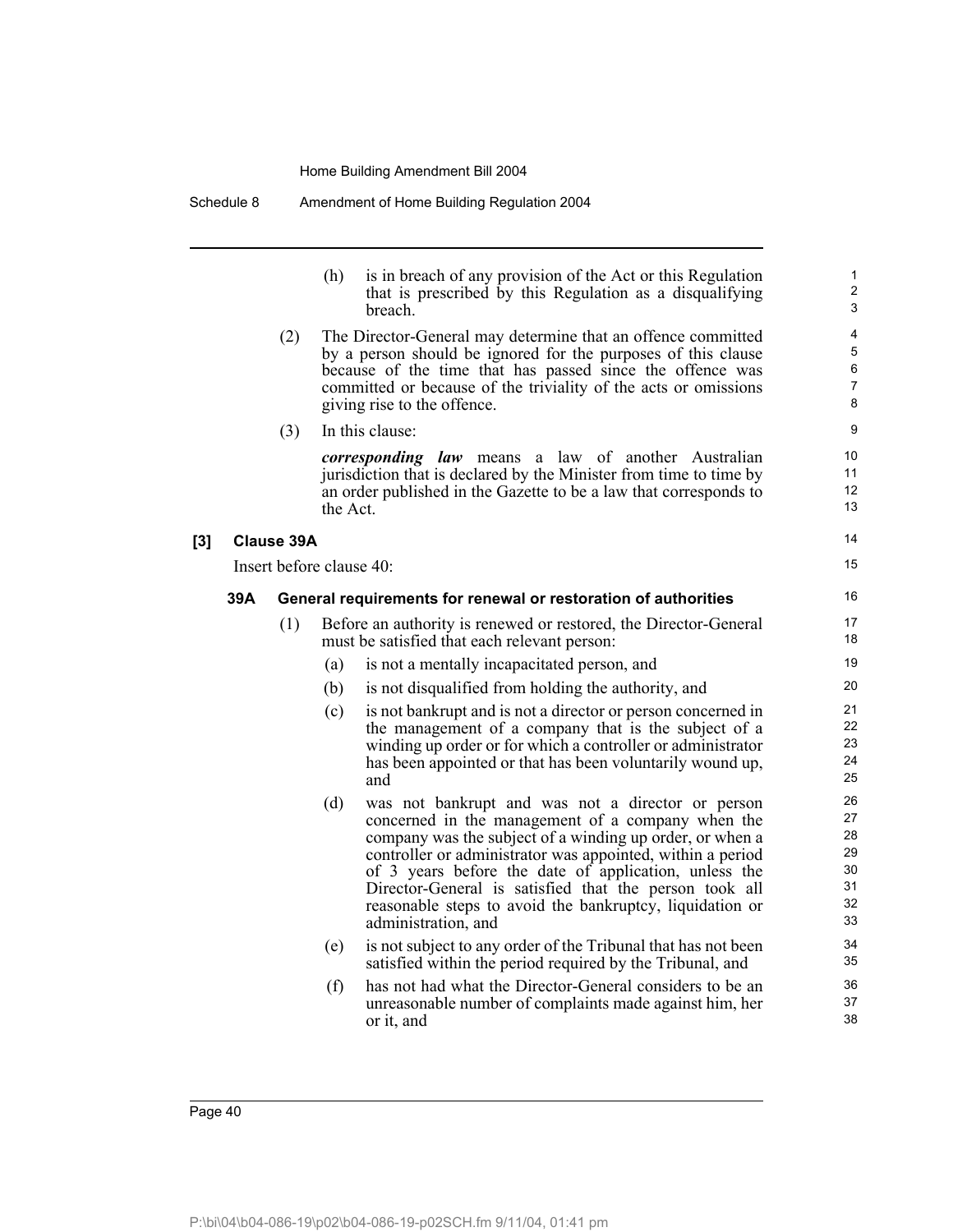Amendment of Home Building Regulation 2004 Schedule 8

|     |                   | has not had what the Director-General considers to be an<br>(g)<br>unreasonable number of formal cautions given to him, her<br>or it, and                                                                                                               | 1<br>$\overline{2}$<br>3 |
|-----|-------------------|---------------------------------------------------------------------------------------------------------------------------------------------------------------------------------------------------------------------------------------------------------|--------------------------|
|     |                   | (h)<br>has not had what the Director-General considers to be an<br>unreasonable number of penalty notices issued against<br>him, her or it (being penalty notices for offences under the<br>Act that were not dealt with by a court and dismissed), and | 4<br>5<br>6<br>7         |
|     |                   | has not carried out work in respect of which the<br>(i)<br>Director-General considers an unreasonable number of<br>insurance claims have been paid.                                                                                                     | 8<br>9<br>10             |
|     | (2)               | For the purposes of this clause, each of the following persons is a<br><i>relevant person</i> in relation to an application for renewal or<br>restoration of an authority:                                                                              | 11<br>12<br>13           |
|     |                   | the applicant,<br>(a)                                                                                                                                                                                                                                   | 14                       |
|     |                   | (b)<br>if the applicant is a partnership:                                                                                                                                                                                                               | 15                       |
|     |                   | every partner of the applicant, and<br>(i)                                                                                                                                                                                                              | 16                       |
|     |                   | if a member of the partnership is a corporation—<br>(ii)<br>every director of that corporation,                                                                                                                                                         | 17<br>18                 |
|     |                   | if the applicant is a corporation—every director of the<br>(c)<br>corporation.                                                                                                                                                                          | 19<br>20                 |
|     | (3)               | Subclause (1) (c) and (d) do not prevent the Director-General<br>from renewing or restoring a supervisor or tradesperson<br>certificate.                                                                                                                | 21<br>22<br>23           |
|     | (4)               | Subclause (1) (e) does not prevent the Director-General from<br>renewing or restoring an authority if the Director-General is<br>satisfied that the person:                                                                                             | 24<br>25<br>26           |
|     |                   | has complied with the order of the Tribunal after the period<br>(a)<br>required by the Tribunal, and                                                                                                                                                    | 27<br>28                 |
|     |                   | (b)<br>has a reasonable excuse for the failure to comply with the<br>order within that period.                                                                                                                                                          | 29<br>30                 |
| [4] | Clauses 84 and 85 |                                                                                                                                                                                                                                                         | 31                       |
|     |                   | Omit the penalty provisions wherever occurring. Insert instead:                                                                                                                                                                                         | 32                       |
|     |                   | Maximum penalty: 20 penalty units in the case of a corporation<br>and 10 penalty units in any other case.                                                                                                                                               | 33<br>34                 |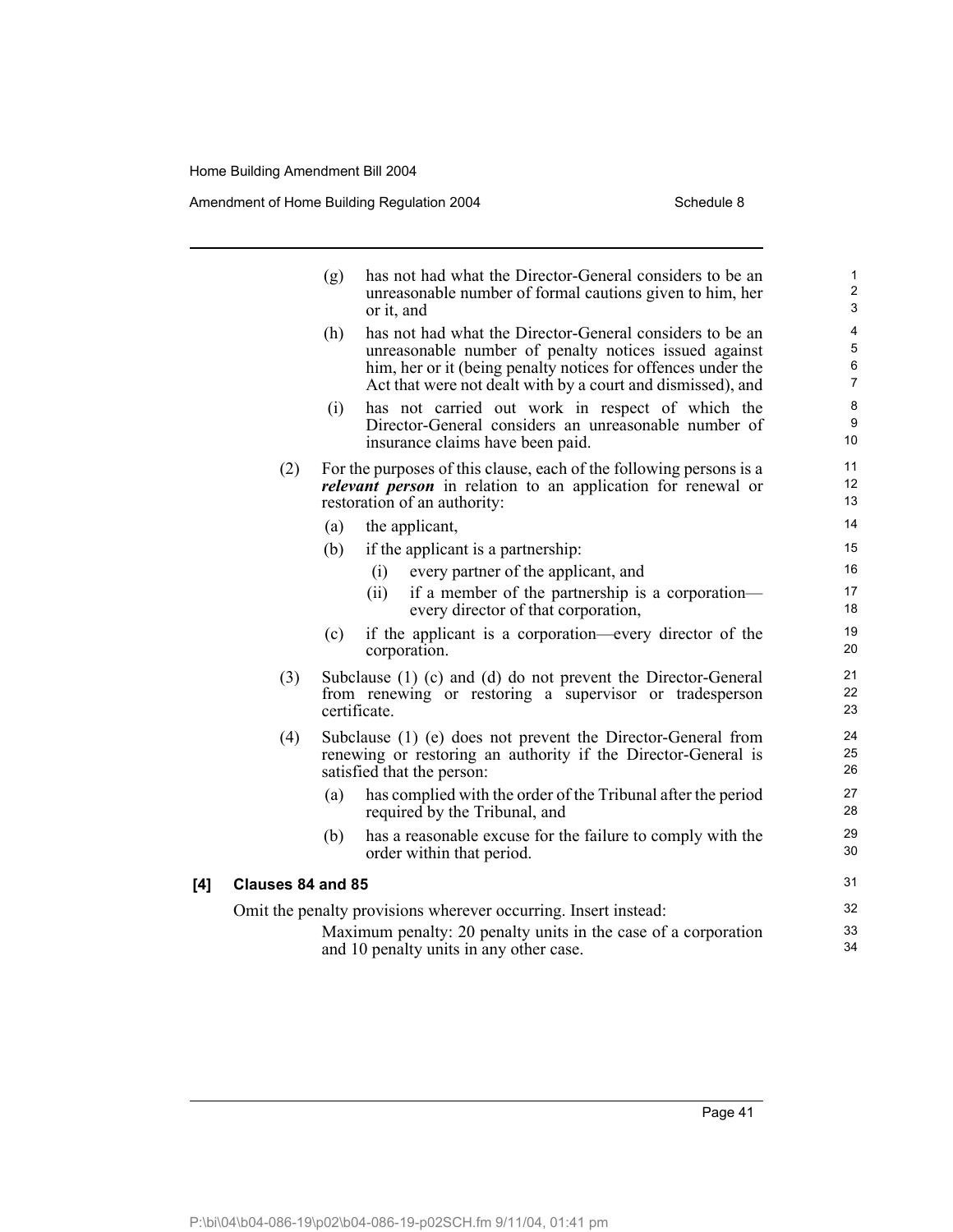Schedule 8 Amendment of Home Building Regulation 2004

| [5] | Clause 86 Hazardous specialist work: do-it-yourself publications and<br>public addresses                  |
|-----|-----------------------------------------------------------------------------------------------------------|
|     | Omit the penalty provision in clause 86 (2). Insert instead:                                              |
|     | Maximum penalty: 40 penalty units in the case of a corporation<br>and 20 penalty units in any other case. |

P:\bi\04\b04-086-19\p02\b04-086-19-p02SCH.fm 9/11/04, 01:41 pm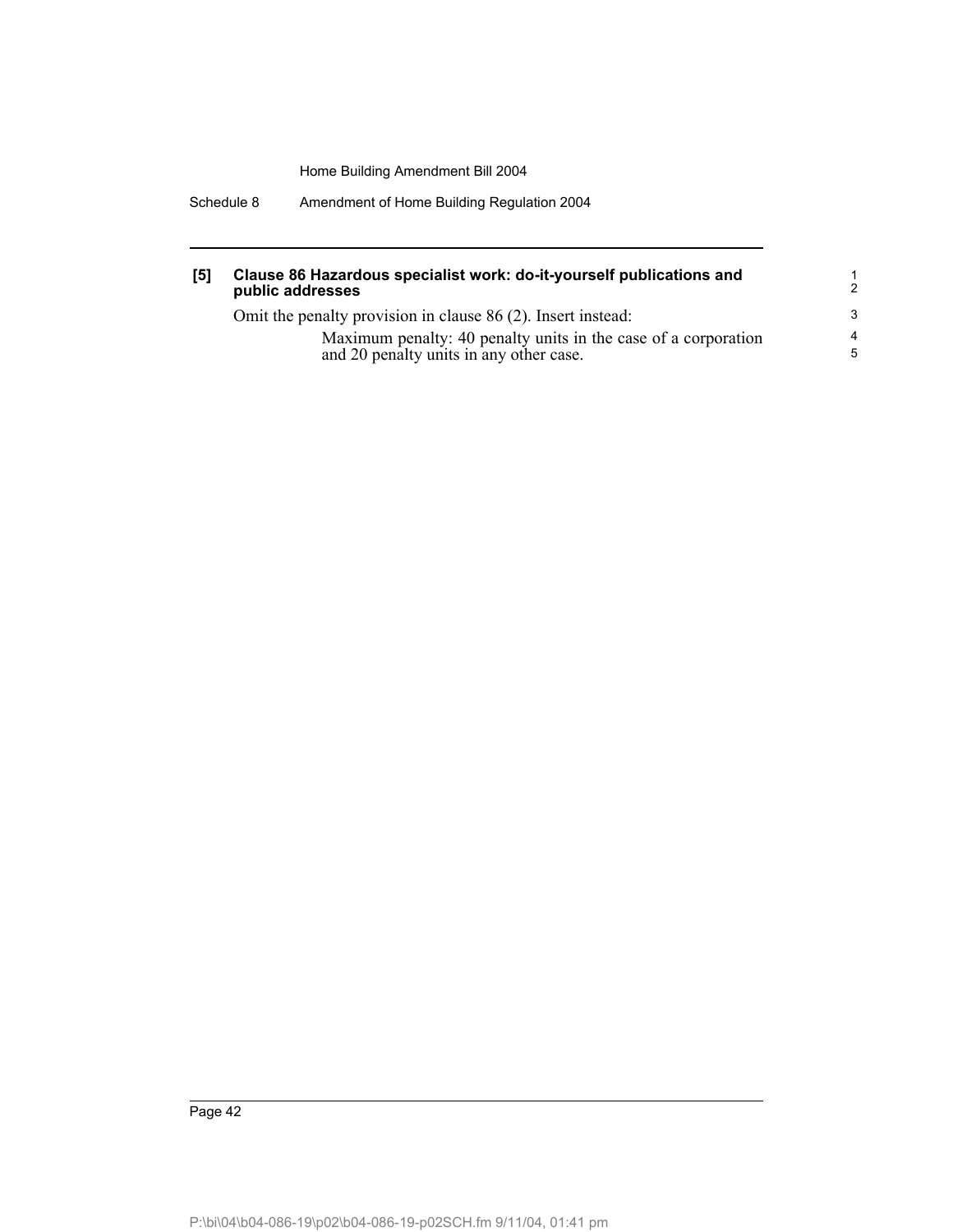Amendment of other Acts and regulations **Schedule 9** Schedule 9

<span id="page-56-0"></span>

| <b>Schedule 9</b><br><b>Amendment of other Acts and</b><br>regulations |                                                                                                                                                                                                                                                             |                      |
|------------------------------------------------------------------------|-------------------------------------------------------------------------------------------------------------------------------------------------------------------------------------------------------------------------------------------------------------|----------------------|
|                                                                        | (Section 5)                                                                                                                                                                                                                                                 | 3                    |
| 9.1                                                                    | Dangerous Goods Act 1975 No 68                                                                                                                                                                                                                              | 4                    |
|                                                                        | <b>Section 41 Regulations</b>                                                                                                                                                                                                                               | 5                    |
|                                                                        | Omit "registration certificate" from section 41 (3A) (a).                                                                                                                                                                                                   | 6                    |
|                                                                        | Insert instead "tradesperson certificate".                                                                                                                                                                                                                  | 7                    |
| 9.2                                                                    | Dangerous Goods (Gas Installations) Regulation 1998                                                                                                                                                                                                         | 8                    |
| [1]                                                                    | Clause 7 Gasfitting work to be carried out by qualified persons                                                                                                                                                                                             | 9                    |
|                                                                        | Omit "registration certificate" from clause 7 (b).                                                                                                                                                                                                          | 10                   |
|                                                                        | Insert instead "tradesperson certificate".                                                                                                                                                                                                                  | 11                   |
| [2]                                                                    | <b>Dictionary</b>                                                                                                                                                                                                                                           | 12                   |
|                                                                        | Omit the definition of <i>registration</i> certificate.                                                                                                                                                                                                     | 13                   |
|                                                                        | Insert instead in alphabetical order:                                                                                                                                                                                                                       | 14                   |
|                                                                        | <i>tradesperson certificate</i> , in relation to a particular kind of<br>gasfitting work, means a tradesperson certificate in force under<br>the Home Building Act 1989 authorising the holder to carry out<br>that kind of work under general supervision. | 15<br>16<br>17<br>18 |
| 9.3                                                                    | <b>Dangerous Goods (General) Regulation 1999</b>                                                                                                                                                                                                            | 19                   |
| [1]                                                                    | <b>Clause 247 Work on LP Gas transport containers</b>                                                                                                                                                                                                       | 20                   |
|                                                                        | Omit "registration certificate" from clause 247 (2) (b).                                                                                                                                                                                                    | 21                   |
|                                                                        | Insert instead "tradesperson certificate".                                                                                                                                                                                                                  | 22                   |
| $[2]$                                                                  | Clause 247 (3), definition of "registration certificate"                                                                                                                                                                                                    | 23                   |
|                                                                        | Omit the definition. Insert instead in alphabetical order:                                                                                                                                                                                                  | 24                   |
|                                                                        | <i>tradesperson certificate</i> , in relation to a particular kind of work,<br>means a tradesperson certificate in force under the <i>Home</i><br>Building Act 1989 authorising the holder to carry out that kind of<br>work under general supervision.     | 25<br>26<br>27<br>28 |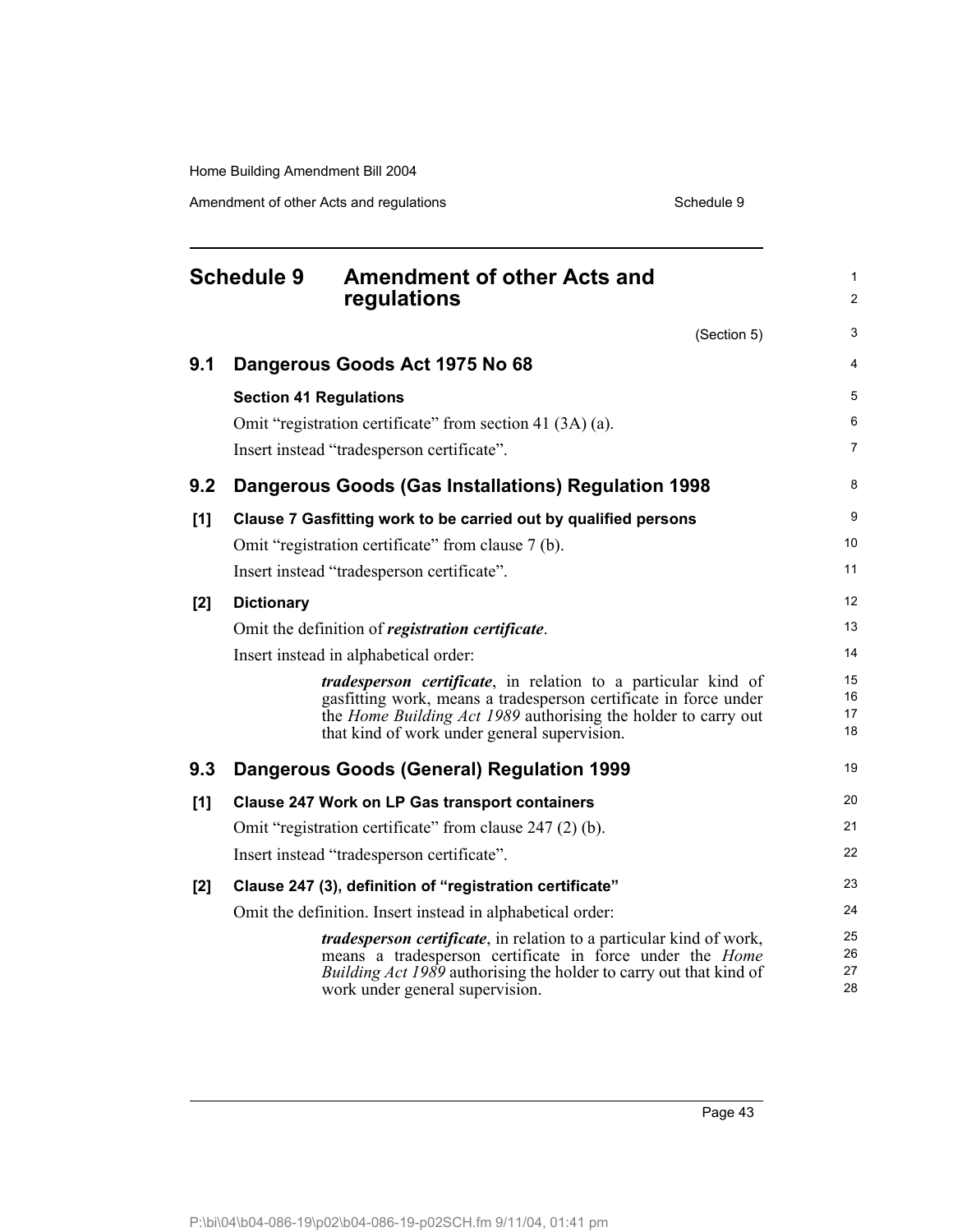Schedule 9 Amendment of other Acts and regulations

| 9.4   | Fair Trading Act 1987 No 68                           |     |                                                                                                                                    |          |  |
|-------|-------------------------------------------------------|-----|------------------------------------------------------------------------------------------------------------------------------------|----------|--|
| [1]   | <b>Section 4 Definitions</b>                          |     |                                                                                                                                    |          |  |
|       |                                                       |     | Omit the definition of <i>advisory council</i> from section 4 (1). Insert instead:                                                 | 3        |  |
|       |                                                       |     | <i>advisory council</i> means any of the councils established by<br>Divisions 5–7 or 9 of Part 2.                                  | 4<br>5   |  |
| [2]   |                                                       |     | Part 2, Division 8 Home Building Advisory Council                                                                                  | 6        |  |
|       |                                                       |     | Omit the Division.                                                                                                                 | 7        |  |
| $[3]$ | <b>Schedule 5 Savings and transitional provisions</b> |     |                                                                                                                                    |          |  |
|       | Insert after clause 11E:                              |     |                                                                                                                                    |          |  |
|       | <b>11F</b>                                            |     | <b>Home Building Amendment Act 2004</b>                                                                                            | 10       |  |
|       |                                                       | (1) | In this clause, <i>amending Act</i> means the <i>Home Building</i><br>Amendment Act 2004.                                          | 11<br>12 |  |
|       |                                                       | (2) | A person ceases to hold office as a member or Chairperson of the                                                                   | 13<br>14 |  |
|       |                                                       |     | Home Building Advisory Council constituted under this Act on<br>the repeal of Division 8 of Part 2 by the amending Act. The        | 15       |  |
|       |                                                       |     | person is not entitled to any remuneration or compensation by<br>reason of ceasing to hold any such office.                        | 16<br>17 |  |
|       |                                                       |     |                                                                                                                                    |          |  |
| 9.5   |                                                       |     | <b>Gas Supply (Safety Management) Regulation 2002</b>                                                                              | 18       |  |
| [1]   |                                                       |     | Clause 29C Gasfitting work to be carried out by, or under the supervision<br>of, suitably qualified gasfitters                     | 19<br>20 |  |
|       |                                                       |     | Omit "registration certificate" from clause 29C (1) (b).                                                                           | 21       |  |
|       |                                                       |     | Insert instead "tradesperson certificate".                                                                                         | 22       |  |
| [2]   |                                                       |     | Clause 29C (2), definition of "registration certificate"                                                                           | 23       |  |
|       |                                                       |     | Omit the definition. Insert instead in alphabetical order:                                                                         | 24       |  |
|       |                                                       |     | <i>tradesperson certificate</i> , in relation to a particular kind of                                                              | 25       |  |
|       |                                                       |     | gasfitting work, means a tradesperson certificate in force under<br>the Home Building Act 1989 authorising the holder to carry out | 26<br>27 |  |
|       |                                                       |     | that kind of work under general supervision.                                                                                       | 28       |  |
| 9.6   |                                                       |     | Hunter Water Act 1991 No 53                                                                                                        | 29       |  |
|       |                                                       |     | Section 69 Work for water supply, sewerage or drainage                                                                             | 30       |  |
|       |                                                       |     | Omit "certificate of registration" from section $69(1)(c)$ .                                                                       | 31       |  |

Page 44